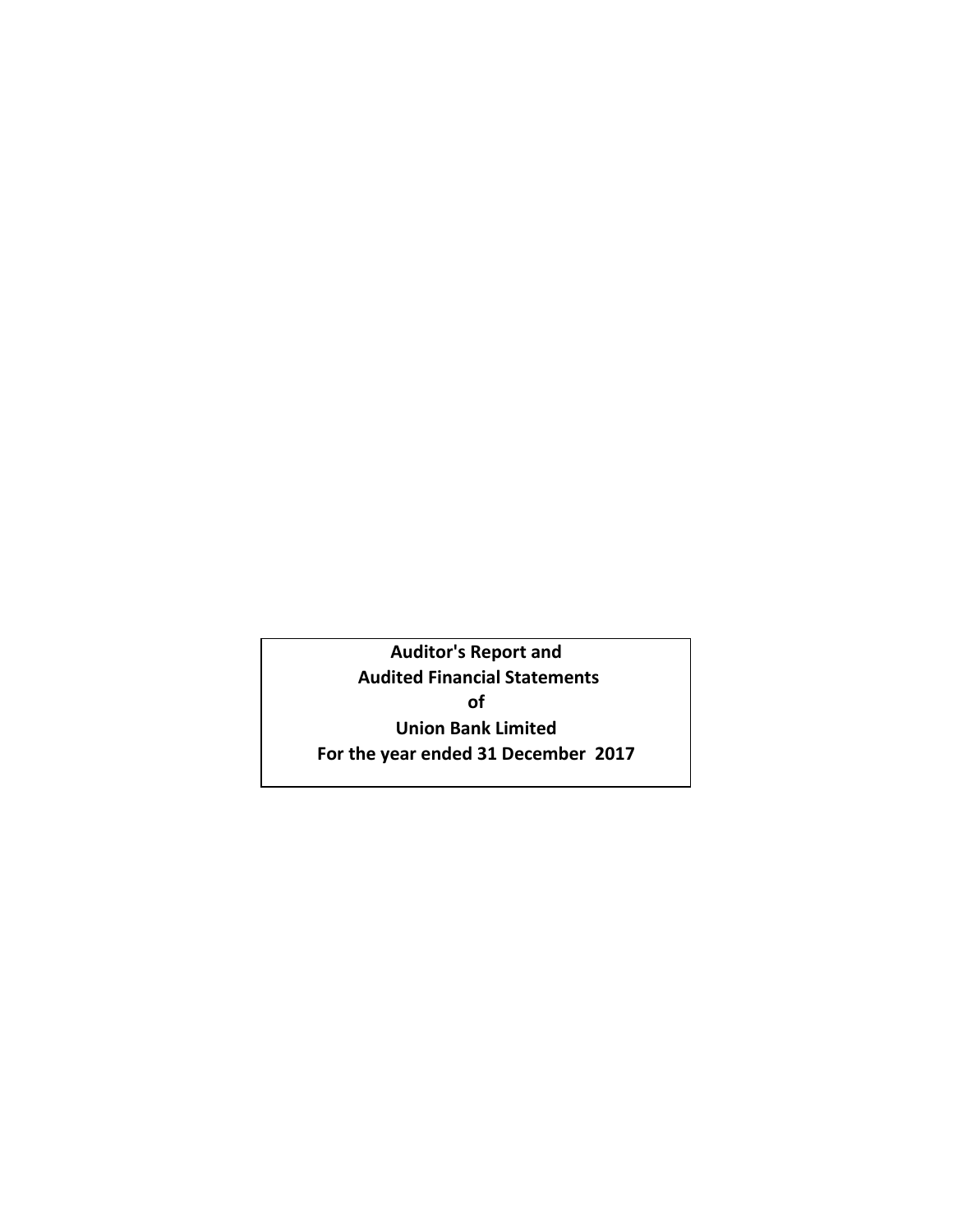# **Auditors' Report TO THE SHAREHOLDERS OF UNION BANK LIMITED**

We have audited the accompanying financial statements of Union Bank Limited (the "Bank"), which comprise the balance sheet as at 31 December 2017, and the profit and loss account, statements of changes in equity and cash flow statements for the year then ended, and a summary of significant accounting policies and other explanatory information.

## **Management's Responsibility for the Financial Statements and Internal Controls**

Management is responsible for the preparation of financial statements of the bank that give a true and fair view in accordance with Bangladesh Financial Reporting Standards (BFRSs) as stated in note-2.1.1 and for such internal control as management determines is necessary to enable the preparation of financial statements of the Bank that are free from material misstatement, whether due to fraud or error. The Bank Company Act, 1991 as amended in 2013 & 2018 and the Bangladesh Bank Regulations require the Management to ensure effective internal audit, internal control and risk management functions of the Bank. The Management is also required to make a self-assessment on the effectiveness of anti-fraud internal controls and report to Bangladesh Bank on instances of fraud and forgeries.

## **Auditors' Responsibility**

Our responsibility is to express an opinion on these financial statements of the Bank based on our audit. We conducted our audit in accordance with Bangladesh Standards on Auditing. Those standards require that we comply with ethical requirements and plan and perform the audit to obtain reasonable assurance about whether the financial statements of the Bank are free from material misstatement.

An audit involves performing procedures to obtain audit evidence about the amounts and disclosures in the financial statements of the Bank. The procedures selected depend on our judgment, including the assessment of the risks of material misstatement of the financial statements of the Bank, whether due to fraud or error. In making those risk assessments, we consider internal control relevant to the entity's preparation of financial statements that give a true and fair view in order to design audit procedures that are appropriate in the circumstances. An audit also includes evaluating the appropriateness of accounting policies used and the reasonableness of accounting estimates made by management, as well as evaluating the overall presentation of the financial statements of the Bank.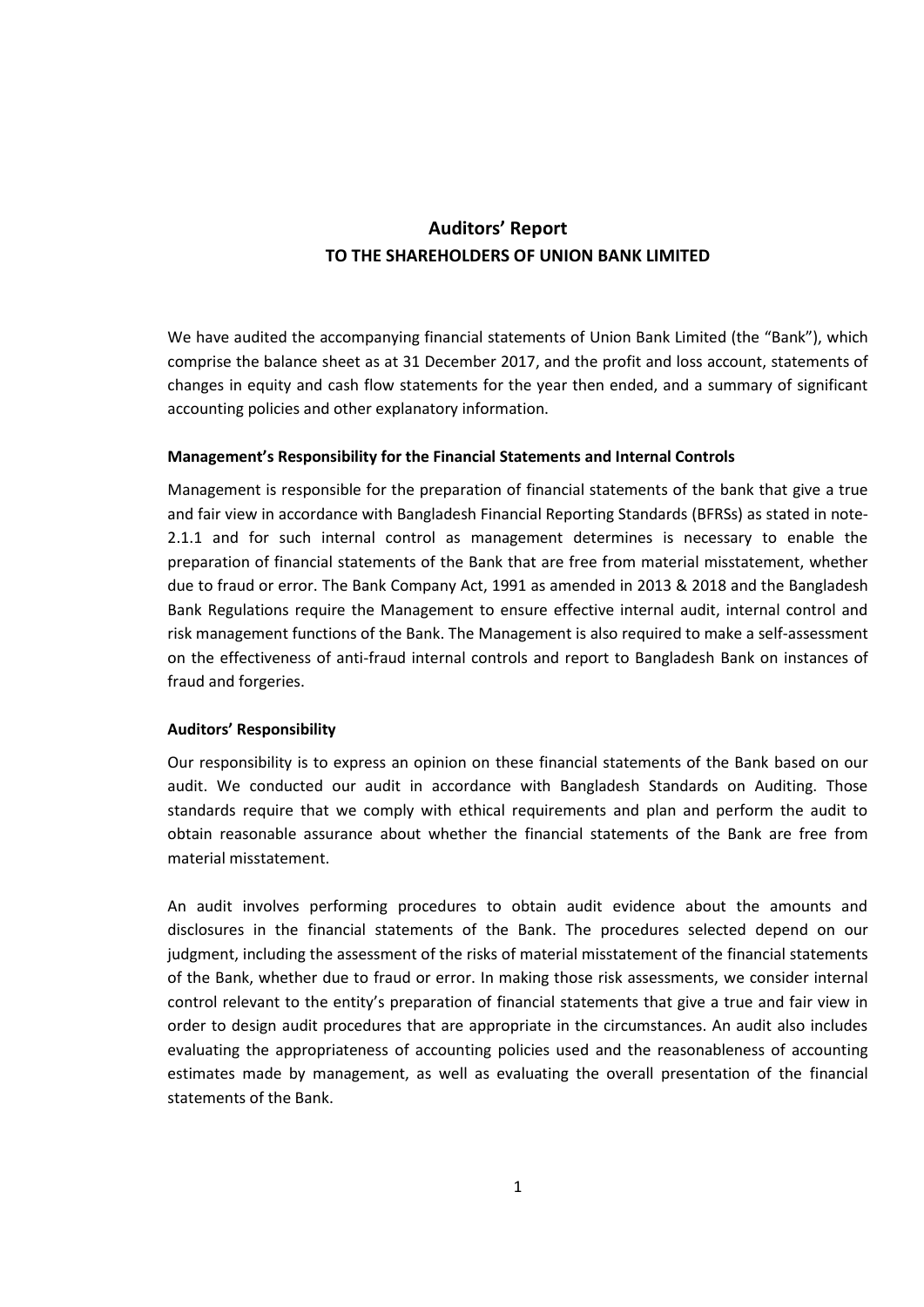We believe that the audit evidence we have obtained is sufficient and appropriate to provide a basis for our audit opinion.

## **Opinion**

In our opinion, the financial statements of the Bank give a true and fair view of the financial position of the Bank as at 31 December 2017, and financial performance and cash flows for the year then ended in accordance with Bangladesh Financial Reporting Standards as stated in note- 2.1.1 and other applicable rules and regulations.

## **Report on Other Legal and Regulatory Requirements**

In accordance with the Companies Act 1994, Securities and Exchange Rules 1987, the Bank Company Act, 1991 as amended in 2013 & 2018 and the rules and regulations issued by Bangladesh Bank, we also report the following:

- (a) We have obtained all the information and explanation which to the best of our knowledge and belief were necessary for the purpose of our audit and made due verification thereof;
- (b) To the extent noted during the course of our audit work performed on the basis stated under the Auditor's Responsibility section in forming the above opinion on the financial statements of the Bank and considering the reports of the Management to Bangladesh Bank on anti-fraud internal controls and instances of fraud and forgeries as stated under the Management's Responsibility for the Financial Statements and Internal Controls:
	- i) internal audit, internal control and risk management arrangements of the Bank, as disclosed in note-2.11 appeared to be adequate with immaterial control deficiencies as identified in management report;
	- ii) nothing has come to our attention regarding material instances of forgery or irregularity or administrative error and exception or anything detrimental committed by employees of the Bank and its related entities;
- (c) In our opinion, proper books of account as required by law have been kept by the Bank so far as it appeared from our examination of those books and proper returns adequate for the purposes of our audit have been received from branches not visited by us;
- (d) The balance sheet and profit and loss account of the Bank dealt with by the report are in agreement with the books of account;
- (e) The expenditure incurred was for the purposes of the Bank's business;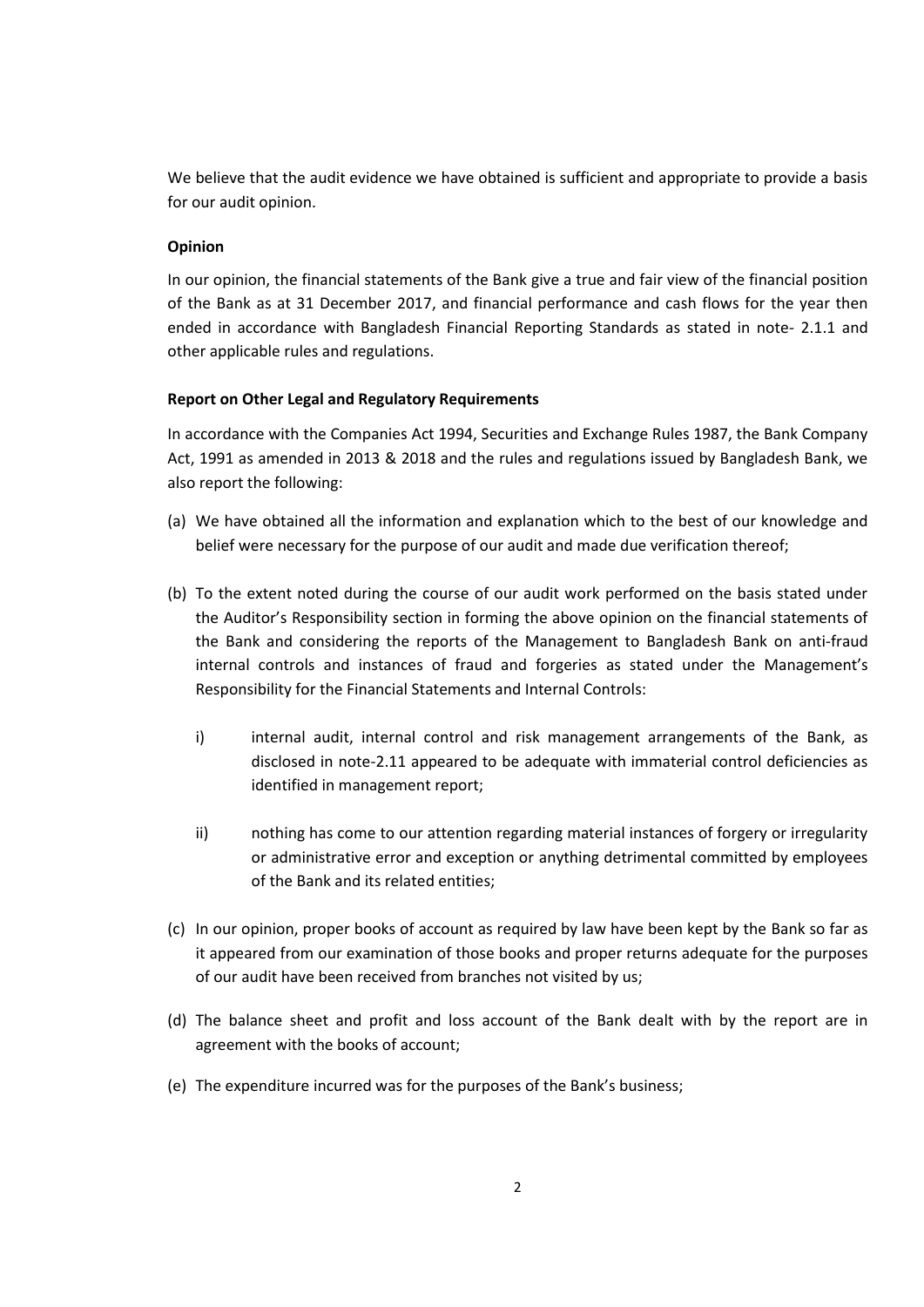- (f) The financial statements of the Bank have been drawn up in conformity with prevailing rules, regulations and Bangladesh Financial Reporting Standards as explained in note- 2.1.1 as well as with related guidelines, circulars issued by Bangladesh Bank and the instruction given by Bangladesh Bank and decision taken in tripartite meeting amongst Inspection Team of Bangladesh Bank, External Auditors and the Management of Union Bank Limited held on 22 April 2018 and Bangladesh Bank instruction letter no. DBI-4/42(8)/2018-849 dated 26 April 2018;
- (g) Adequate provisions have been made for investments, other assets and off-balance sheet items which are, in our opinion, doubtful of recovery;
- (h) The records and statements submitted by the branches have been properly maintained and consolidated in the financial statements;
- (i) The information and explanations required by us have been received and found satisfactory; and
- (j) We have reviewed over 80% of the risk weighted assets of the Bank and we have spent around 3,083 person hours for the audit of the books and accounts of the Bank.

 **Place: Dhaka Syful Shamsul Alam & Co Dated: 30 April 2018 Chartered Accountants**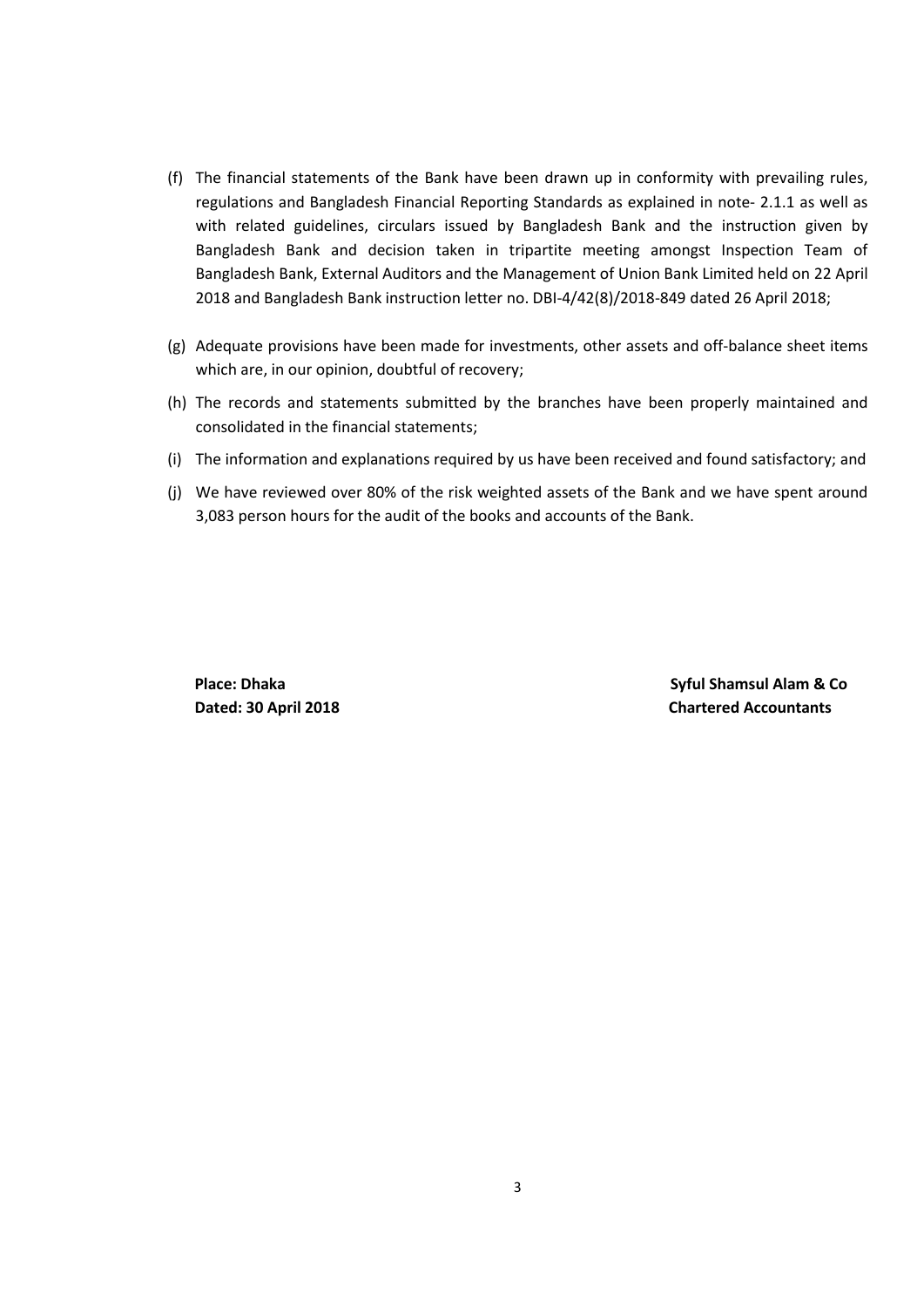## **UNION BANK LIMITED Balance Sheet**

## **As at 31 December 2017**

| As at 31 December 2017                                         |              |                   |                |
|----------------------------------------------------------------|--------------|-------------------|----------------|
| <b>Particulars</b>                                             | <b>Notes</b> | December 2017     | December 2016  |
|                                                                |              | Taka              | Taka           |
|                                                                |              |                   |                |
| <b>PROPERTY AND ASSETS</b>                                     |              |                   |                |
| Cash                                                           | 3            | 11,257,005,478    | 6,120,557,231  |
| In hand (Including foreign currency)                           | 3.1          | 801,321,303       | 583,472,797    |
| Balance with Bangladesh Bank and its agent bank(s)             | 3.2          | 10,455,684,175    | 5,537,084,434  |
| (Including foreign currency)                                   |              |                   |                |
| <b>Balance with other Banks and Financial Institutions</b>     | 4.1          | 244,582,063       | 263,739,285    |
| In Bangladesh                                                  |              | 38,074,756        | 116,876,875    |
| Outside Bangladesh                                             |              | 206,507,307       | 146,862,410    |
| <b>Placement with banks &amp; Other Financial Institutions</b> | 4.2          | 9,263,887,421     | 3,078,517,919  |
| <b>Investments in Shares &amp; Securities</b>                  | 5            | 4,984,525,024     | 3,868,479,214  |
| Government                                                     |              | 4,650,000,000     | 3,550,000,000  |
| <b>Others</b>                                                  |              | 334,525,024       | 318,479,214    |
|                                                                |              |                   |                |
| <b>Investments</b>                                             | 6            | 100,753,547,130   | 67,150,190,750 |
| General Investments etc.                                       | 6.A          | 84,268,614,957    | 52,351,997,718 |
| <b>Bills Purchased and Discounted</b>                          | 6.B          | 16,484,932,173    | 14,798,193,032 |
| <b>Fixed Assets Including Premises, Furniture and Fixtures</b> | 7            | 849,999,808       | 829,422,106    |
| <b>Other Assets</b>                                            | 8            | 4,324,019,497     | 2,606,332,421  |
| <b>Non Banking Assets</b>                                      |              |                   |                |
| <b>Total Assets</b>                                            |              | 131,677,566,421   | 83,917,238,926 |
| <b>LIABILITIES AND CAPITAL</b>                                 |              |                   |                |
| <b>Liabilities</b>                                             |              |                   |                |
| <b>Placement from Banks &amp; other Financial Institutions</b> | 9            | 5,141,390,322     | 140,719,643    |
| <b>Deposits and Other Accounts</b>                             | 10           | 114,049,889,571   | 74,250,559,036 |
| Mudaraba Savings Deposits                                      | 10.1         | 2,876,904,725     | 1,688,892,795  |
| Mudaraba Term Deposits                                         | 10.2         | 80,432,924,516    | 54,741,355,944 |
| Other Mudaraba Term Deposits                                   | 10.3         | 16,035,274,892    | 11,861,935,948 |
| Al-Wadia Current Accounts and Other Accounts                   | 10.4         | 14, 185, 117, 907 | 5,569,007,885  |
| <b>Bills Payable</b>                                           | 10.5         | 519,667,531       | 389,366,464    |
| <b>Other Liabilities</b>                                       | 11           | 5,611,985,916     | 3,536,716,856  |
| <b>Deferred Tax Liabilities/(Assets)</b>                       | 11.a         | (28, 199, 024)    | (23, 174, 045) |
| <b>Total Liabilities</b>                                       |              | 124,775,066,785   | 77,904,821,490 |
| <b>Capital/Shareholders' Equity</b>                            |              |                   |                |
| Paid-up Capital                                                | 12           | 5,272,960,000     | 4,708,000,000  |
| <b>Statutory Reserve</b>                                       | 13           | 876,837,431       | 527,663,554    |
| <b>Other Reserve</b>                                           | 14           | 145,749,665       | 145,749,665    |
| <b>Retained Earnings</b>                                       | 15           | 606,952,540       | 631,004,217    |
| <b>Total Shareholders' Equity</b>                              |              | 6,902,499,636     | 6,012,417,436  |
| <b>Total Liabilities and Shareholders' equity</b>              |              | 131,677,566,421   | 83,917,238,926 |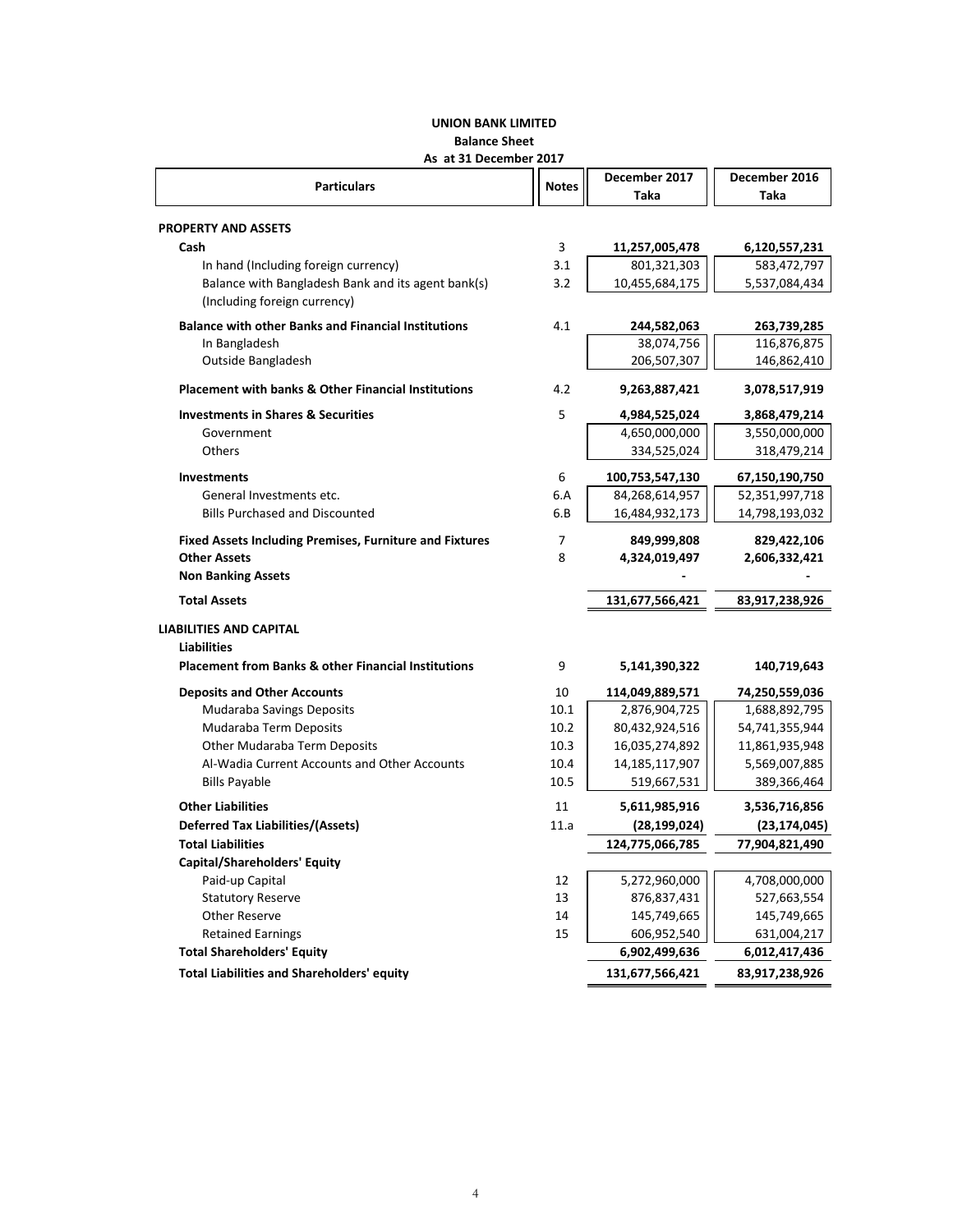## **UNION BANK LIMITED Balance Sheet As at 31 December 2017**

| <b>Particulars</b>                                                           | <b>Notes</b> | December 2017<br><b>Taka</b> | December 2016<br>Taka |
|------------------------------------------------------------------------------|--------------|------------------------------|-----------------------|
| OFF- BALANCE SHEET ITEMS                                                     |              |                              |                       |
| <b>Contingent Liabilities</b>                                                |              |                              |                       |
| <b>Acceptances and Endorsements</b>                                          |              | 3,079,016,917                | 2,755,510,113         |
| Letters of Guarantee                                                         | 16           | 315,956,779                  | 365,851,995           |
| Irrecoverable Letters of Credit                                              | 17           | 2,465,280,671                | 2,909,424,278         |
| <b>Bills for Collection</b>                                                  | 18           | 1,532,780,000                | 434,599,000           |
| <b>Other Contingent Liabilities</b>                                          |              |                              |                       |
| <b>Total</b>                                                                 |              | 7,393,034,367                | 6,465,385,386         |
| <b>Other Commitments</b>                                                     |              |                              |                       |
| Documentary credits and short term trade related transactions                |              |                              |                       |
| Forward assets purchased and forward deposits placed                         |              |                              |                       |
| Undrawn note issuance and revolving underwriting facilities                  |              |                              |                       |
| Undrawn formal standby facilities, credit lines and other commitments        |              |                              |                       |
| Claims against the bank not acknowledged as debt<br><b>Other-Commitments</b> |              |                              |                       |
| <b>Total</b>                                                                 |              |                              |                       |
| <b>Total Off-Balance Sheet Items Including</b>                               |              |                              |                       |
| <b>Contingent Liabilities</b>                                                |              | 7,393,034,367                | 6,465,385,386         |
|                                                                              |              |                              |                       |

The annexed notes form an integral part of these financial statements.

**Managing Director Director Director Chairman**

See annexed auditor's report of even date

**Dhaka** 30 April 2018  **Syful Shamsul Alam & Co. Chartered Accountants**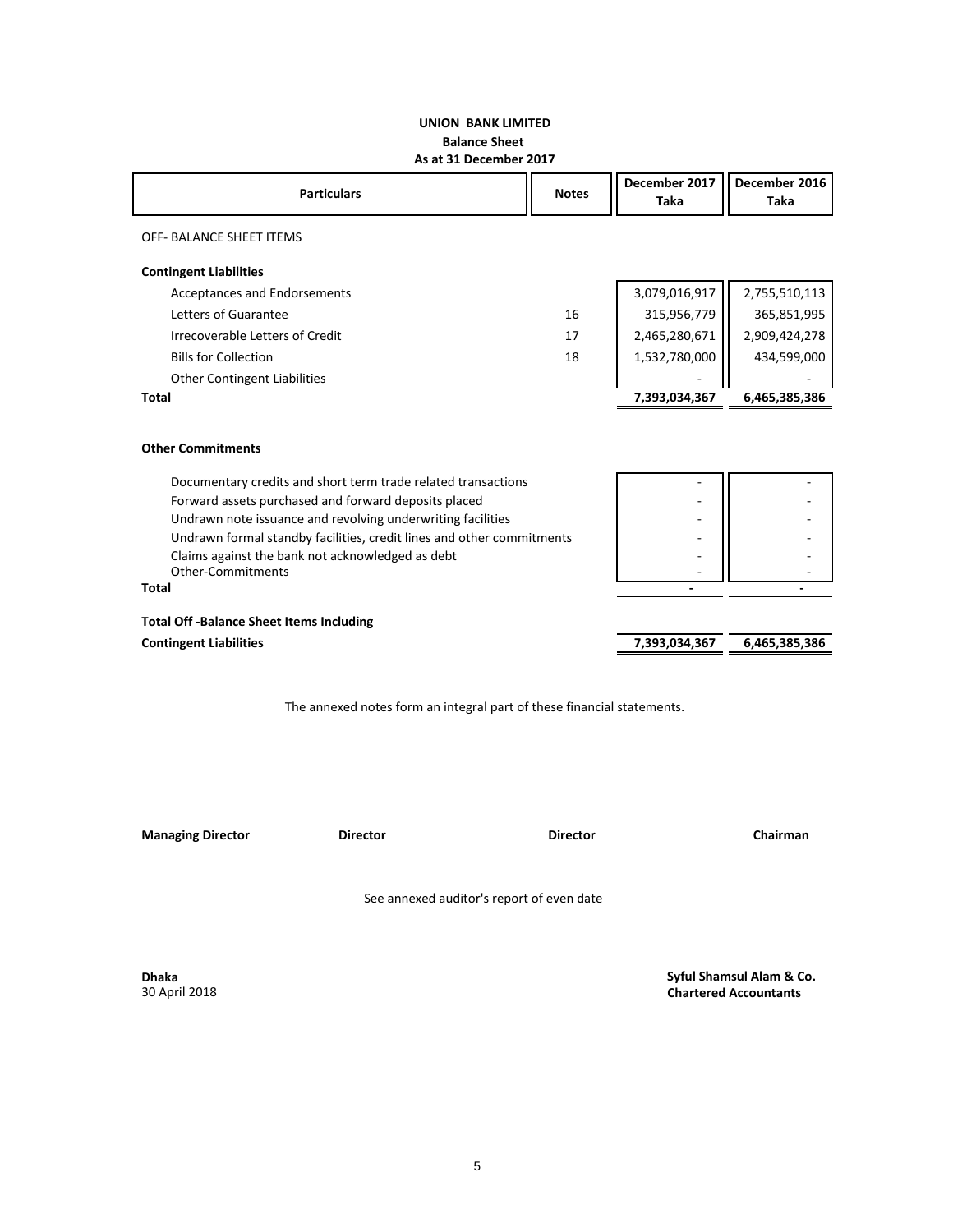# **UNION BANK LIMITED**

 **Profit and Loss Account For the year ended 31 December 2017**

| <b>Particulars</b>                                        | <b>Notes</b> | December 2017   | December 2016   |  |
|-----------------------------------------------------------|--------------|-----------------|-----------------|--|
|                                                           |              | Taka            | Taka            |  |
| Investments Income                                        | 19           | 10,587,605,824  | 8,027,089,936   |  |
| Profit Paid on Deposits                                   | 20           | (6,905,419,048) | (5,088,956,590) |  |
| <b>Net Investment Income</b>                              |              | 3,682,186,776   | 2,938,133,346   |  |
| Income from Investment in Shares and Securities           | 21           | 61,680,973      | 31,906,497      |  |
| Commission, Exchange and Brokerage                        | 22           | 233,620,013     | 189,705,866     |  |
| Other Operating Income                                    | 23           | 33,587,630      | 19,703,651      |  |
|                                                           |              | 328,888,616     | 241,316,014     |  |
| <b>Total Operating Income</b>                             |              | 4,011,075,392   | 3,179,449,360   |  |
| <b>Operating Expenses</b>                                 |              |                 |                 |  |
| Salary and Allowances                                     | 24           | 849,834,207     | 643,466,245     |  |
| Rent, Taxes, Insurances, Electricity etc.                 | 25           | 303,826,381     | 213,330,618     |  |
| Legal Expenses                                            | 26           | 1,010,223       | 600,600         |  |
| Postage, Stamps, Telecommunication etc.                   | 27           | 18,699,907      | 17,637,289      |  |
| Stationery, Printings, Advertisements etc.                | 28           | 42,946,375      | 58,627,774      |  |
| Chief Executives Salary and Fees                          | 29           | 8,013,979       | 9,408,548       |  |
| <b>Auditors' Fees</b>                                     |              | 345,000         | 330,000         |  |
| Directors' Fees & Expenses                                | 30           | 2,037,500       | 3,410,900       |  |
| Shariah Supervisory Committee's Fees & Expenses           | 31           | 188,398         | 312,800         |  |
| Depreciation and Repair of Bank's Assets                  | 32           | 179,296,411     | 151,783,618     |  |
| Zakat Expenses                                            |              | 20,000,000      | 15,000,000      |  |
| <b>Other Expenses</b>                                     | 33           | 312,107,628     | 289,931,389     |  |
| <b>Total Operating Expenses</b>                           |              | 1,738,306,009   | 1,403,839,782   |  |
| Profit/(Loss) before Provision and tax                    |              | 2,272,769,383   | 1,775,609,578   |  |
| Provisions for Classified Investments                     | 11.2.1       | 157,000,000     | 42,000,000      |  |
| Provisions for Unclassified Investments                   | 11.2.2       | 360,900,000     | 233,000,000     |  |
| Provisions for Off Balance Sheet items                    | 11.2.3       | 5,000,000       | 23,500,000      |  |
| <b>Other Provisions</b>                                   | 11.2.4       | 1,500,000       | 5,000,000       |  |
| Provisions for diminution in value of investment in share | 11.5         | 2,500,000       |                 |  |
| <b>Total Provisions</b>                                   |              | 526,900,000     | 303,500,000     |  |
| <b>Total Profit/(Loss) before Tax</b>                     |              | 1,745,869,383   | 1,472,109,578   |  |
| <b>Provision for Income Tax</b>                           |              |                 |                 |  |
| <b>Current Tax</b>                                        | 2.9.1.1      | 860,812,162     | 634,474,533     |  |
| Deferred Tax Income                                       | 2.9.1.2      | (5,024,979)     | (11, 974, 533)  |  |
|                                                           |              | 855,787,183     | 622,500,000     |  |
| Net Profit/(Loss) after Tax                               |              | 890,082,200     | 849,609,578     |  |
| Retained Earnings from Previous Year                      |              | 66,044,217      | 75,816,555      |  |
| Add: Net Profit/(Loss) after Tax                          |              | 890,082,200     | 849,609,578     |  |
| <b>Profit available for Appropriation</b>                 |              | 956,126,417     | 925,426,133     |  |
| <b>Appropriations:</b>                                    |              |                 |                 |  |
| <b>Statutory Reserve</b>                                  |              | 349,173,877     | 294,421,916     |  |
| <b>General Reserve</b>                                    |              |                 |                 |  |
| Dividend                                                  |              |                 |                 |  |
| Retained earnings                                         |              | 606,952,540     | 631,004,217     |  |
|                                                           |              | 956,126,417     | 925,426,133     |  |
| <b>Earnings Per Share (EPS)</b>                           | 34           | 1.69            | 1.61            |  |

The annexed notes form an integral part of these financial statements

**Managing Director Director Director Chairman**

See annexed auditor's report of even date

**Dhaka** 30 April 2018  **Syful Shamsul Alam & Co. Chartered Accountants**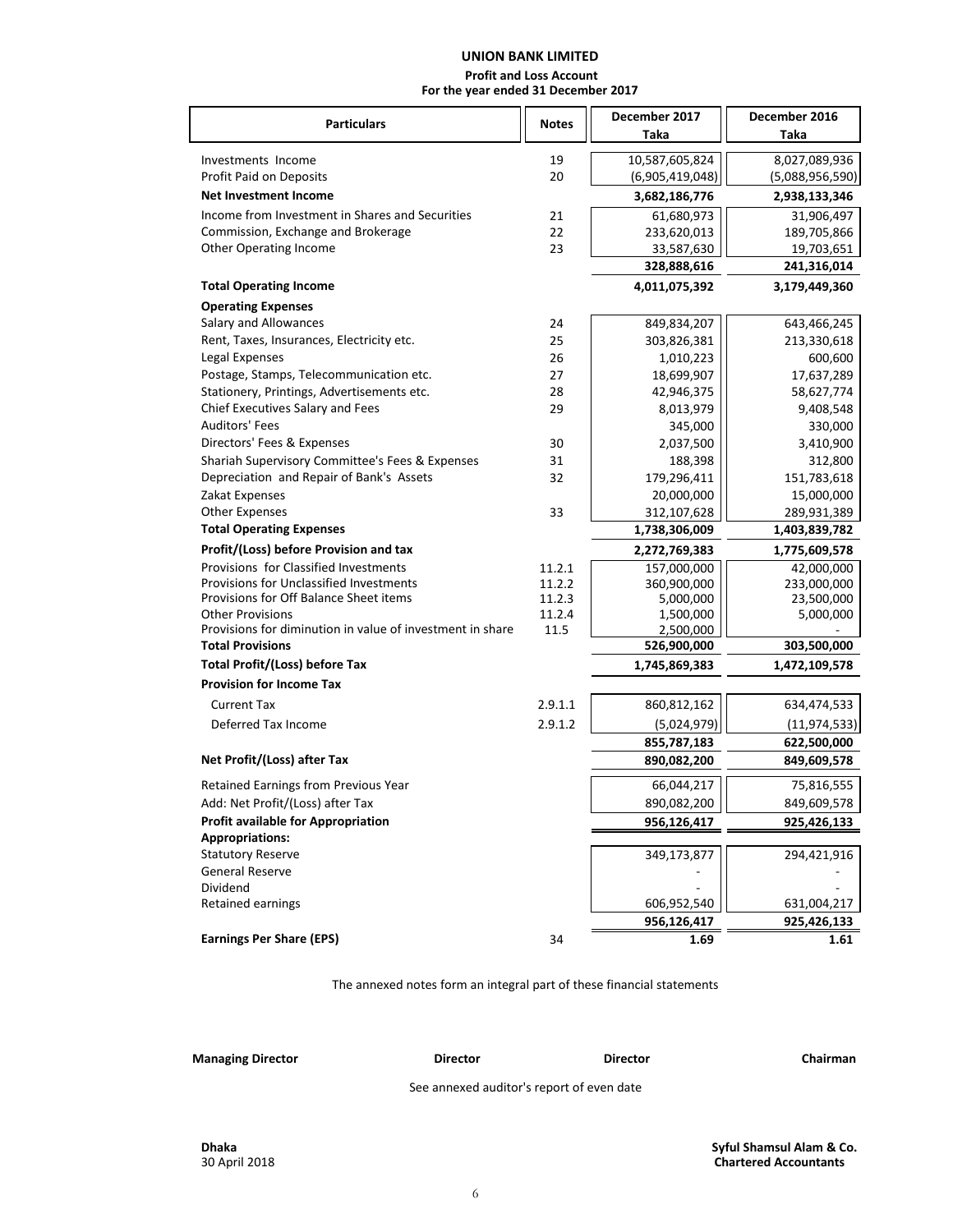## **UNION BANK LIMITED CASH FLOW STATEMENT For the year ended 31 December 2017**

| <b>Particulars</b>                                                           |              | 31.12.2017         | 31.12.2016          |  |
|------------------------------------------------------------------------------|--------------|--------------------|---------------------|--|
|                                                                              | <b>Notes</b> | Taka               | <b>Taka</b>         |  |
| A. Cash Flow from Operating Activities                                       |              |                    |                     |  |
| Investments income receipts                                                  |              | 10,639,984,913     | 8,122,778,937       |  |
| Profit paid on deposit                                                       |              | (6,336,096,383)    | (4,874,668,238)     |  |
| Fee and Commission receipts                                                  |              | 233,620,013        | 189,705,866         |  |
| Dividend receipts                                                            |              | 275,644            | 273,701             |  |
| Payments to employees                                                        |              | (821, 735, 711)    | (620, 907, 045)     |  |
| Payments to suppliers                                                        |              | (42, 946, 375)     | (58, 627, 774)      |  |
| Income tax paid                                                              |              | (859, 144, 306)    | (367, 109, 006)     |  |
| Receipts from other operating activities                                     | 35           | 33,587,630         | 19,703,651          |  |
| Payments for other operating activities                                      | 36           | (702, 737, 048)    | (578, 701, 474)     |  |
| <b>Operating Profit before changes in Operating Assets &amp; Liabilities</b> |              | 2,144,808,377      | 1,832,448,618       |  |
| <b>Changes in Operating Assets &amp; Liabilities</b>                         |              |                    |                     |  |
| (Increase)/ Decrease Investments to Customers                                |              | (33,603,356,380)   | (21, 557, 321, 487) |  |
| (Increase)/ Decrease of Other Assets                                         | 37           | (854, 516, 530)    | (51, 294, 764)      |  |
| Increase/ (Decrease) Deposits from Customers                                 |              | 39,799,330,535     | 18,695,122,332      |  |
| Increase/ (Decrease) of Other Liabilities                                    | 38           | 87,121,758         | 23,960,149          |  |
| <b>Cash Flow from Operating Assets and Liabilities</b>                       |              | 5,428,579,383      | (2,889,533,770)     |  |
| <b>Net Cash Flow from Operating Activities</b>                               |              | 7,573,387,760      | (1,057,085,152)     |  |
| <b>B.</b> Cash Flow from Investing Activities                                |              |                    |                     |  |
| Payments to Investment in Shares and Securities                              |              | (1, 116, 045, 810) | (762, 291, 816)     |  |
| Purchases of Property, Plant and Equipment                                   |              | (155, 352, 102)    | (263, 859, 767)     |  |
| <b>Net Cash Used in Investing Activities</b>                                 |              | (1, 271, 397, 912) | (1,026,151,583)     |  |
| C. Cash Flow from Financing Activities                                       |              |                    |                     |  |
| Increase/(Decrease) in Share Capital                                         |              |                    |                     |  |
| Increase/(Decrease) in Other reserve                                         |              |                    |                     |  |
| Increase/(Decrease) in Placement from Banks & other Financial Institutions   |              | 5,000,670,679      | 127,729,200         |  |
| <b>Net Cash Flow from Financing Activities</b>                               |              | 5,000,670,679      | 127,729,200         |  |
|                                                                              |              |                    |                     |  |
| D. Net Increase/(Decrease) of Cash & Cash Equivalents (A+B+C)                |              | 11,302,660,527     | (1,955,507,535)     |  |
| E. Add/(Less): Effect of Exchange Rate on Cash & Cash Equivalents            |              |                    |                     |  |
| F. Beginning Cash & Cash Equivalents                                         |              | 9,462,814,435      | 11,418,321,970      |  |
| G. Ending Cash & Cash Equivalents (D+E+F)                                    |              | 20,765,474,962     | 9,462,814,435       |  |
| The above closing Cash and Cash Equivalents include:                         |              |                    |                     |  |
| In hand (Including foreign currency)                                         | 3.1          | 801,321,303        | 583,472,797         |  |
| Balance with Bangladesh Bank and its agent bank(s)                           | 3.2          | 10,455,684,175     | 5,537,084,434       |  |
| Balance with other Banks and Financial Institutions                          | 4.1          | 244,582,063        | 263,739,285         |  |
| Placement with banks & Other Financial Institutions                          | 4.2          | 9,263,887,421      | 3,078,517,919       |  |
|                                                                              |              | 20,765,474,962     | 9,462,814,435       |  |

The annexed notes form an integral part of these financial statements

**Managing Director Director Director Chairman**

See annexed auditor's report of even date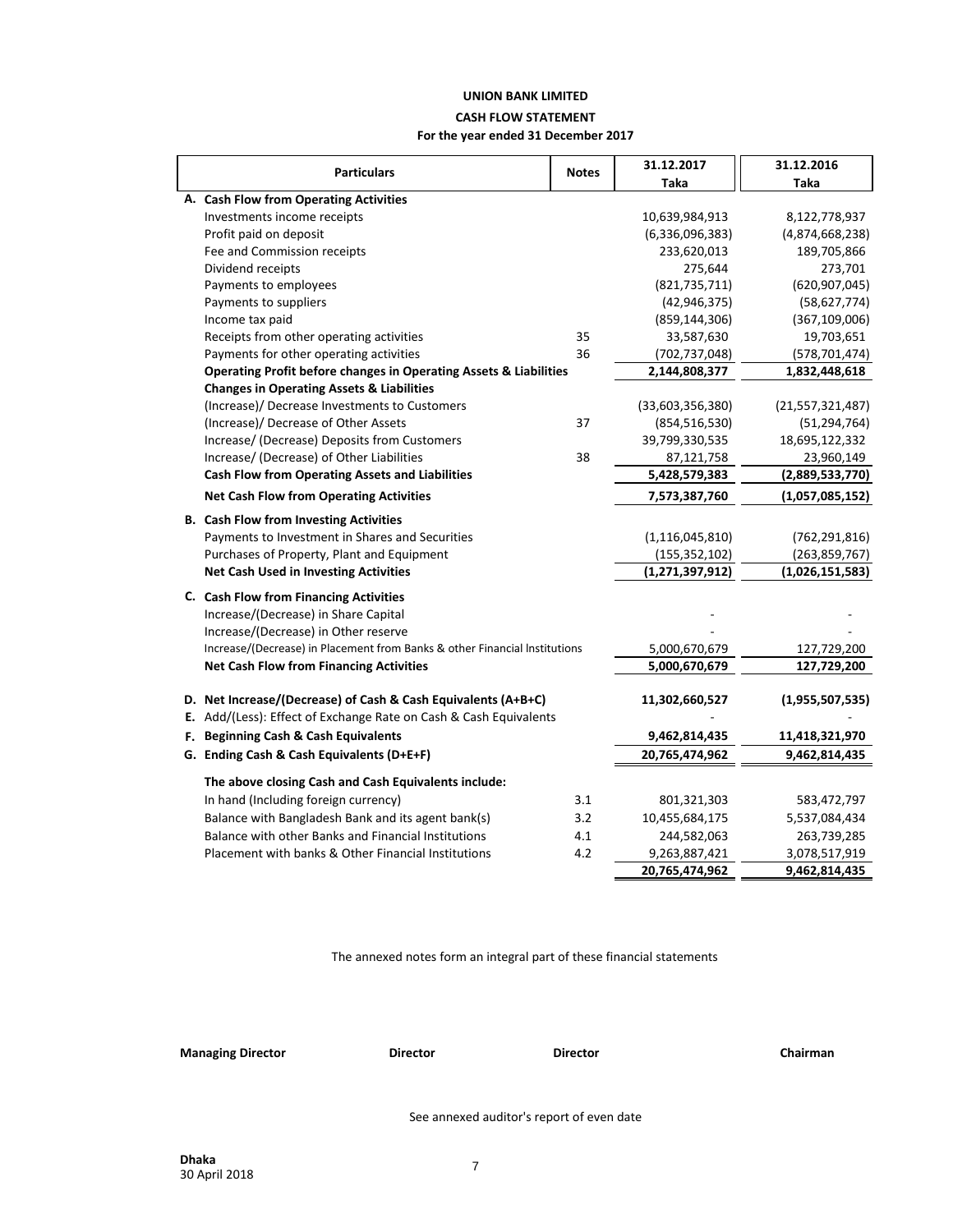## **UNION BANK LIMITED STATEMENT OF CHANGES IN EQUITY For the year ended 31 December 2017**

| <b>Particulars</b>                                          | Paid-up Capital | <b>Statutory</b> | <b>Other Reserve</b> | <b>Retained</b> | <b>Total</b>  |
|-------------------------------------------------------------|-----------------|------------------|----------------------|-----------------|---------------|
|                                                             |                 | Reserve          |                      | <b>Earnings</b> |               |
|                                                             | Taka            | Taka             | Taka                 | Taka            | Taka          |
| Balance as on 01 January 2017                               | 4,708,000,000   | 527,663,554      | 145,749,665          | 631,004,217     | 6,012,417,436 |
| <b>Changes in Accounting Policy</b>                         |                 |                  |                      |                 |               |
| Restated Balance                                            | 4,708,000,000   | 527,663,554      | 145,749,665          | 631,004,217     | 6,012,417,436 |
| Surplus/Deficit on account of revaluation of properties     |                 |                  |                      |                 |               |
| Surplus/Deficit on account of revaluation of investments    |                 |                  |                      |                 |               |
| <b>Currency Translation Differences</b>                     |                 |                  |                      |                 |               |
| Net Gains and Losses not Recognized in the Income Statement |                 |                  |                      |                 |               |
| Net Profit for the year                                     |                 |                  |                      | 890,082,200     | 890,082,200   |
| <b>Dividends</b>                                            |                 |                  |                      |                 |               |
| Stock                                                       | 564,960,000     |                  |                      | (564, 960, 000) |               |
| Cash                                                        |                 |                  |                      |                 |               |
| <b>Transfer to Statutory Reserve</b>                        |                 | 349,173,877      |                      | (349, 173, 877) |               |
| <b>Transfer to Retained Earnings</b>                        |                 |                  |                      |                 |               |
| Issue of Share Capital during the year                      |                 |                  |                      |                 |               |
| Balance as on 31 December 2017                              | 5,272,960,000   | 876,837,431      | 145,749,665          | 606,952,540     | 6,902,499,636 |
| Balance as on 31 December 2016                              | 4,708,000,000   | 527,663,554      | 145,749,665          | 631,004,217     | 6,012,417,436 |

**Managing Director Director Director Chairman**

## **Dhaka** 30 April 2018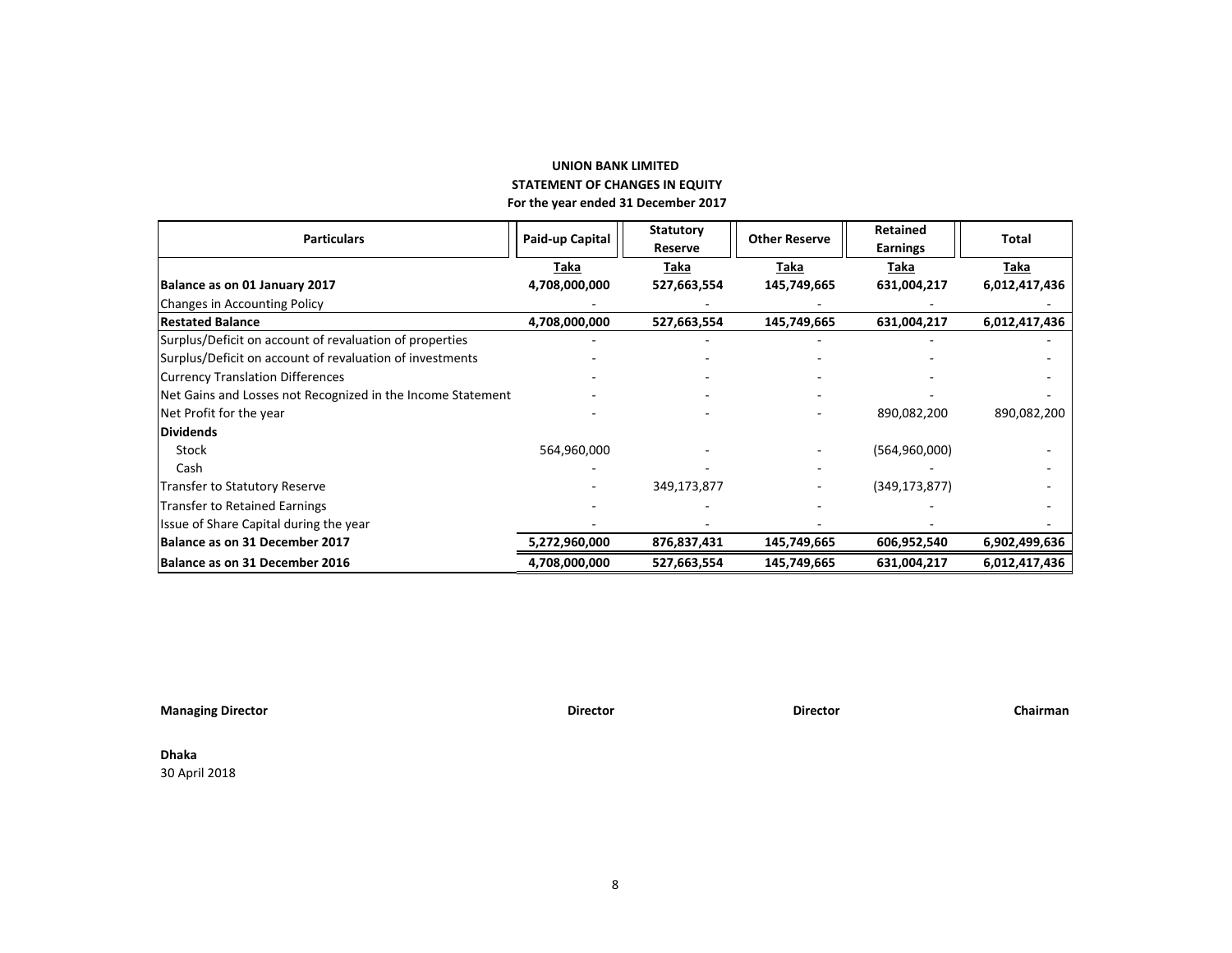## **UNION BANK LIMITED LIQUIDITY STATEMENT (ASSETS AND LIABILITY MATURITY ANALYSIS) As at 31 December 2017**

| <b>Particulars</b>                                  | Up to $01$<br>Month | 01-03<br>Months | $03 - 12$<br><b>Months</b> | 01-05<br>Years   | More than<br>05 years | <b>Total</b>    |
|-----------------------------------------------------|---------------------|-----------------|----------------------------|------------------|-----------------------|-----------------|
|                                                     | Taka                | Taka            | Taka                       | Taka             | Taka                  | Taka            |
| <b>Assets</b>                                       |                     |                 |                            |                  |                       |                 |
| Cash                                                | 5,470,165,498       |                 |                            |                  | 5,786,839,980         | 11,257,005,478  |
| Balance with banks & Other Financial Institutions   | 244,582,063         |                 |                            |                  |                       | 244,582,063     |
| Placement with banks & Other Financial Institutions |                     | 3,273,887,421   | 5,900,000,000              | 90,000,000       |                       | 9,263,887,421   |
| Investments in Shares and Securities                | 450,000,000         | 1,650,000,000   | 2,584,525,024              | 300,000,000      |                       | 4,984,525,024   |
| Investments                                         | 12,073,500,000      | 28,879,600,000  | 53,456,500,000             | 3,417,147,130    | 2,926,800,000         | 100,753,547,130 |
| <b>Fixed Assets including</b>                       |                     |                 |                            | 408,464,484      | 441,535,324           | 849,999,808     |
| Premises, Furniture & Fixtures                      |                     |                 |                            |                  |                       |                 |
| <b>Other Assets</b>                                 | 197,700,000         | 908,900,000     | 1,434,800,000              | 1,782,619,497    |                       | 4,324,019,497   |
| Non-banking Assets                                  |                     |                 |                            |                  |                       |                 |
| <b>Total Assets</b>                                 | 18,435,947,561      | 34,712,387,421  | 63,375,825,024             | 5,998,231,111    | 9,155,175,304         | 131,677,566,421 |
| Liabilities                                         |                     |                 |                            |                  |                       |                 |
| Placement from Banks & Other Financial Institutions | 5,000,000,000       | 141,390,322     |                            |                  |                       | 5,141,390,322   |
| Deposits and Other Accounts                         | 7,113,289,571       | 39,944,000,000  | 42,732,400,000             | 19,341,500,000   | 4,918,700,000         | 114,049,889,571 |
| <b>Other Liabilities</b>                            | 110,000,000         | 186,007,022     | 3,329,492,687              | 1,958,287,183    |                       | 5,583,786,892   |
| <b>Total Liabilities</b>                            | 12,223,289,571      | 40,271,397,344  | 46,061,892,687             | 21,299,787,183   | 4,918,700,000         | 124,775,066,785 |
| Net Liquidity Gap                                   | 6,212,657,990       | (5,559,009,923) | 17,313,932,337             | (15,301,556,072) | 4,236,475,304         | 6,902,499,636   |

**Managing Director Director Director Chairman**

**Dhaka** 30 April 2018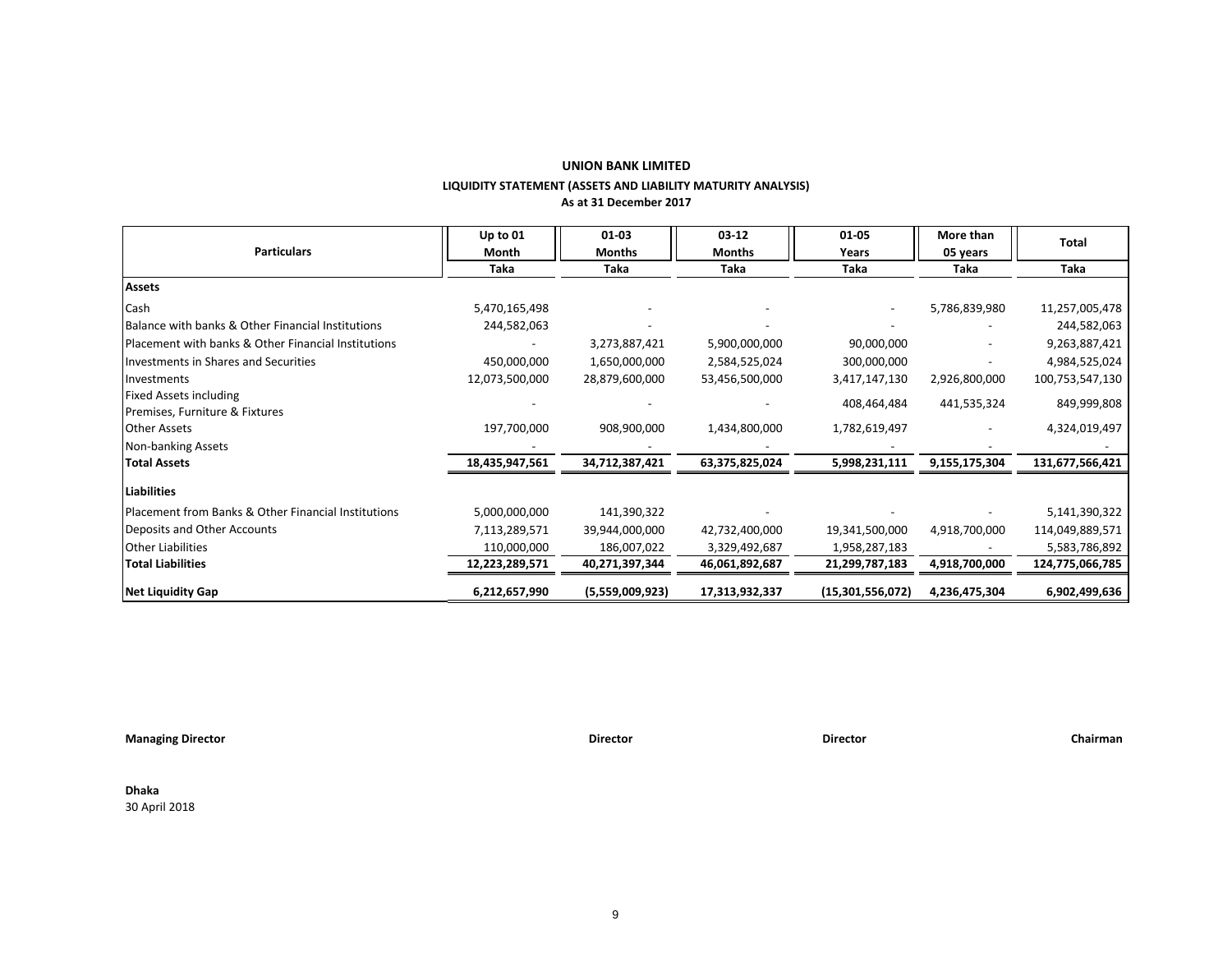## **UNION BANK LIMITED Notes to the Financial Statements For the year ended 31 December 2017**

## **1 The Bank and its activities**

## **1.1 Status of the Bank**

Union Bank Limited (UBL) was incorporated (No. C-107837/13) in Bangladesh on 07 March 2013 as a banking company under Companies Act 1994. The Bank is one of the interest-free Shariah based banks in the country and its modus- operandi are substantially different from other conventional Banks. It obtained permission from Bangladesh Bank on 10 March 2013 to commence its business (Ref: BRPD (P-3)/745(60)/2013-1153). Presently the Bank carries banking activities through its sixty eight (68) branches operating as per Islamic Shariah prevailing in the country. The Bank has no overseas branches as at 31 December 2017.

The registered office of the Bank is located at Bahela Tower, 72 Gulshan Avenue, Gulshan-1, Dhaka-1212.

## **1.2 Nature of business/principal activities of the Bank**

All kinds of commercial banking services are provided by the Bank to the customers following the principles of Islamic Sharia'h, the provisions of the Bank Company Act 1991 and Bangladesh Bank's directives.

The bank renders commercial banking services to all types of customers. The range of services offered by the bank includes accepting deposit, making investment, discounting bills, conducting domestic and international money transfer, carrying out foreign exchange transactions in addition to international money transfers, and offering other customer services such as safe keeping, collections and issuing guarantees, acceptances and letters of credit. Core business of the bank includes deposit mobilization and investing activities comprising short-term, long-term, import and export financing. Financing activities are extended to different sectors of the economy that could be grouped into several sectors including Rural & Agriculture, Garments & Textiles, Jute, Cement & Bricks, Tannery, Steel & Engineering, Food & Beverage, Chemical & Pharmaceuticals, Printing & Packaging, Glass & Ceramics and Miscellaneous.

At a glance, the principal activities of the bank are:

- To facilitate and handle all kinds of commercial banking services to its customers authorized by (a) Bangladesh
- (b) To facilitate the export and import business of Bangladesh.
- (c) To take part in international banking services etc.

#### **2 Significant accounting polices and basis for preparation of Financial Statements**

## **2.1 Statements of Compliance**

The financial statements of the Bank are made up to 31 December 2017 and are prepared under the historical cost convention on a going concern basis and in accordance with the BRPD Circular # 15 dated 09 November 2009, with reference to the " First Schedule of Section 38(4) of the Bank Company Act 1991 as amended and by Bangladesh Bank BRPD Circular # 14 dated 25 June 2003, Other Bangladesh Bank Circulars, Bangladesh Accounting Standards (BASs) and Bangladesh Financial Reporting Standards (BFRSs), The Companies Act 1994,The Bank Company Act 1991, The Income Tax Ordinance 1984, the Accounting and Auditing Organization for Islamic Financial Institutions (AAOIFI) and other laws and rules applicable in Bangladesh.

#### **2.1.1 Departures from BFRS**

In case the requirements of guidelines and circulars issued by Bangladesh Bank differ with those of other regulatory authorities and Bangladesh financial reporting standards (BFRSs), the guidelines and circulars issued by Bangladesh Bank prevails. As such the Bank has departed from those requirements of BFRSs in order to comply with the rules and regulations of Bangladesh Bank which are disclosed below: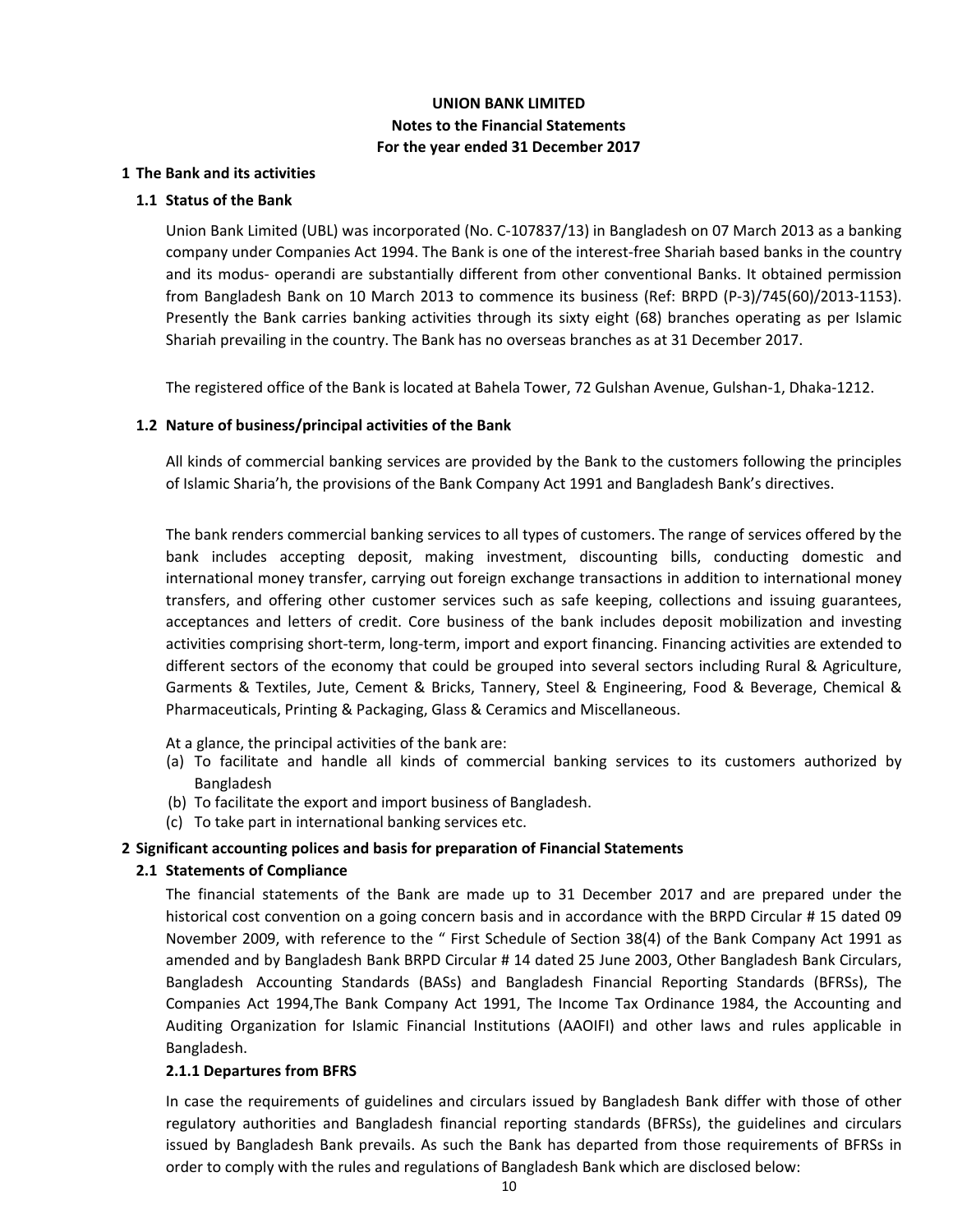#### **i. Provision on investments and off-balance sheet exposures**

**BFRS:** As per BAS 39 "Financial Instruments: Recognition and Measurement" an entity should start the impairment assessment by considering whether objective evidence of impairment exists for financial assets that are individually significant. For financial assets that are not individually significant, the assessment can be performed on an individual or collective (portfolio) basis.

**Bangladesh Bank:** As per BRPD circular No.14 dated 23 September 2012, BRPD circular No. 19 dated 27 December 2012, BRPD circular No. 05 dated 29 May 2013 and BRPD circular No. 16 dated 18 November 2014 a general provision at 0.25% to 5% under different categories of unclassified investments (good/standard investments) has to be maintained regardless of objective evidence of impairment. Also provision for sub-standard, doubtful and bad & loss investments have to be provided at 20%, 50% and 100% respectively (except short-term agricultural and micro-credits where 5% for sub-standard and doubtful investments and 100% for bad & loss investments) depending on the duration of overdue. Again as per BRPD Circular No.14 dated 23 September 2012 and BRPD Circular No.19 dated 27 December 2012, a general provision at 1% is required to be provided for all off-balance sheet exposures. Such provision policies are not specifically in line with those prescribed by BAS 39 "Financial Instruments: Recognition and Measurement".

#### **ii. Recognition of investment income in suspense**

**BFRS:** Investment to customers are generally classified as 'loans and receivables' as per BAS 39 "Financial Instruments: Recognition and Measurement" and investment income is recognized through effective interest rate method over the term of the investment. Once an investment is impaired, investment income is recognized in profit and loss account on the same basis based on revised carrying amount.

**Bangladesh Bank:** As per BRPD circular no. 14 dated 23 September 2012, once an investment is classified, investment income on such investment are not allowed to be recognized as income, rather the corresponding amount needs to be credited to profit suspense account, which is presented as liability in the balance sheet.

#### **iii. Investment in shares and securities**

**BFRS:** As per requirements of BAS 39 "Financial Instruments: Recognition and Measurement" investment in shares and securities generally falls either under "at fair value through profit and loss account" or under "available for sale" where any change in the fair value (as measured in accordance with BFRS 13) at the year-end is taken to profit and loss account or revaluation reserve respectively.

**Bangladesh Bank:** As per BRPD circular no. 14 dated 25 June 2003 investments in quoted shares and unquoted shares are revalued at the year end at market price and as per book value of last audited balance sheet respectively. Provision should be made for any loss arising from diminution in value of investment; otherwise investments are recognized at cost.

#### **iv. Revaluation gains/losses on Government securities**

**BFRS:** As per requirement of BAS 39 "Financial Instruments: Recognition and Measurement" where securities will fall under the category of Held for Trading (HFT), any change in the fair value of held for trading assets is recognized through profit and loss account. Securities designated as Held to Maturity (HTM) are measured at amortized cost method and income from investments recognized through the profit and loss account.

**Bangladesh Bank:** HFT securities are revalued on the basis of mark to market and at year end any gains on revaluation of securities which have not matured as at the balance sheet date are recognized in other reserves as a part of equity and any losses on revaluation of securities which have not matured as at the balance sheet date are charged in the profit and loss account. Profit on HFT securities including amortization of discount are recognized in the profit and loss account. HTM securities which have not matured as at the balance sheet date are amortized at the year end and gains or losses on amortization are recognized in other reserve as a part of equity.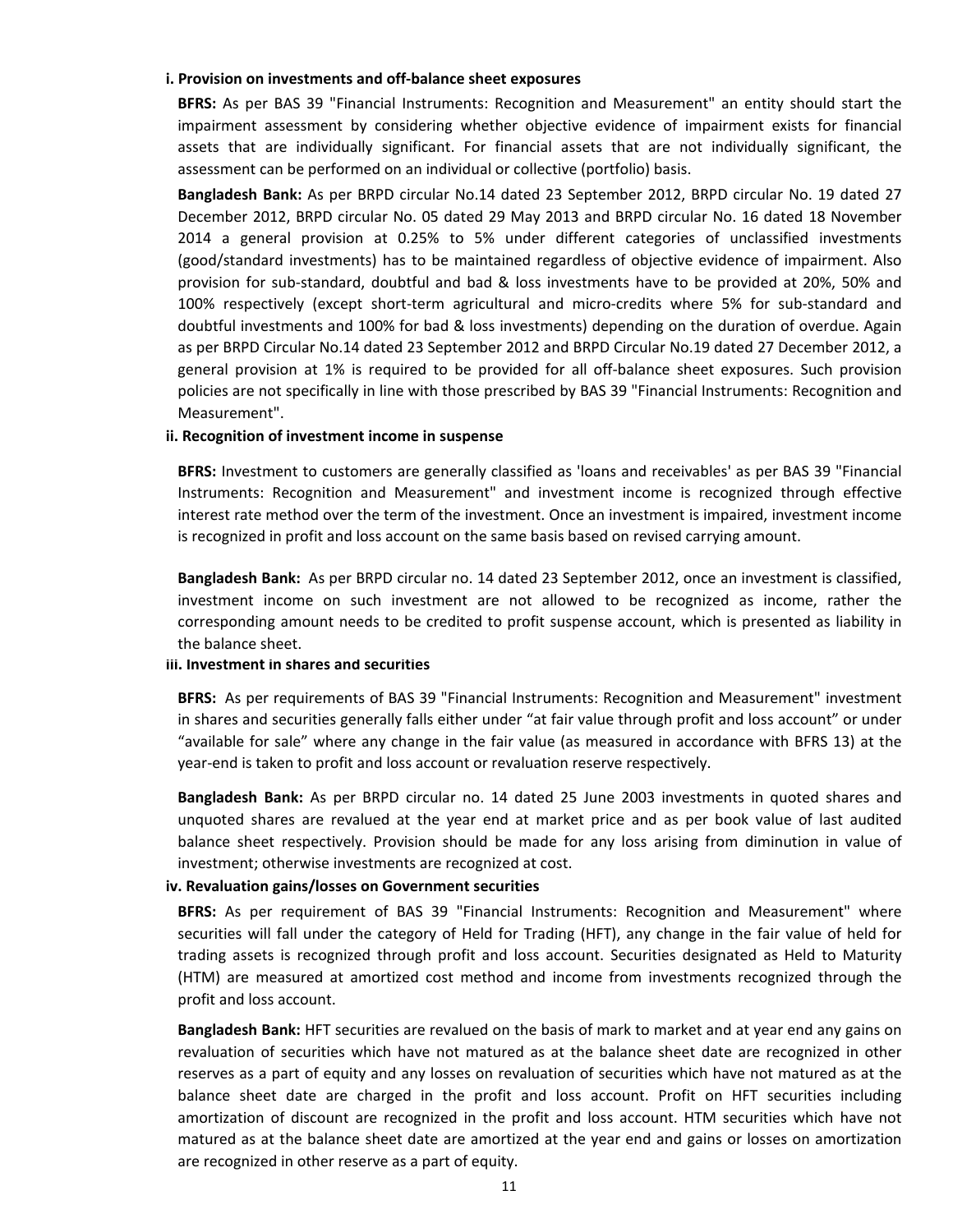#### **v. Other comprehensive income**

**BFRS:** As per BAS 1 "Presentation of Financial Statements" Other Comprehensive Income (OCI) is a component of financial statements or the elements of OCI are to be included in a single Other Comprehensive Income statement.

**Bangladesh Bank**: Bangladesh Bank has issued templates for financial statements which will strictly be followed by all banks. The templates of financial statements issued by Bangladesh Bank do not include Other Comprehensive Income nor are the elements of Other Comprehensive Income allowed to be included in a single Other Comprehensive Income (OCI) Statement. As such the Bank does not prepare the other comprehensive income statement. However, elements of OCI, if any, are shown in the statements of changes in equity.

#### **vi. Financial instruments - presentation and disclosure**

In several cases Bangladesh Bank guidelines categorize, recognize, measure and present financial instruments differently from those prescribed in BAS 39 "Financial Instruments: Recognition and Measurement". As such full disclosure and presentation requirements of BFRS 7 "Financial Instruments: Disclosures" and BAS 32 "Financial Instruments: Presentation" cannot be made in the financial statements.

#### **vii. Financial guarantees**

**BFRS:** As per BAS 39 "Financial Instruments: Recognition and Measurement", financial guarantees are contracts that require an entity to make specified payments to reimburse the holder for a loss it incurs because a specified debtor fails to make payment when due in accordance with the terms of a debt instrument. Financial guarantee liabilities are recognized initially at their fair value, and the initial fair value is amortized over the life of the financial guarantee. The financial guarantee liability is subsequently carried at the higher of this amortized amount and the present value of any expected payment when a payment under the guarantee has become probable. Financial guarantees are included within other liabilities.

**Bangladesh Bank:** As per BRPD 14 dated 25 June 2003, financial guarantees such as letter of credit, letter of guarantee will be treated as off-balance sheet items. No liability is recognized for the guarantee except the cash margin.

#### **viii. Balance with Bangladesh Bank: (Cash Reserve Requirement)**

**BFRS**: Balance with Bangladesh Bank that are required to be kept as part of cash reserve requirement, should be treated as other asset as it is not available for use in day to day operations as per BAS 7 "Statement of Cash Flows".

**Bangladesh Bank:** Balance with Bangladesh Bank is treated as cash and cash equivalents.

#### **ix. Cash flow statement**

**BFRS:** The Cash flow statement can be prepared using either the direct method or the indirect method. The presentation is selected to present these cash flows in a manner that is most appropriate for the business or industry. The method selected is applied consistently.

**Bangladesh Bank**: As per BRPD 14 dated 25 June 2003 and BRPD 15 dated 09 November 2009, cash flow statement is to be prepared following a mixture of direct and indirect methods.

#### **x. Non-banking asset**

**BFRS:** No indication of Non-banking asset is found in any BFRS.

**Bangladesh Bank:** As per BRPD 14 dated 25 June 2003 and BRPD 15 dated 09 November 2009, there must exist a face item named Non-banking asset.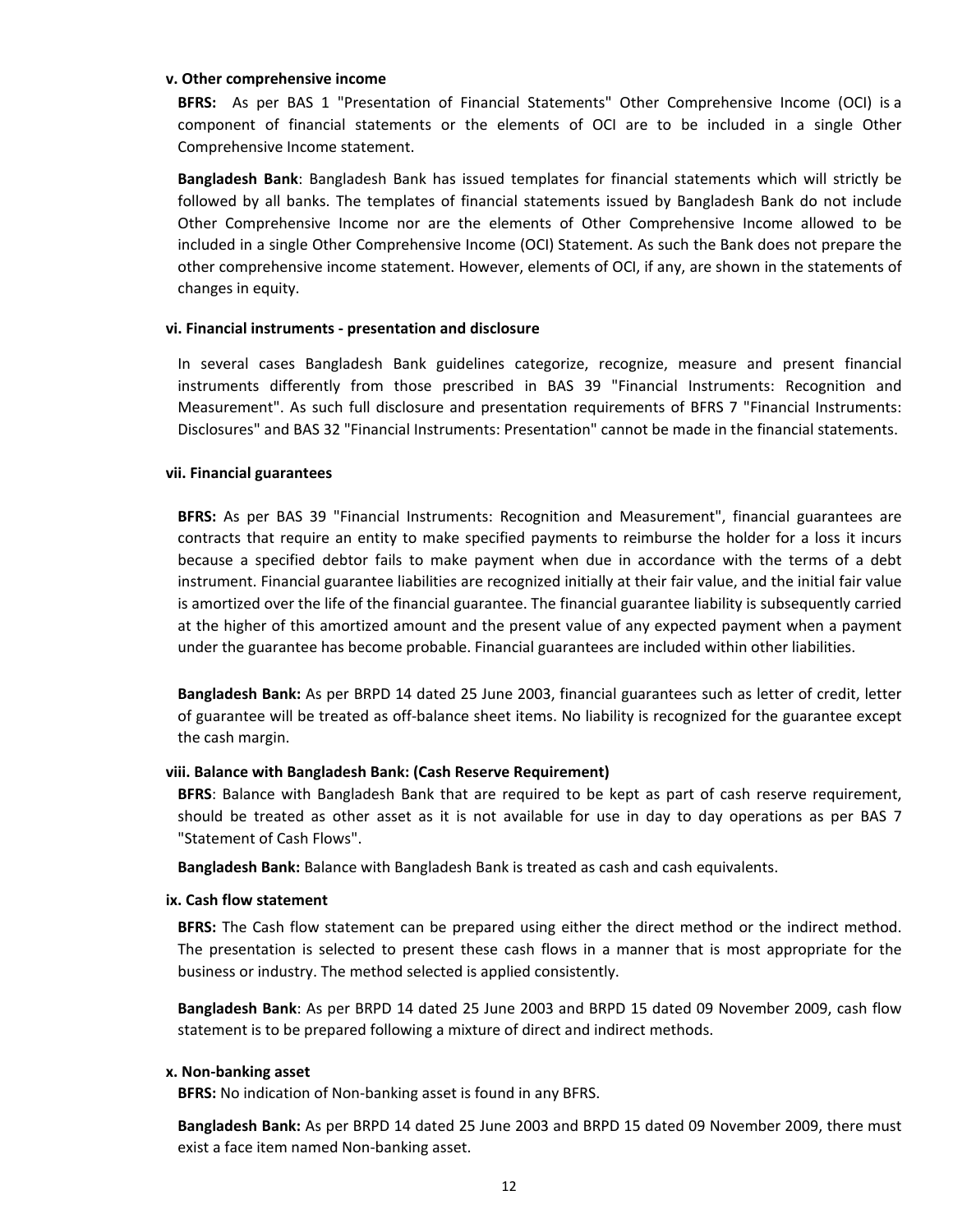#### **xi. Presentation of intangible asset**

**BFRS:** An intangible asset must be identified and recognized, and the disclosure must be given as per BAS 38 "Intangible Assets".

**Bangladesh Bank:** There is no regulation for intangible assets in BRPD 14 dated 25 June 2003 and BRPD 15 dated 09 November 2009.

## **xii. Off-balance sheet items**

**BFRS:** There is no concept of off-balance sheet items in any BFRS; hence there is no requirement for disclosure of off-balance sheet items on the face of the balance sheet.

**Bangladesh Bank:** As per BRPD 14 dated 25 June 2003 and BRPD 15 dated 09 November 2009, off balance sheet items (e.g. Letter of credit, Letter of guarantee etc.) must be disclosed separately on the face of the balance sheet.

## **xiii. Investments net of provision**

**BFRS:** Investments should be presented net of provision.

**Bangladesh Bank:** As per BRPD 14 dated 25 June 2003 and BRPD 15 dated 09 November 2009, provision on investments is presented separately as liability and cannot be netted off against investments.

#### **xiv. Revenue**

As per BAS 18 "Revenue", revenue should be recognized on accrual basis but due to the unique nature of Islamic Banks, income from investment under Mudaraba, Musharaka, Bai-Salam, Bai-as-Sarf and Ijarah modes is accounted for on realization basis as per AAOIFI and Bangladesh Bank guidelines.

## **2.1.2 Authorization of the financial statements for issue**

The financial statements of the Bank have been authorized for issue by the Board of Directors on 30 April 2018.

## **2.1.3 Changes in accounting standards**

No new International Financial Reporting Standards (IFRSs) have been adopted by The Institute of Chartered Accountants of Bangladesh (ICAB) as Bangladesh Financial Reporting Standards (BFRSs) during the year that are effective for the first time for the financial year 2017 that have a significant impact on the Bank Company and accordingly no new accounting standards have been applied in preparing these financial statements.

## **2.1.4 Prior period adjustments**

Prior period adjustments, if any, is recognized retrospectively as per BAS 8 "Accounting Policies, Changes in Accounting Estimates and Errors".

## **2.2 Basis of Preparation of Financial Statements**

The Financial Statements of Union Bank Limited (UBL) represent Balance Sheet and Profit and Loss Account, Cash Flow Statement, Statement of Changes in Equity and Liquidity Statement which comprise of the financial information/ transaction of all branches. All significant inter-branches transactions are eliminated on preparation of these financial statements.

## **2.3 Use of estimates and Judgements**

In the preparation of the financial statements management is required to make judgements, estimates and assumptions that affect the application of accounting policies and the reported amounts of assets, liabilities, income and expenses. Actual results may differ from these estimates.

Estimates and underlying assumptions are reviewed on an on going basis. Revisions to accounting estimates are recognized in the year in which the estimate is revised and in any future periods affected.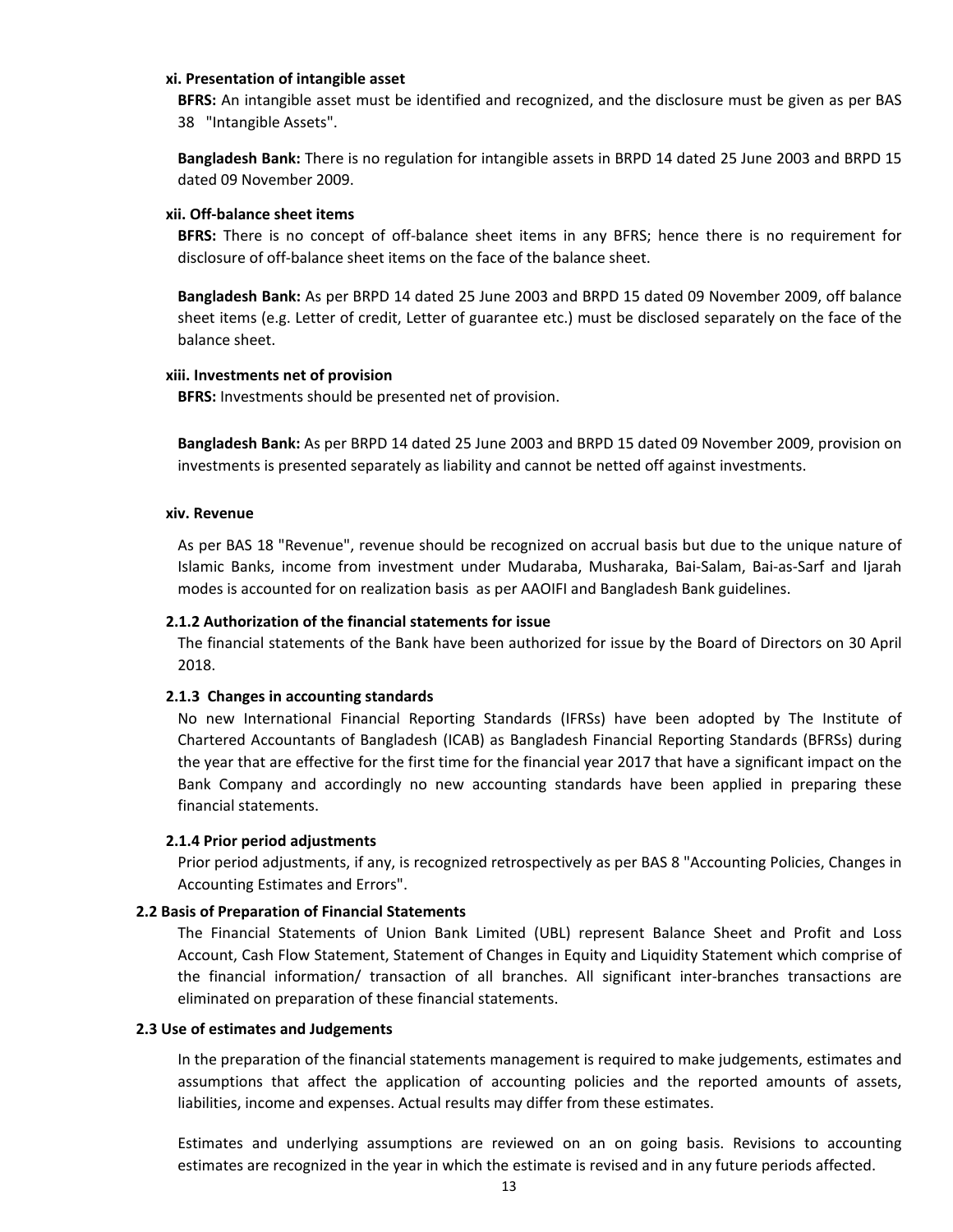#### **2.4 Accruals and Deferrals**

Accruals and deferrals have been made as per the guidance of BAS # 1: Presentation of Financial Statements. In order to meet their objectives, financial statements except for Cash Flow Statement and related information are prepared on accrual basis of accounting. Under this basis, the effects of transactions and other events are recognized when they occur (and not when cash or its equivalent is received or paid) and they are recorded in accounts and reported in the financial statements of the year to which they relate.

#### **2.5 Revenue Recognition**

The revenues during the year are recognized on an accrual basis, which comply with the conditions of revenue recognition as provided in BAS # 18: Revenue.

#### **2.5.1 Income from Investments**

Income from investments has been accounted for on accrual basis except investment under Musharaka, Mudaraba and Bai-Salam. Income in case of Musharaka is accounted for on realization basis. The bank does not charge any rent during the gestation/interim period of investment under hire purchase, but it fixes the rent of the assets at a higher price in such a way to cover its expected rate of return. Such income is recognized on realization basis.

Income was calculated on daily product basis and charged periodically.

## **2.5.2 Income from Investments in Securities**

Investment in shares and securities are recorded at cost. Provisions have been made against probable losses on the basis of year end reviewed by the management and in compliance with Bangladesh Bank circulars.

As per BAS-18 "Revenue" dividend income from investments in shares is recognized when the "Bank's" right to receive dividend is established. Bank recognized dividend income when:

- a. It is probable that economic benefits, associated with transaction will flow to the entity; and
- b. The amount of the revenue can be measured reliably.

Gain on sale of shares transferred to other income on realization basis.

Profit on investment in Bangladesh Govt. Islamic Investment Bond is recognized on accrual basis.

#### **2.5.3 Commission Income**

Commission and discount on Bills Purchased and Discounted are recognized at the time of realization. Commission charged to customers on letter of credit and guarantees are credited to income at the time of effecting the transactions.

#### **2.5.4 Profit/Rent/Compensation Suspense Account**

Profit/rent/compensation accrued on classified investments are suspended and accounted for as per circulars issued by the Bangladesh Bank. Moreover, income which are irregular (doubtful) as per Sharia'h are not included in the distributable income of the Bank.

Compensation on unclassified overdue Bai-Murabaha investments is charged as per Islamic Sharia'h such compensation is not shown as income of the Bank.This fund is transferred to Union Bank Foundation as per the policy of the Bank.

Profit received from the balances held with foreign banks and foreign currency charging account with Bangladesh Bank are also not credited to regular income since it is not permissible as per Sharia'h.

## **2.5.5 Profit paid and Other Expenses**

Profit paid and other expenses incurred by the Bank are recognized on accrual basis.

#### **2.5.6 Dividend Payments**

Interim dividend is recognized when they are paid to shareholders. Final dividend is recognized when it is approved by the shareholders. The proposed dividend for the year ended 31 December 2017 has not been recognized as a liability in the balance sheet in accordance with the BAS # 10: Events After the Balance Sheet Date.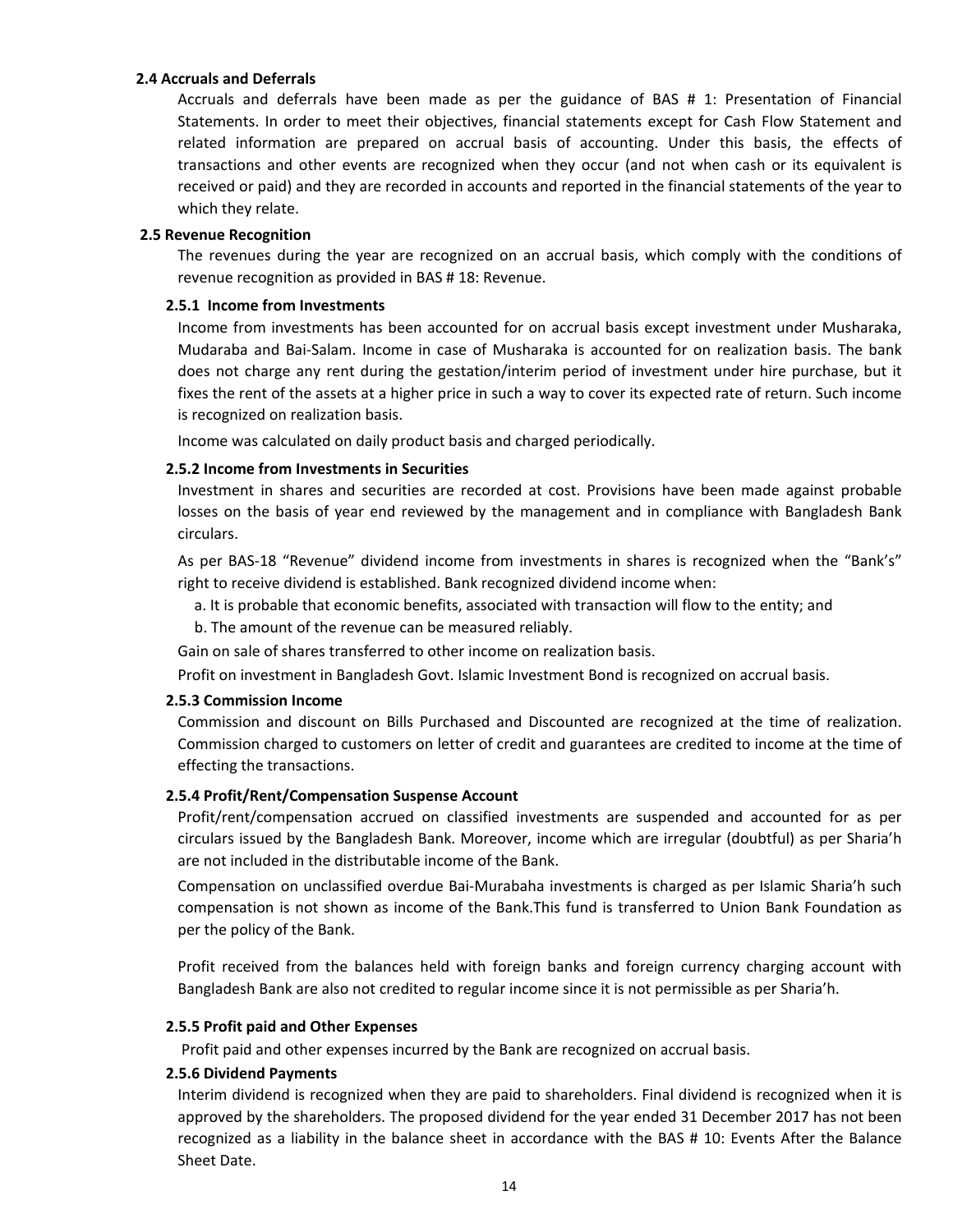Dividend payable to the Bank's shareholders is recognized as a liability and deducted from the shareholders' equity in the period in which the shareholders' right to receive payment is established.

## **2.6 Foreign Currency Transactions**

## **2.6.1 Foreign Currency**

Items included in the financial statements of each entity of the bank are measured using the currency of the primary economic environment in which entity operates i.e. functional currency. The financial statements of the bank are presented in Taka which is bank's functional and presentation currency.

## **2.6.2 Foreign Currency Translations**

Foreign currency transactions are converted into equivalent Taka currency at the ruling exchange rates on the respective dates of such transactions as per BAS # 21. Assets and liabilities in foreign currencies as at 31 December 2017 have been converted into Taka currency at the average of the prevailing buying and selling rates of the concerned foreign currencies at that date except "balances with other banks and financial institutions" which have been converted as per directives of Bangladesh Bank vide its circular no BRPD(R) 717/2004-959 dated 21 November 2004.

## **2.6.3 Commitments**

Commitments for outstanding forward foreign exchange contracts disclosed in these financial statements are translated at contracted rates. Contingent liabilities / commitments for letters of credit and letters of guarantee denominated in foreign currencies are expressed in Taka terms at the rates of exchange ruling on the balance sheet date. The outstanding balances for the same as at 31 December 2017 have been shown in the Balance Sheet under Off-Balance Sheet items.

| <b>Currency Name</b> | <b>Exchange Rate (TK)</b> |
|----------------------|---------------------------|
| US\$                 | 82.7000                   |
| Euro                 | 99.3910                   |
| Yen                  | 0.7430                    |
| ACU                  | 82.7000                   |
| <b>GBP</b>           | 111.2999                  |
| <b>CHF</b>           | 90.1782                   |
| SGD                  | 63.3751                   |
| <b>AUD</b>           | 64.7043                   |
| CAD                  | 66.3002                   |

## **Exchange rates with major foreign currencies as on 31 December 2017 were as:**

## **2.6.4 Translation gains and losses**

As par provision of BAS # 21: The Effects of Changes in Foreign Exchange Rates, foreign currency transactions are translated into Taka at rates prevailing on the dates of such transactions. The resulting exchange transaction gains and losses arising through foreign currency buying and selling transactions effected on different dates of the year have been adjusted by debiting /crediting exchange gain or loss account.

## **2.7 Assets and their basis of valuation**

## **2.7.1 Cash and Cash Equivalents**

As per provision of BAS # 7 Cash Flow Statements of Banks and Similar Financial Institutions for the purpose of the cash flow statement, cash and cash equivalents comprise balances with less than 90 days maturity from the date of acquisition including: cash and balances with central banks, treasury bills, and other eligible bills, amounts due from other banks and dealing securities other than those which are not available to finance the UBL day to day operations.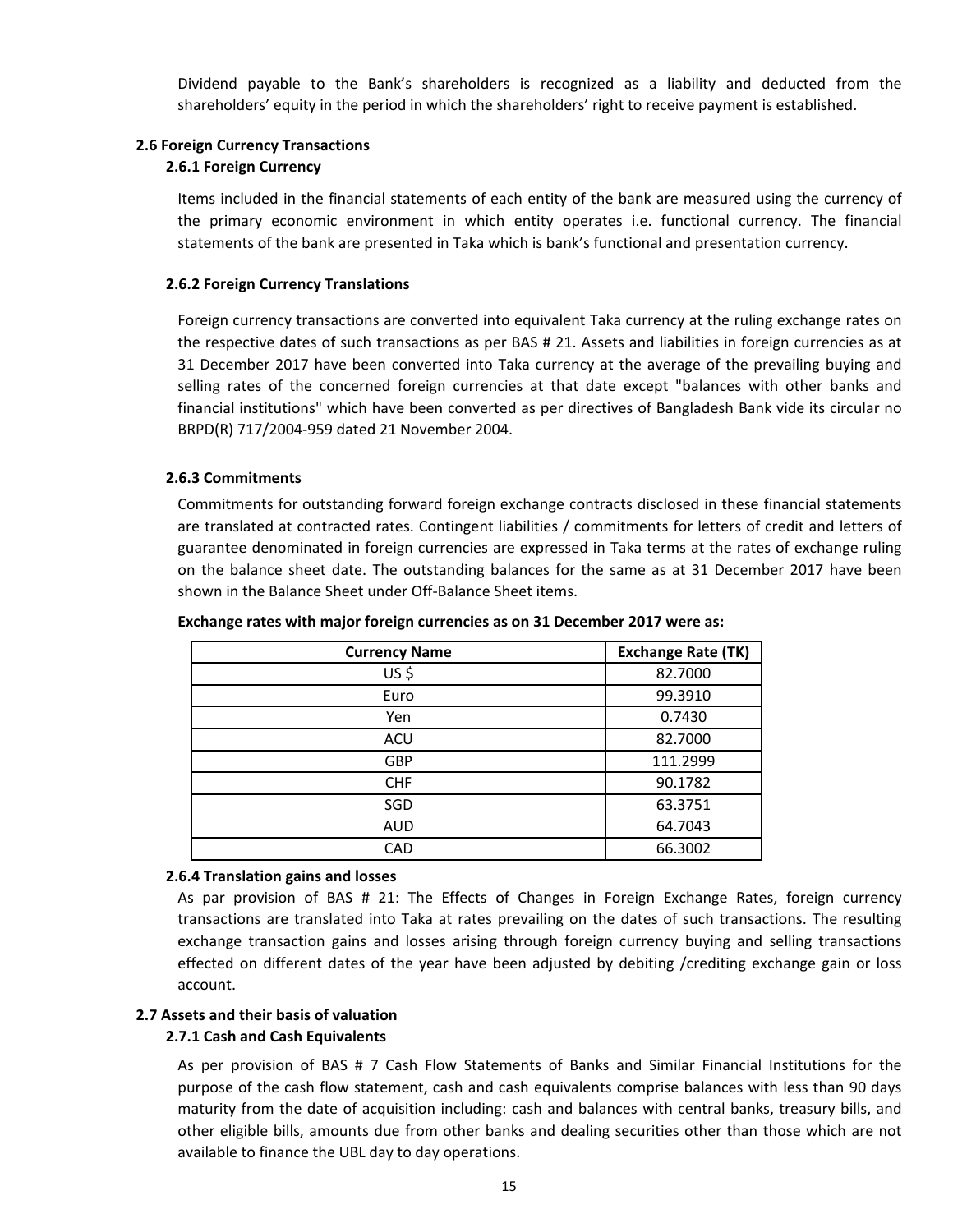## **2.7.2 Investments**

- a) Investments are stated in the balance Sheet at the net amount excluding unearned income and profit receivable.
- b) Provision for Investments Impairment:

As per instructions contained in Bangladesh Bank BCD circular no 34, dated November 16 1989, BCD circular no 20, dated 27 December 1994, BCD circular no 12, dated September 4, 1995, BRPD circular no 16, dated December 6, 1998, BRPD circular no 09, dated May 2001, BRPD circular no 5, dated June 5, 2006, BRPD circular no 14, dated September 23, 2012, BRPD circular no 19, dated December 27, 2012, BRPD circular no. 05, dated May 29, 2013,BRPD circular no. 16, dated November 18, 2014, BRPD circular no. 08, dated August 02, 2015, BRPD circular no. 12, dated August 20, 2017 and BRPD circular no. 15, dated September 20, 2017 respectively specific provisions are made against non performing investments are at the following rates:

| Provision on Substandard Investments | 20%  |
|--------------------------------------|------|
| Provision on Doubtful Investments    | 50%  |
| Provision on Bad & Loss Investments  | 100% |

As per instructions of BRPD circular nos. 16, 09, 08, 05, 14,19,05,16, 08, 12 and 15 dated December 6, 1998, May 14, 2001, October 2005, June 5, 2006, September 23, 2012, December 27, 2012, May 29, 2013, November 18, 2014, August 02, 2015, August 20, 2017 and September 27, 2017 respectively an amount has been set aside up of the total unclassified investments as on the balance sheet date at the following rates:

## **General Provision on:**

| All Unclassified Investments of Small and Medium Enterprise (SME)                                                                                                                                                                         | 0.25%   |
|-------------------------------------------------------------------------------------------------------------------------------------------------------------------------------------------------------------------------------------------|---------|
| All Unclassified Investments (Other than investments under Consumer Financing,<br>SME Financing, Housing Finance, Investment to professionals to set up business,<br>Investment to Brokerage Houses, Merchant Banks, Stock Dealers etc.,) | 1.00%   |
| • Unclassified Consumer Financing (Other than Housing Finance and<br>Investment for Professionals to set up business)                                                                                                                     | 5.00%   |
| • Unclassified Investment to Housing Finance and Investment for Professionals to set<br>up business under Consumer Financing Scheme                                                                                                       | 2.00%   |
| Unclassified Investment to Brokerage House, Merchant Banks, Stock dealers, etc.                                                                                                                                                           | 2.00%   |
| • Off-Balance sheet Exposure                                                                                                                                                                                                              | 1.00%   |
| Provision for Short-term Agricultural and Micro-Credits:                                                                                                                                                                                  |         |
| • All unclassified investments (irregular & regular)                                                                                                                                                                                      | 1.00%   |
| • Classified as "Sub-Standard" & "Doubtful"                                                                                                                                                                                               | 5.00%   |
| • Classified as "Bad/Loss"                                                                                                                                                                                                                | 100.00% |

c) When an investment is deemed to be uncollectible, it is written off against the related provision for impairments. Subsequent recoveries of such investments are credited to the income statement.

d) Investment are normally written off, when there is no chance of recovery of these amounts in accordance with BRPD Circular no. 2, Dated 13 January 2003 and BRPD Circular no. 15, Dated 23 September 2012 respectively. A separate Investment Monitoring and Recovery Division (IMRD) has been set up at the Head Office, which monitors investment Written-off and legal action through the Money Court. The process of Write-offs does not undermine or affect the amount claimed against the borrower by the Bank.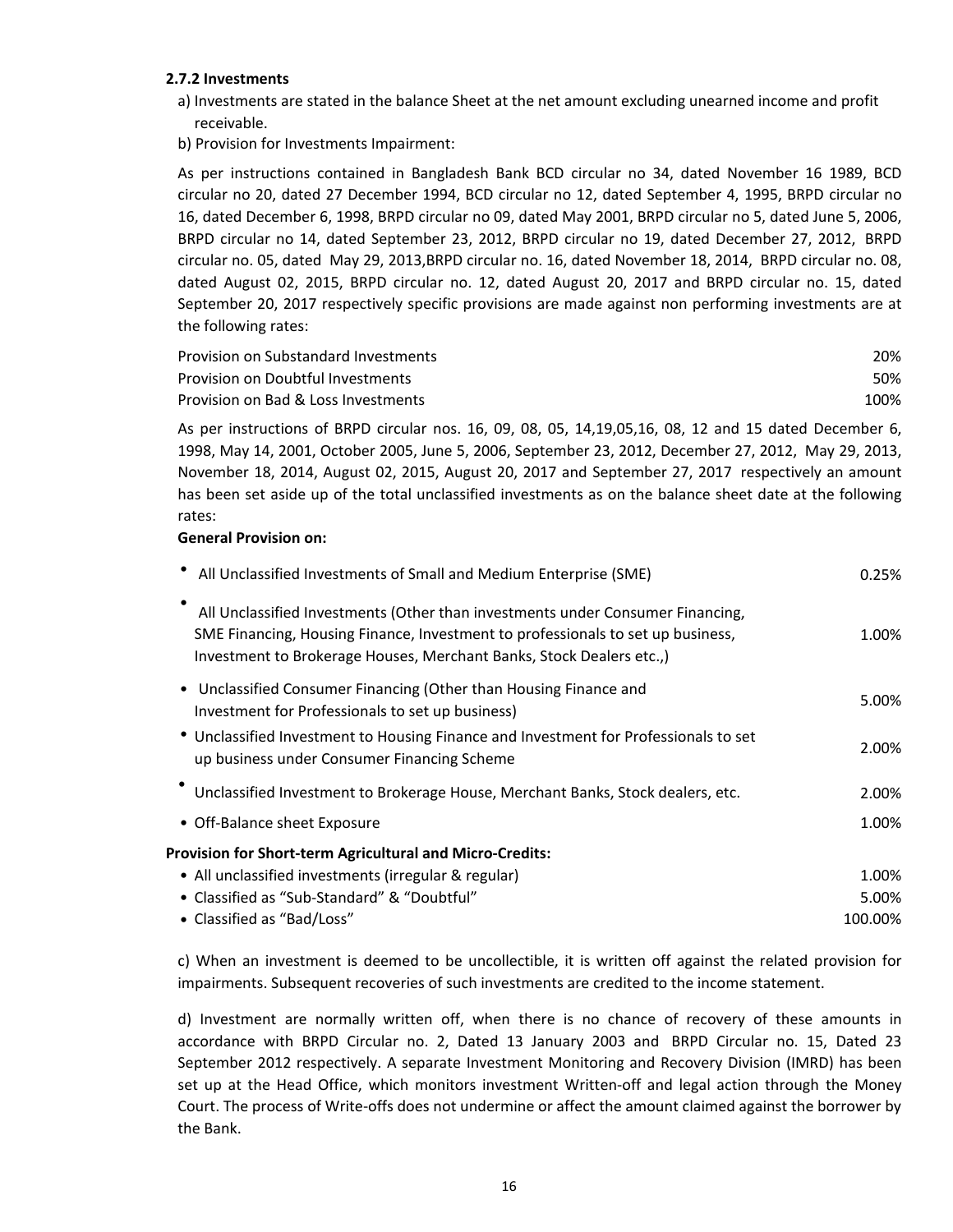## **2.7.3 Investment in shares and securities**

Investment in shares and securities (other than government treasury securities) are initially measured at fair value (which is actually the cost) and subsequently accounted for depending on their classification as either held to maturity, fair value through profit or loss, or available for sale.

Investment in Bangladesh Government Islamic Investment Bond (BGIIB) is measured both initially and subsequently at cost, which is also the fair value.

## **2.7.3.1 Valuation Method**

Considerable value of Investments has been considered as follows:

| <b>Particulars</b>                             | <b>Valuation Method</b> |
|------------------------------------------------|-------------------------|
| Bangladesh Government Islamic Investment Bonds | Cost Price              |
| <b>Shares</b>                                  | Cost Price              |

## **2.7.4 Offsetting Financial Instruments**

Financial assets and liabilities are offset and the net amount reported in the balance sheet when there is a legally enforceable right to offset the recognized amounts and there is an intention to settle on a net basis, or realize the asset and settle the liability simultaneously.

## **2.7.5 Property, Plant and Equipment**

All property and equipment are classified and grouped on the basis of their nature as required in as per provision of BAS # 16: Property, Plant and Equipment.

The major categories of property and equipment held by the bank are furniture and fixtures, office equipments, motor vehicles and books.

As guided in paragraph 30 of BAS # 16 Property Plant and Equipment: all property and equipment are stated at historical cost less accumulated depreciation. The opening and closing carrying amounts of all property and equipment are presented including the amount of additions, disposals and depreciation charged during the year as required BAS # 16. Maintenance expenses that does not increase the value of assets is charged to profit & loss account.

## **Depreciation on Property, Plant and Equipment**

As required in paragraph 43 of BAS # 16 Property Plant and Equipment depreciation has been charged on property and equipment at the following rates using reducing balance method, except on office equipment and motor vehicles on which straight line method is applied.

| <b>Nature of Assets</b>        | Rate | <b>Method of Depreciation</b>                                                         |
|--------------------------------|------|---------------------------------------------------------------------------------------|
| <b>IFurniture and Fixtures</b> | 10%  | Reducing Balance Method.                                                              |
| <b>Office Equipment</b>        | 20%  | Reducing Balance Method except Computer<br>Equipment where used Straight Line Method. |
| <b>Vehicles</b>                | 20%  | Straight Line Method.                                                                 |
| <b>Books</b>                   | 20%  | Reducing Balance Method.                                                              |

Depreciation on addition to fixed assets is charged in compliance with Bangladesh Accounting Standard (BAS) # 16.

## **2.8 Statutory Reserve**

As per section 24 of Bank Company Act 1991 (amended upto 2013), at least 20% of the profit before tax is transferred to the statutory reserve each year until the balance of the reserve equates with the paid-up capital.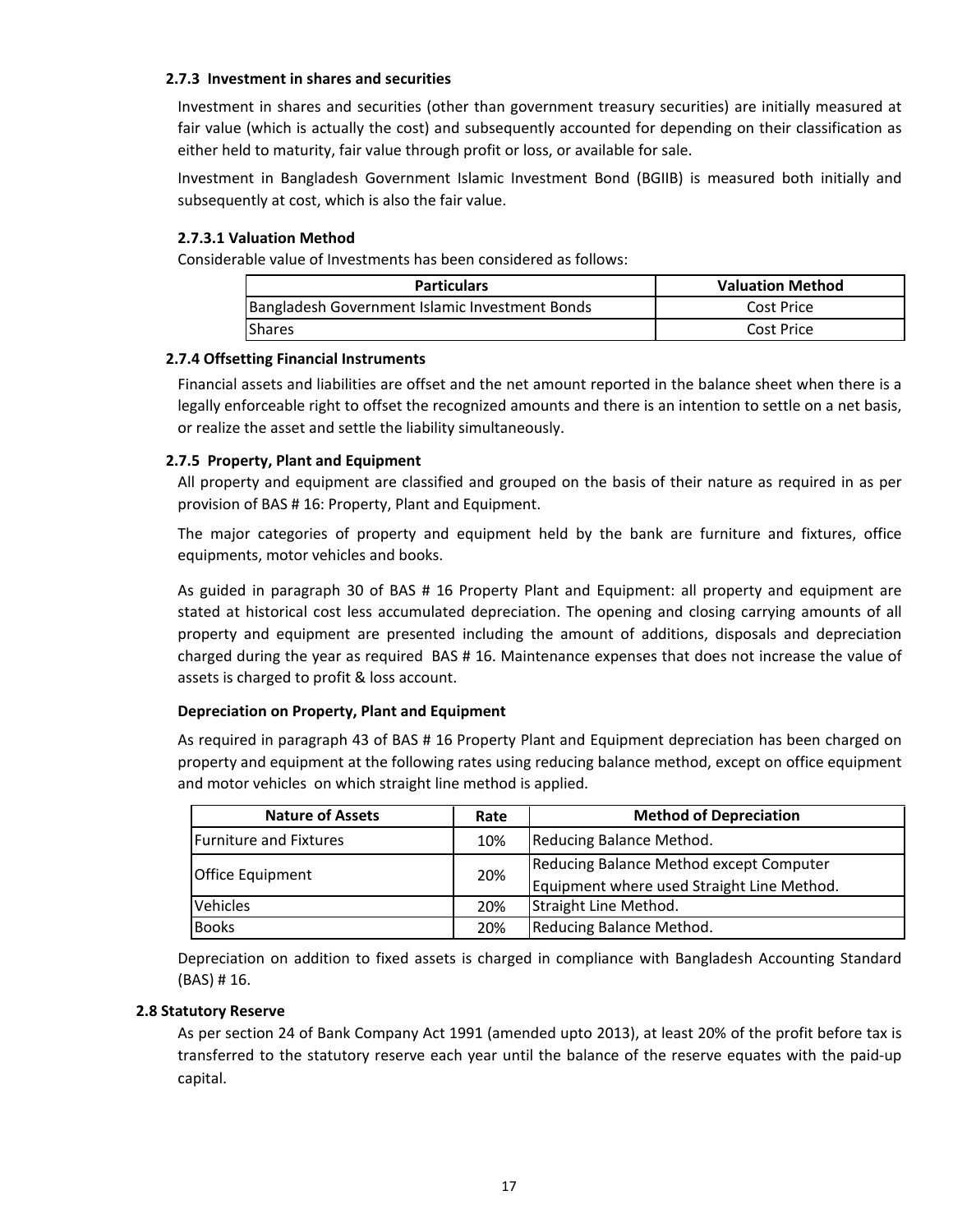#### **2.9 Liabilities and Provisions**

## **2.9.1 Taxation**

Tax expenses represent the sum of the tax which are payable during the current period.

#### **2.9.1.1 Current Tax**

Provision for corporate current income tax has been made @ 40% as prescribed in the Finance Act 2016 of the accounting profit made by the Bank after considering some of the add backs to income and disallowances of expenditure as per income tax laws in compliance with BAS # 12: Income Taxes.

## **2.9.1.2 Deferred Tax**

Deferred tax is recognized in compliance with BAS 12 "Income Taxes" and BRPD Circular no. 11 dated 12 December 2011, providing for temporary differences between the carrying amounts of assets and liabilities for financial reporting purposes and amounts used for taxation purposes. Deferred tax is measured at the tax rates that are expected to be applied to the temporary differences when they reverse, based on the laws that have been enacted or substantively enacted by the date of balance sheet. Deferred tax assets and liabilities are offset as there is a legally enforceable right to offset current tax liabilities and assets, and they relate to income taxes levied by the same tax authority on the same taxable entity.

A deferred tax asset is recognized to the extent that it is probable that future taxable profits will be available against which the deductible temporary difference can be utilized. Deferred tax assets are reviewed at each date of balance sheet and are reduced to the extent that it is no longer probable that the related tax benefit will be realized.

## **2.9.2 Retirement Benefits of Employees**

Required in BAS # 19: Employee Benefit, provident fund and gratuity benefits are given to eligible employee of the bank in accordance with the locally registered rules and the entity shall disclose the amount recognized as an expense for defined contribution plan.

## **2.9.2.1 Provident Fund**

Provident fund benefits are given to employees of UBL in accordance with the locally registered Provident Fund Rules. The employees' provident fund is administered by a Board of Trustees and is funded by contributions of employees and the Bank at predetermined rates in equal proportion. These contributions are invested separately from the assets of UBL and the profit on such contributions credited to the members' account. The Fund is recognized by the National Board of Revenue (NBR) vide their letter no # PFR(UBL)/LTU/2013-2014/1057(1-3) dated 30/04/2014.

## **2.9.2.2 Gratuity**

The Company operates an unfunded gratuity scheme for its permanent employees, under which an employee is entitled to the benefits if his/her length of service is at least six (06) years. Adequte provision has been made for gratuity in line of BAS # 19 "Employee Benefits". The Fund is recognized by the National Board of Revenue (NBR) vide their letter no # 08.01.0000.035.02.0043.2016/28 dated 02/04/2017.

## **2.9.2.3 Workers' Profit Participation Fund (WPPF)**

As per Bangladesh Labour Act, 2006 as amended in 2013 all companies fall within the scope of WPPF (which includes Bank) are required to provide 5% of its profit before charging such expense to their eligible employees within the stipulated time. But the provision for WPPF as per Bangladesh Labour Act 2006 as amended 2013 contradicts with the Bank Company Act 1991, section 11 sub section b(ii) . As such the Bank did not make any provision during the year for WPPF.

## **2.9.2.4 Social Security Benevolent Fund**

The Bank operates a social security benevolent fund by all employees' contribution for the sake of death and disability of employees.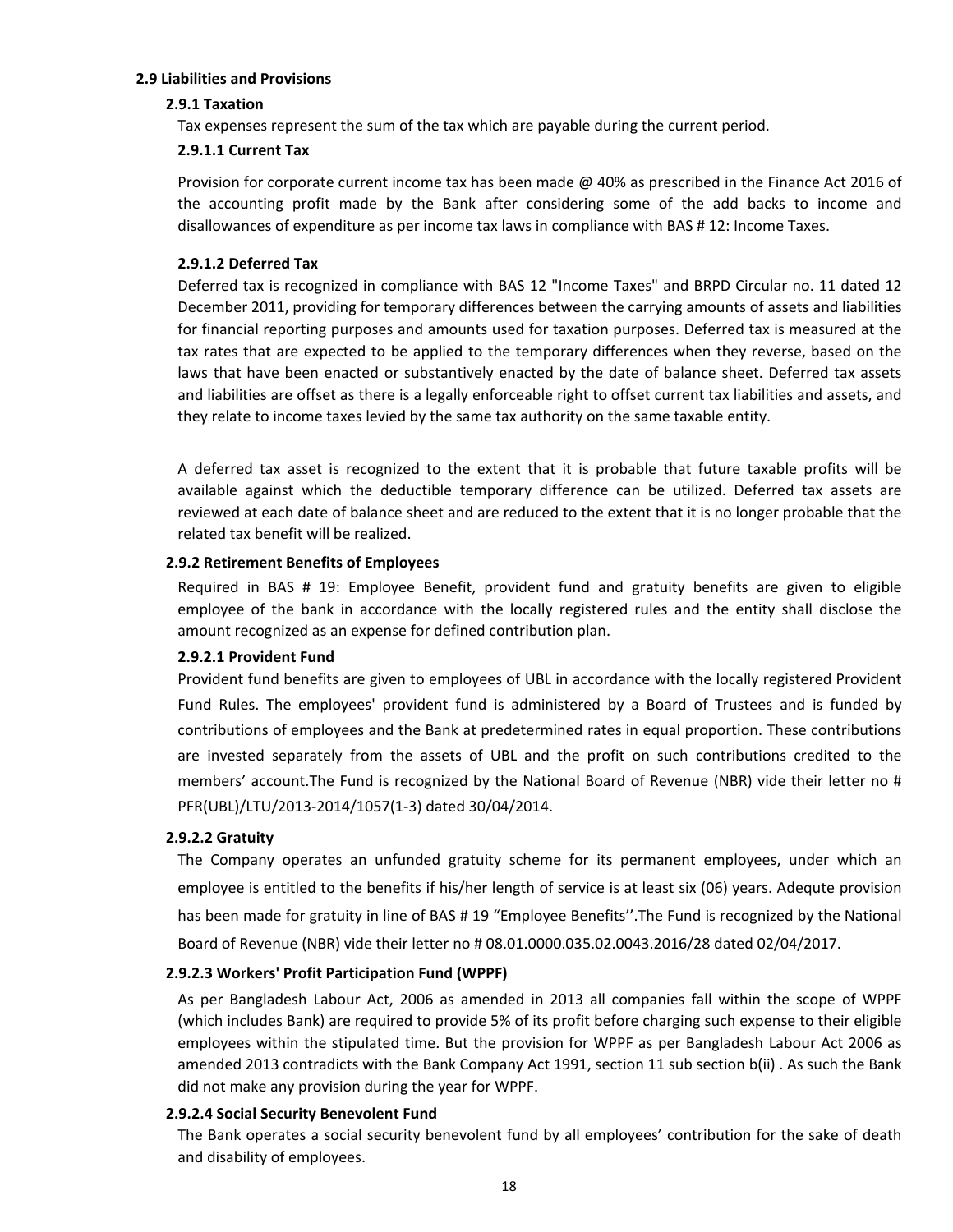#### **2.9.3 Deposits and Other Accounts**

Deposits include non-profit bearing deposits, saving deposits, term deposits etc. They are brought to account at the gross value of the outstanding balance. Profit paid is charged to the Income Statement.

## **2.9.4 Contingent Liabilities, Commitments and Other Off-Balance Sheet items**

As required in BAS # 37, Contingent Liabilities, commitments and other Off-Balance Sheet items are presented in details in the financial statements.

## **2.9.5 Sharing of Investment Income**

In case of investments, Mudaraba fund gets preference over cost free fund. The investment income earned through deployment of Mudaraba fund is shared by the bank and the Mudaraba depositors at the predetermined ratio fixed by the bank.

## **2.9.6 Zakat**

Zakat is paid by the bank at the rate of 2.58% (instead of 2.50% as the bank maintains its account following Gregorian year) on the closing balances of Share Premium, Statutory Reserve, General Reserve and exchange equalization account. Payment of zakat on paid up capital and deposits is the responsibility of the shareholders and depositor's respectively.

## **2.10 Others**

## **2.10.1 Cash Flow Statement**

Cash Flow Statement is prepared in accordance with BAS 7 "Statement of Cash Flows", and as per "Guidelines for Islamic Banking" issued by Bangladesh Bank through BRPD Circular No. 15 dated 09.11.2009 and BRPD Circular No.14 dated 25.06.2003. The Statement shows the structure of changes in cash and cash equivalents during the financial year.

## **2.10.2 Liquidity Statement**

The liquidity statement of assets and liabilities as on the reporting date has been prepared on residual maturity term as per the following basis.

- Balance with other Banks and financial institutions are on the basis of their maturity term;
- Investments are on the basis of their respective maturity and repayment schedule;
- Fixed assets are on the basis of their useful lives;
- Other assets are on the basis of their realization / amortization;
- Borrowing from other Banks, financial institutions and agents, etc. are as per their maturity repayment term;
- Deposits and other accounts are on the basis of their maturity term and past trend of withdrawal by the depositors;
- Provisions and other liabilities are on the basis of their payment / adjustments schedule.

## **2.10.3 Comparative Information**

As guided in paragraph 36 and 38 of BAS # 1 presentation of financial statements, comparative information in respect of the previous year has been presented in all numerical information in the financial statements and the narrative and descriptive information where, it is relevant for understanding of the current year's financial statements.

## **2.10.4 Earnings Per Share (EPS)**

## **2.10.4.1 Basic Earnings Per Share**

Earnings per share have been calculated in accordance with BAS # 33 "Earnings Per Share" (EPS) which have been shown on the face of profit and loss account. These have been calculated by dividing the basic earnings by the weighted average number of ordinary shares outstanding during the year.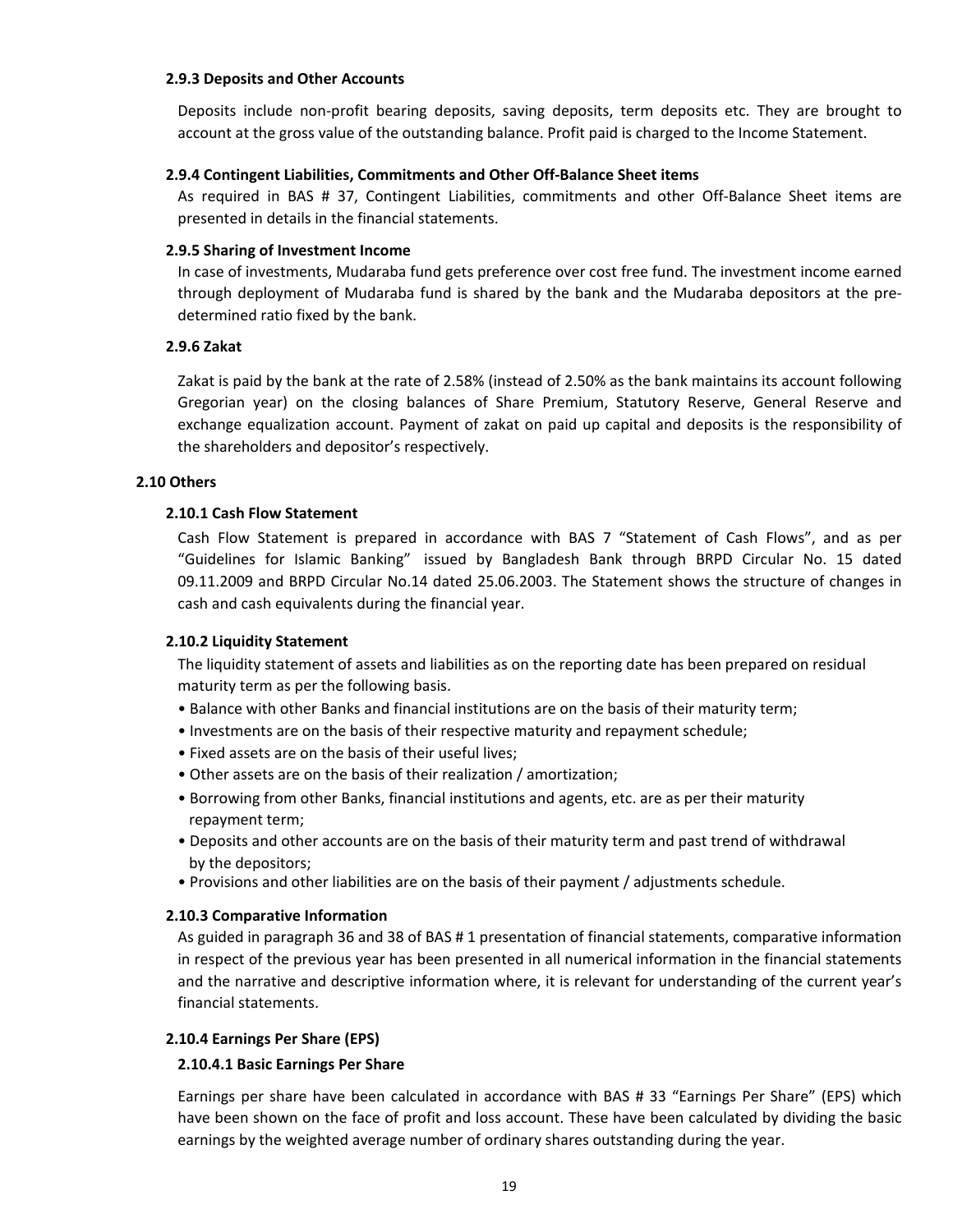#### **2.10.4.2 Diluted Earnings Per Share**

No diluted earnings per share are required to calculate for the year as there was no such component existed during the year under review.

## **2.10.5 Functional and Presentation Currency**

The financial statements are presented in Bangladesh Taka (BDT).

#### **2.11 Risk Management**

In the ordinary course of business, the bank is exposed to a variety of risks the most important of which are investments risk, liquidity risk, market risk, operational risk, legal risk, and profit rate risk. These risks should be identified, measured and monitored through various control mechanisms across the bank in order to price its products and services on a risk-adjusted basis and to prevent undesirable concentrations. The policies and procedures for managing these risks are outlined in the notes below. The Bank has designed and implemented a framework of controls to identify, monitor and manage these risks, which are as follows:

#### **2.11.1 Investments Risk**

Investments risk is the risk that one party to a financial instrument will fail to discharge an obligation and cause the other party to incur a financial loss. Concentration of investments risk arises when a number of counter parties are engaged in similar business activities, or activities in the same geographical region, or have similar economic features that would cause their ability to meet contractual obligations to be similarly affected by changes in economic, political or other conditions. To manage investments risk, the bank applies investment limits to its customers and obtains adequate collaterals. Investments risk monitored, reviewed and analyzed by the All Risk Committee (ARC) management issues are of the bank in its monthly meetings.

## **2.11.2 Foreign Exchange Risk**

Since Foreign Exchange Risk involves purchase and sale of any national currency against other national currency, thus Foreign Exchange Risk is the chance of loss due to unexpected movement of market price of the currencies of different countries or the price of the assets denominated by foreign currencies. The Foreign Exchange Risk of the bank is minimal as all the transactions are carried out on behalf of the customers against underlying Foreign Exchange transactions.

Treasury Division independently conducts the transactions and the Back Office of treasury is responsible for verification of the deals and passing of their entries in the books of account. All foreign exchange transactions are revalued at Market-to-Market rate as determined by Bangladesh Bank at the month end. All Nostro accounts are reconciled on daily basis and outstanding entries beyond 30 days are reviewed by the Management for their settlement.

#### **2.11.3 Asset Liability Management**

Asset Liability Management is the key success of any financial intermediary especially for Banks. Asset Liability Committee (ALCO) of the Bank monitors Balance Sheet Risk and liquidity risks of the bank. The Balance Sheet Risk encompasses most part of the Asset Liability risk and deal with change in earnings due to change in rate of profit, foreign exchange rates which are not of trading nature on the other hand, liquidity risk can be defined as the risk or chance of failure to meet up any withdrawal /disbursement request by a counterparty/customer. Asset Liability Committee (ALCO) reviews Liquidity requirement of the bank, the maturity of assets and liabilities, deposits and investments pricing strategy and the Liquidity contingency plan. The primary objective of the Asset Liability Committee (ALCO) is to monitor and avert significant volatility in Net Investments Income (NII), investment value and exchange earnings for the purpose of taking future action plan for better interest of the organization.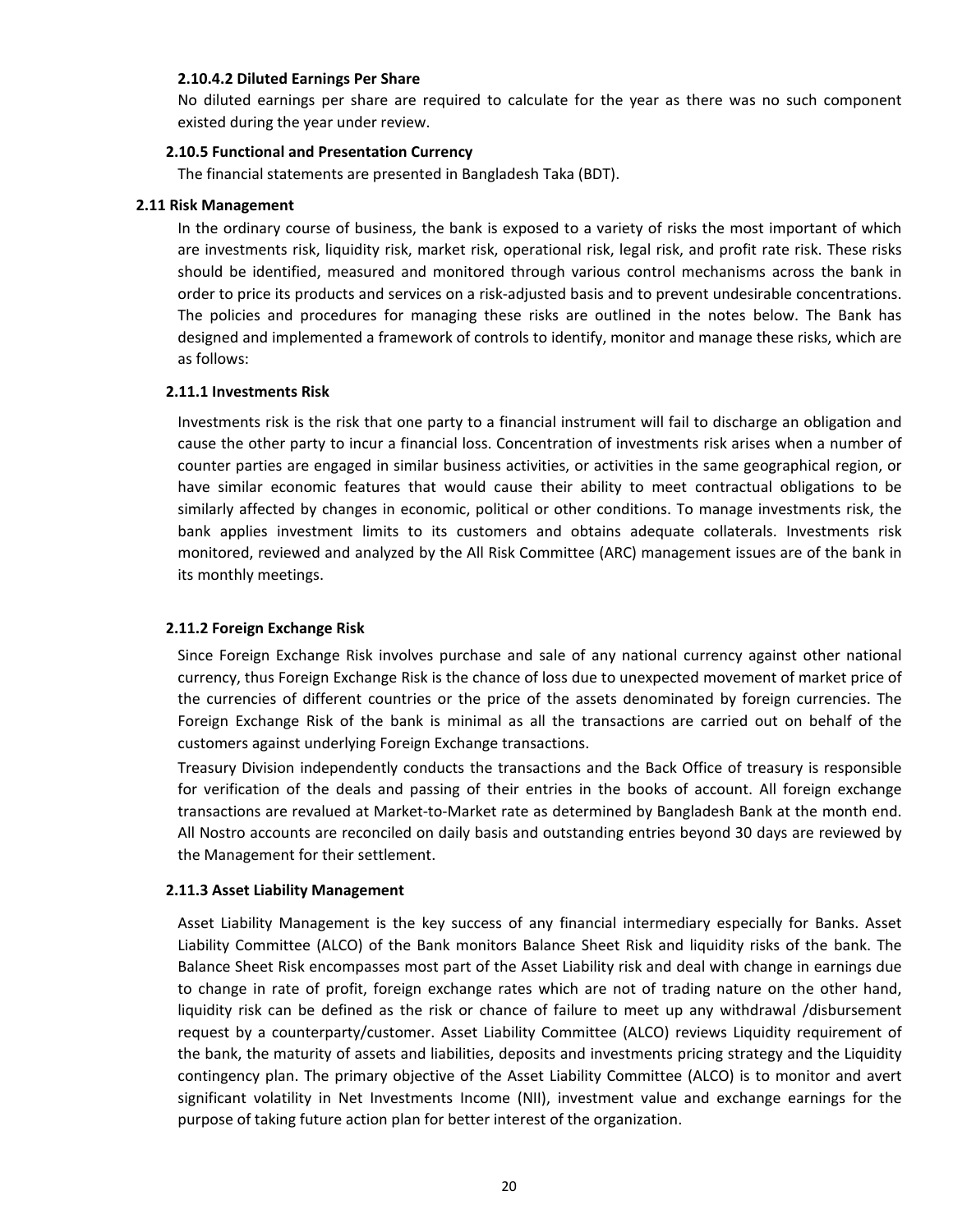#### **2.11.4 Prevention of Money Laundering**

Money Laundering is the criminal practice of filtering ill-gotten gains or dirty money through a series of transaction so as to give the money a clean look that it appears to have originated from legal activities. It is a process of filtering money obtained through predicate offence such as corruption, fraud, drug trafficking etc. through the financial system. Money Laundering now a days is one of the greatest challenges that the Governments, Banks and Financial Institutions face in the globalize financial system.

Union Bank Limited identified the money laundering as one of its core risk areas and has been making all out efforts to prevent money laundering. For mitigating the risk, the bank has a designated Chief Anti-Money Laundering Compliance Officer (CAMLCO) at Central Compliance Unit under Anti-Money Laundering Division, Head Office, who has sufficient authority to implement and enforce corporate wide AML policy, procedure & measure and who is reporting directly to the Senior Management and the Board of Directors. Moreover, every branch of our bank has a designated Branch Anti-Money Laundering Compliance Officer (BAMLCO) under Branch Anti-Money Laundering Compliance Unit, who independently reviews the transaction of accounts, with verification of Know Your Customer (KYC) and Suspicious Transaction Report (STR). They are also sending Cash Transaction Report (CTR) to the Central Compliance Unit, Head Office on monthly basis by using FIU Reporting System Software provided by Bangladesh Bank and finally we send the same to Anti-Money Laundering Department of Bangladesh Bank. The Central Compliance Unit has also arranged Training/Workshop for developing awareness and skill regarding AML activities of Executives and Officers of the bank and conducting inspection regarding AML activities of our branch. Bank has established a Manual for Prevention of Money Laundering and issues circulars time to time giving specific guidelines in accordance with Bangladesh Bank guidelines, regulations, Anti-Money Laundering Act, 2012 & Anti Terrorism Act, 2012. All the guidelines and circulars issued by Bangladesh Bank from time to time are being strictly complied with by Central Compliance Unit and branches of the Bank.

## **2.11.5 Internal Control and Compliance**

Internal Control & Compliance is considered as an eye of an organization. It is a mirror of operations and keeps record of the same. The primary objectives of internal control system are to help the bank to perform in a better height through the use of its resources & under the guidance of Internal Control system; bank identifies its weakness and takes appropriate measures to overcome the same. The main objectives of Internal Control are to ascertain the efficiency and effectiveness of activities, reliability, completeness and timeliness of financial and management information, compliance with applicable laws and regulations.

Operational loss arises for the cause of errors and fraud due to lack of internal control and compliance. Internal Control & Compliance Division undertakes periodical and special audit & inspection of its branches and departments/divisions of Head Office for reviewing its operation and compliance of the statutory requirement. The Audit Committee of the Board of Directors plays a vital role in providing a bridge between the Board and Management. The committee reviews the Financial Reporting process, Audit process and the Bank's process for compliance with laws, regulations and code of conduct.

## **2.11.6 Guideline on Information & Communication Technology**

Banks are increasingly using sophisticated digital technology for banking activities with a view to achieving more customer satisfaction with less cost. In addition, it increases the efficiency of the banking and payment system, benefiting consumers and merchants leading to bring additional risks. These risks must be balanced against benefits i.e. must be controlled. Under this advanced and highly technical ICT environment banks must ensure that critical systems are not threatened by the risk exposures the banks take. For this purpose, a risk management process consisting of assessing risks, controlling risk exposure, and monitoring risks should be in place.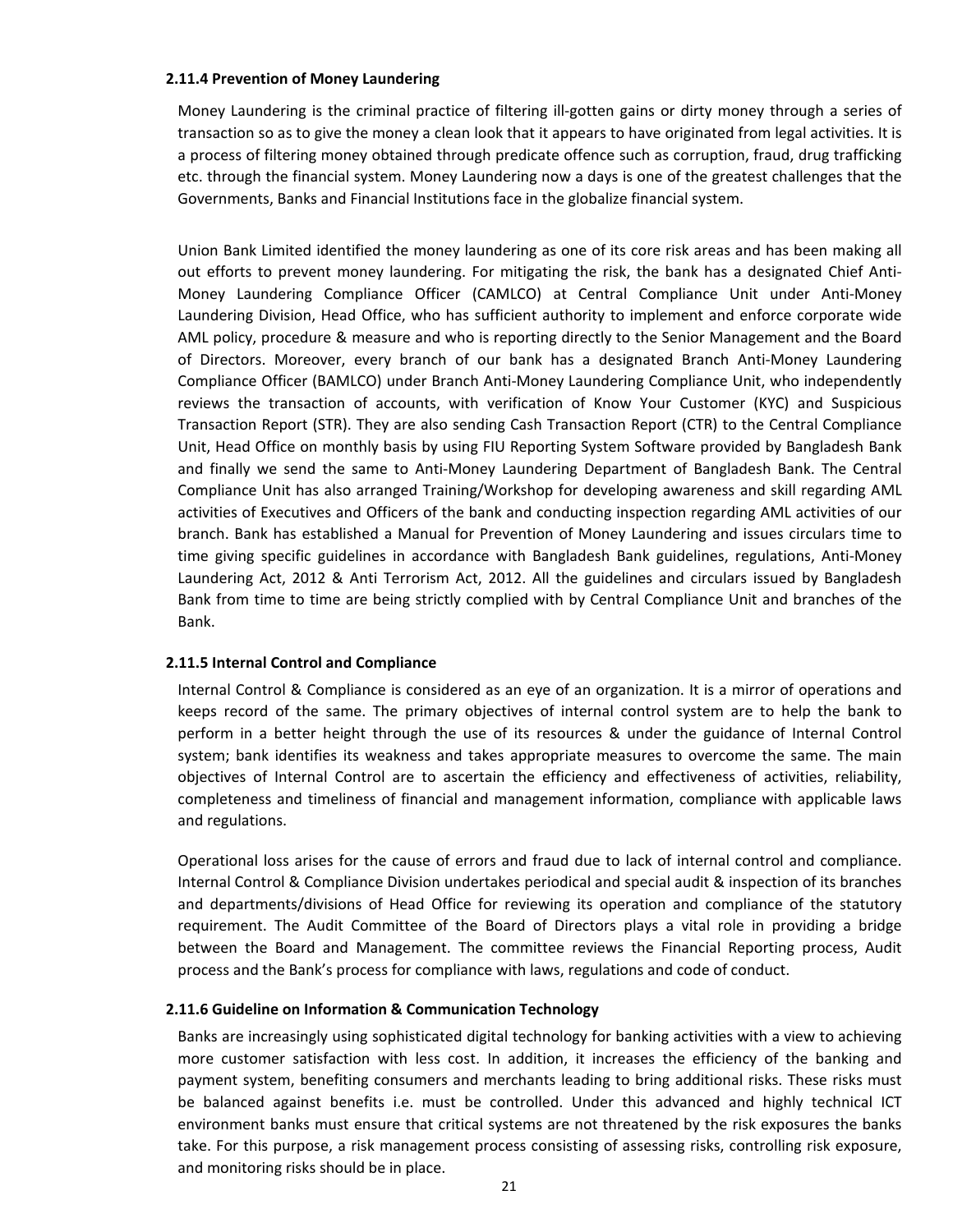Information assets are critical to the services provided by the Bank to its customers. Protection and maintenance of these assets are vital to its sustainability. In order to ensure protection of critical IT assets from unauthorized access modification, disclosure and destruction, the Bank has already taken initiatives, which safeguard the interest of customers.

In this context bank is implementing a core banking software (Ababil) ensuring adequate security. To protect sensitive information of core banking software and other software in the event of any disaster, the bank implementing a disaster recovery site. The Bank has already developed its own ICT policies for various operation and services which are closely in line with the ICT guidelines of Bangladesh Bank.

The Bank has developed fault tolerance plan of human resources with detail job description for each IT personnel, segregation of duties of IT tasks and system support in respect of severity. Training is a key component of ICT Risk Management. The Bank has been continuously conducting training sessions on sensitive IT tasks (i.e. operational procedure, Business Continuity Planning, Disaster Recovery Planning etc.) for relevant employees. The Bank management has been putting continuous efforts to improve IT Operation Management, Problem Management, Change Management, Asset Management and Request Management to maintain maximum uptime of automated banking business. The Bank has been maintaining adequate physical security inside its workplace to properly protect ICT resources. The Bank is strictly following the Information Security Standard of Bangladesh Bank covering Password Control, User ID Maintenance, Input Control, Network Security, Data Encryption, Virus Protection and Access Control to Internet and Emailing. The bank is regularly conducting internal ICT audit to all its' branches and Head Office divisions to ensure proper implementation of the ICT policies.

## **2.11.7 Internal audit**

Internal Audit is used as an important element to ensure good governance of UBL. Internal Audit activity of UBL is effective and it provides senior management with a number of important services. These include detecting and preventing fraud, testing internal control, and monitoring compliance with own policies & procedures, applicable rules & regulations, instructions/ guidelines of regulatory authority etc.

During the year 2017, Audit Division of Internal Control & Compliance Wing conducted inspection on most of the Branches/ Divisions of Head Office of the Bank and submitted reports presenting the findings of the audits/ inspections. Necessary control measures and corrective actions have been taken on the suggestions or observations made in these reports. The reports or key points of the reports have also been discussed in the meetings of the Audit Committee of the Board and necessary steps have been taken according to the decision of the said Committee for correct functioning of Internal Controls & Compliance.

## **2.11.8 Fraud and forgeries**

Fraud means wrongful or criminal deception intended to result in financial or personal gain. It will never be possible to eliminate all frauds and no system is completely fraud proof, since many fraudsters are able to bypass control systems put in place. UBL continuously pays attention to implement and improve the antifraud internal controls for prevention of fraud and forgery. UBL assesses /evaluates the effectiveness of its Anti-Fraud Internal Control measures on quarterly basis as per the items/ areas mentioned in the prescribed checklist of Bangladesh Bank. During the year 2017, no incident of fraud have been detected by the Bank.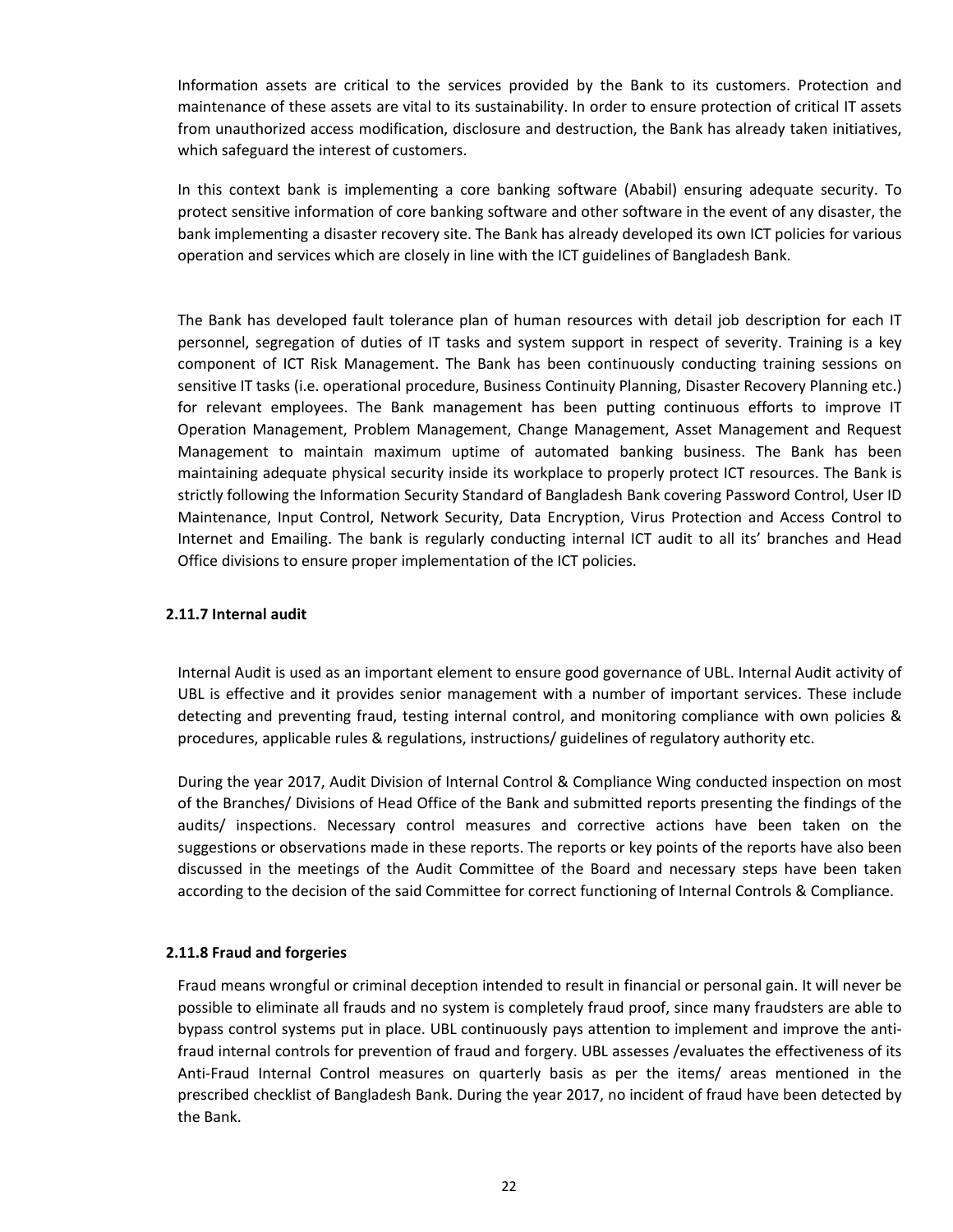## **2.12 Risk Based Capital Adequacy**

Basel Accord is a set of agreements set by the Basel Committee on Bank Supervision (BCBS), which provides recommendations on banking regulations in regards to capital risk, market risk and operational risk. The purpose of the accord is to ensure that financial institutions have enough capital on account to meet obligations and absorb unexpected losses. As such, Basel-III has been introduced for improving the banking sector's ability to absorb shocks arising from financial and economic stress, reducing the risk of spillover from the financial sector to the real economy and improving risk management and governance as well as strengthening banks transparency and disclosures. The ultimate objectives of Basel-III are to strengthen the capital framework, enhance risk coverage, supplement the risk-based capital requirement with a leverage ratio, reduce pro-cyclicality and promote counter cyclical buffers, address systemic risk through introducing a global liquidity standard. For implementation of Basel-III in Bangladesh, a roadmap has been released by Bangladesh Bank vide BRPD Circular # 18, dated 21 December 2014. Under the Basel-III framework, banks have to maintain additional capital conservation buffer at 0.625 % per year from 2016 to 2019 where aggregated capital conservation buffer will be 2.50% at the end of 2019 and at that stage total capital to risk weighted asset ratio (CRAR) will be at 12.50%. Apart, as a part of liquidity coverage, banks need to implement Liquidity Coverage Ratio (LCR) at ≥100%, Net Stable Funding Ratio (NSFR) >100% and Leverage Ratio at minimum 3% simultaneously.

## **2.13 Stress Testing**

Stress testing is one of the sophisticated risk management techniques that has been used to determine the reactions of different financial institution under a set of exceptional, but plausible assumptions through a series of test. At institutional level, stress testing techniques provide a way to quantity the impact of change in a number of risk factors on the assets and liabilities portfolio of the institution. Presently stress testing is being done by considering five different risk factors namely Profit rate, sale value of collateral, non-performing loans, stock price and foreign exchange rate.

UBL supplements their analysis of risk with stress testing. They perform stress tests because value-at-risk calculations are based on relatively recent historical data and only purport to estimate risk up to a defined confidence level. Therefore, they only reflect possible losses under relatively normal market conditions.

## **2.14 Reporting Period**

The accounting year is 01 January to 31 December. The reporting year of 2017 is from 01 January 2017 to 31 December 2017.

## **2.15 Regulatory and legal compliance**

a) The Bank Company Act, 1991 as amended Among others, the Bank complied with the requirements of the following circular, rules and regulations:

b) The Companies Act, 1994

c) "Guidelines for Islamic Banking" and BRPD Circular No. 14 dated 25.06.2003 issued by Bangladesh Bank through BRPD Circular No. 15 dated 09.11.2009.

d) Other circulars, rules and regulations issued by Bangladesh Bank from time to time

e) Income Tax Ordinance, 1984

i) VAT Act, 1991

j) Standards issued by AAOIFI

k) The Stamp Act-1899

l) The Customs Act-1969

m) The Money Laundering Prevention Act, 2012

n) The Anti-Terrorism (Amendment) Act, 2012 etc.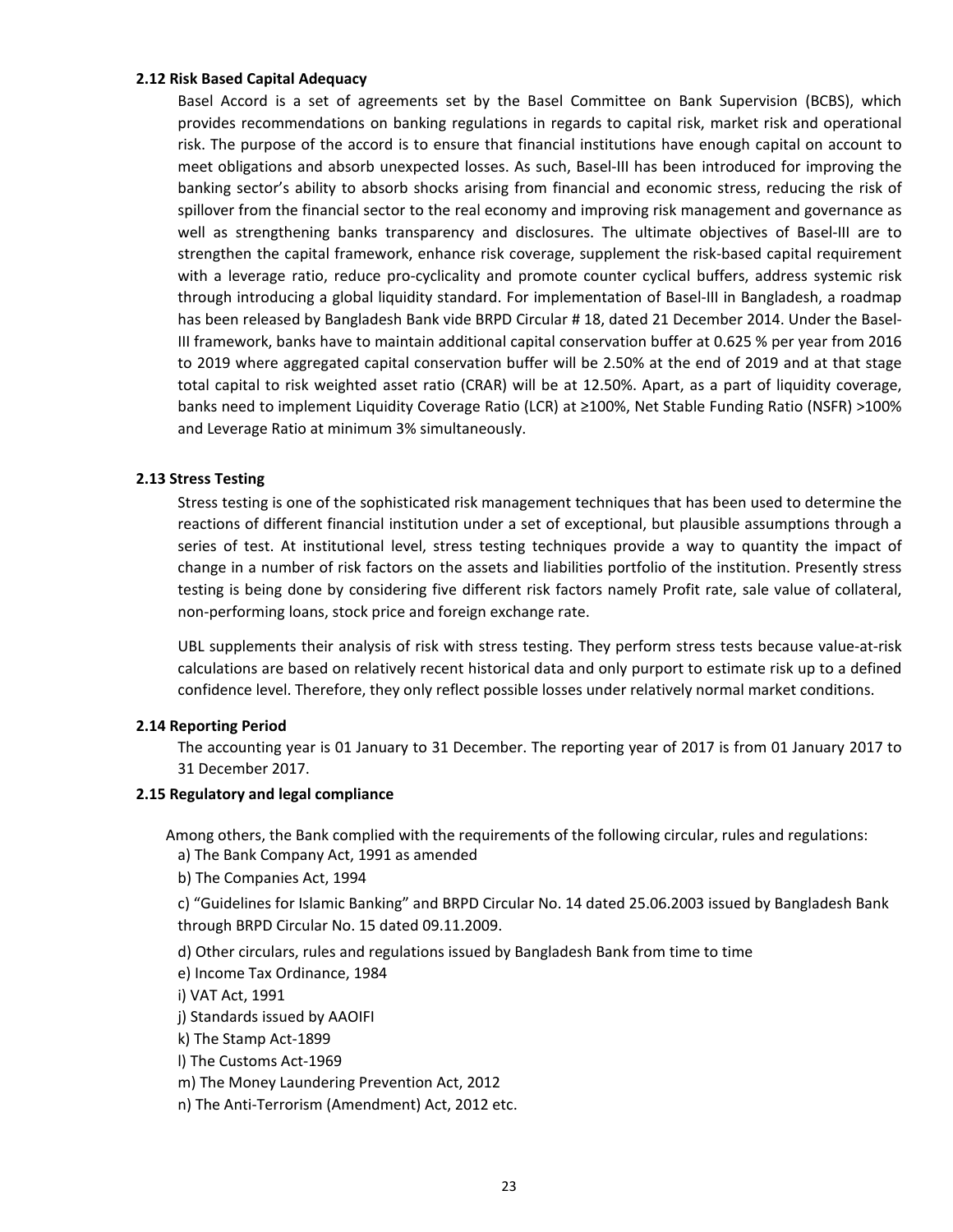| 2.16 Compliance with Financial Reporting Standards as applicable in Bangladesh subject to departure described |  |
|---------------------------------------------------------------------------------------------------------------|--|
| in note - 2.1, where we have followed Bangladesh Bank guidelines:                                             |  |

| SI. No.           | <b>BFRS</b>    | <b>BFRS Title</b>                                            | <b>Compliance Status</b> |
|-------------------|----------------|--------------------------------------------------------------|--------------------------|
| $\mathbf{1}$<br>1 |                | First-time adoption of International Financial Reporting     |                          |
|                   |                | Standards                                                    | Not Applicable           |
| $\overline{2}$    | $\overline{2}$ | Share-based Payment                                          | Not Applicable           |
| 3                 | 3              | <b>Business Combinations</b>                                 | Not Applicable           |
| 4                 | 4              | <b>Insurance Contracts</b>                                   | Not Applicable           |
| 5                 | 5              | Non-current Assets Held for Sale and Discontinued Operations | Not Applicable           |
| 6                 | 6              | Exploration for and Evaluation of Mineral Resources          | Not Applicable           |
| 7                 | $\overline{7}$ | <b>Financial Instruments: Disclosures</b>                    | Complied                 |
| 8                 | 8              | <b>Operating Segments</b>                                    | Complied                 |
| 9                 | 10             | <b>Consolidated Financial Statements</b>                     | Not Applicable           |
| 10                | 11             | Joint Arrangements                                           | Not Applicable           |
| 11                | 12             | Disclosure of Interests in other Entities                    | Not Applicable           |
| 12                | 13             | <b>Fair Value Measurement</b>                                | Complied                 |
| SI. No.           | <b>BAS No.</b> | <b>BAS Title</b>                                             | <b>Compliance Status</b> |
| 1                 | 1              | <b>Presentation of Financial Statements</b>                  | Complied                 |
| 2                 | $\overline{2}$ | Inventories                                                  | Not Applicable           |
| 3                 | 7              | <b>Statement of Cash Flows</b>                               | Complied                 |
| 4                 | 8              | Accounting Policies, Changes in Accounting Estimates and     | Complied                 |
| 5                 | 10             | Events after the Reporting Period                            | Complied                 |
| 6                 | 11             | <b>Construction Contracts</b>                                | Not Applicable           |
| 7                 | 12             | <b>Income Taxes</b>                                          | Complied                 |
| 8                 | 16             | Property, Plant & Equipment                                  | Complied                 |
| 9                 | 17             | Leases                                                       | Complied                 |
| 10                | 18             | Revenue                                                      | Complied                 |
| 11                | 19             | <b>Employee Benefits</b>                                     | Complied                 |
| 12                | 20             | Accounting for Government Grants and Disclosure of           | Not Applicable           |
| 13                | 21             | The Effects of Changes in Foreign Exchange Rates             | Complied                 |
| 14                | 23             | <b>Borrowing Costs</b>                                       | Not Applicable           |
| 15                | 24             | <b>Related Party Disclosures</b>                             | Complied                 |
| 16                | 26             | Accounting and Reporting by Retirement Benefit Plans         | Complied                 |
| 17                | 27             | Separate Financial Statements                                | Not Applicable           |
| 18                | 28             | Investments in Associates and Joint Ventures                 | Not Applicable           |
| 19                | 29             | Financial Reporting in Hyperinflationary Economics           | Not Applicable           |
| 20                | 31             | <b>Interest in Joint Ventures</b>                            | Not Applicable           |
| 21                | 32             | <b>Financial Instruments: Presentation</b>                   | Complied                 |
| 22                | 33             | Earnings per Share                                           | Complied                 |
| 23                | 34             | Interim Financial Reporting *                                | Complied                 |
| 24                | 36             | <b>Impairment of Assets</b>                                  | Complied                 |
| 25                | 37             | Provisions, Contingent Liabilities and Contingent Assets     | Complied                 |
| 26                | 38             | Intangible Assets                                            | Complied                 |
| 27                | 39             | Financial Instruments: Recognition and Measurement           | Complied                 |
| 28                | 40             | <b>Investment Property</b>                                   | Not Applicable           |
| 29                | 41             | Agriculture                                                  | Not Applicable           |

(\*) Complied while the quarterly and half-yearly interim financial reports were prepared during the year.

## **2.17 General**

- 2.17.1 The figures have been rounded off to the nearest Taka.
- 2.17.2 Wherever considered necessary, previous year's figures have been rearranged for the purpose of comparison.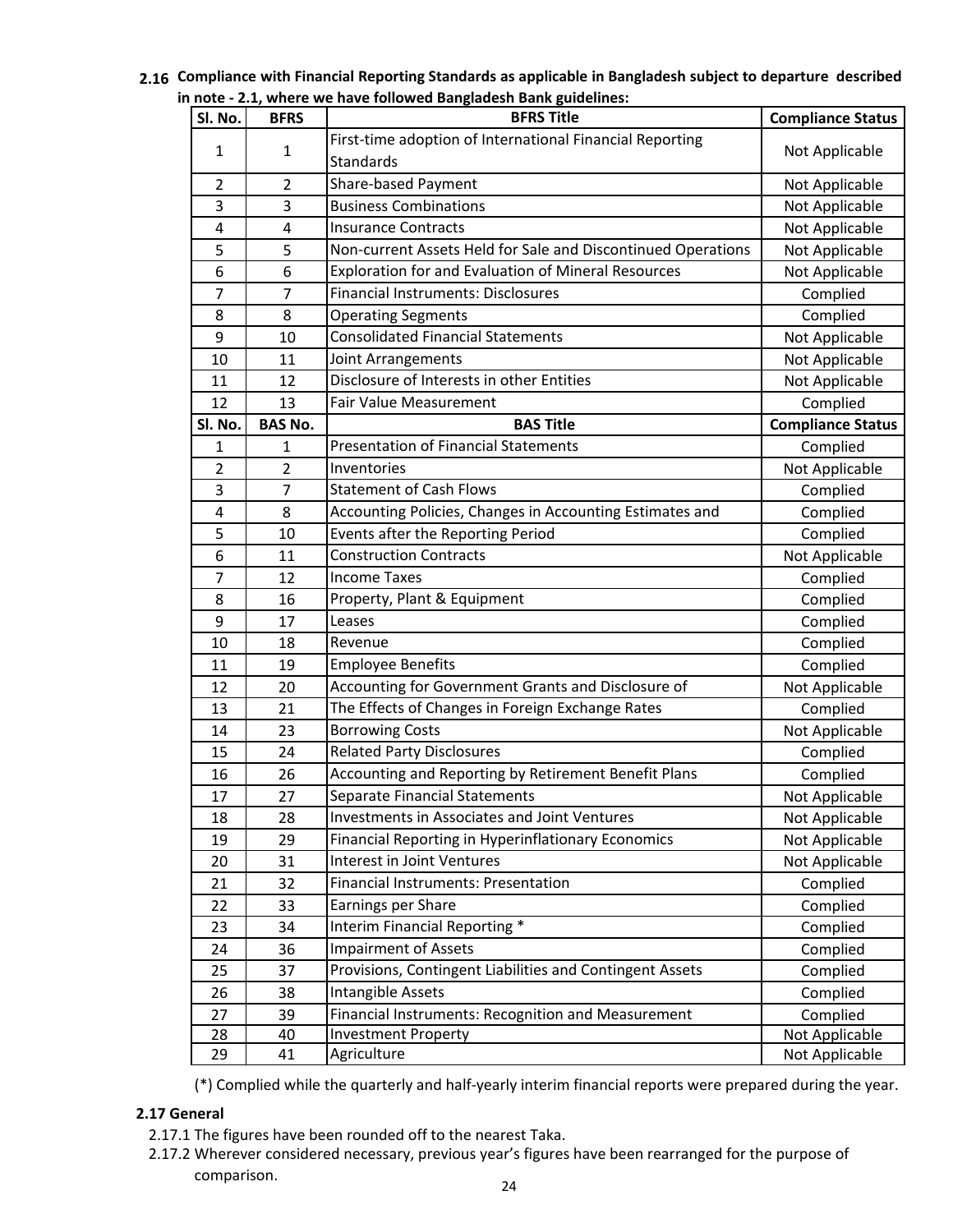|                                                     | 31.12.2017     | 31.12.2016    |
|-----------------------------------------------------|----------------|---------------|
|                                                     | Taka           | Taka          |
| <b>CASH</b>                                         |                |               |
| 3.1 Cash in Hand                                    |                |               |
| In Local Currency                                   | 798,366,575    | 583,355,334   |
| In Foreign Currencies                               | 2,954,728      | 117,463       |
|                                                     | 801,321,303    | 583,472,797   |
| 3.2 Balance with Bangladesh Bank and its Agent Bank |                |               |
| In Local Currency                                   | 10,394,563,486 | 5,430,395,562 |
| In Foreign Currencies                               | 61,120,689     | 106,688,872   |
|                                                     | 10,455,684,175 | 5,537,084,434 |
|                                                     | 11.257.005.478 | 6,120,557,231 |

#### **3.3 Cash Reserve Ratio (CRR) and Statutory Liquidity Ratio (SLR)**

Cash Reserve Ratio (CRR) and Statutory Liquidity Ratio (SLR) have been calculated and maintained in accordance with the Section 25 & 33 of the Bank Companies Act, 1991 and subsequent BCD Circular No.13 dated May 24,1992; BRPD Circular No. 12 dated September 06, 1998, BRPD Circular No.12, dated September 20, 1999, BRPD Circular No. 22 dated November 06, 2003, BRPD Circular No. 03 dated 17 February, 2005 and BRPD Circular No. 11 & 12 dated 25 August 2005, Bangladesh Bank Letter # DOS (SR) 1153/120-A/2009-46 dated 22 March 2009, MPD circular # 01 dated 04 May 2010, MPD circular # 04 & 05 dated 01 December 2010 and MPD circular # 01 dated 23 June 2014.

#### **3.4 Cash Reserve Ratio (CRR): 6.50% of Average Demand and Time Liabilities**

| Reguired Reserve          | 5,786,839,980  | 4,075,252,920 |
|---------------------------|----------------|---------------|
| Actual Reserve maintained | 10,370,618,850 | 5,424,182,619 |
| Surplus/(Short)           | 4,583,778,870  | 1,348,929,699 |

#### **3.5 Statutory Liquidity Ratio (SLR): 5.50% of Average Demand and Time Liabilities:**

| Required Reserve    | 4,896,556,906  | 3,735,648,497 |
|---------------------|----------------|---------------|
| Actual Reserve held | 10,059,770,031 | 4,898,827,581 |
| Surplus/(Short)     | 5.163.213.125  | 1,163,179,084 |

#### **4 BALANCE WITH OTHER BANKS AND FINANCIAL INSTITUTIONS AND PLACEMENT**

#### **4.1 BALANCE WITH OTHER BANKS AND FINANCIAL INSTITUTIONS**

**A. Inside Bangladesh**

| <b>Al-Wadiah Current Accounts</b>     |            |             |
|---------------------------------------|------------|-------------|
| Janata Bank Ltd.                      | 20,085     | 733,886     |
| <b>Others Accounts:</b>               |            |             |
| <b>Mudaraba Short Notice Deposits</b> |            |             |
| First Security Islami Bank Ltd.       | 30,356,856 | 109,548,309 |
| Prime Bank Ltd.                       | 20,627     | 25,000      |
| Trust Bank Ltd.                       | 605,811    | 2,147,363   |
| Islami Bank Bangladesh Ltd.           | 7,071,377  | 4,422,317   |
|                                       | 38,054,671 | 116,142,989 |
|                                       | 38,074,756 | 116,876,875 |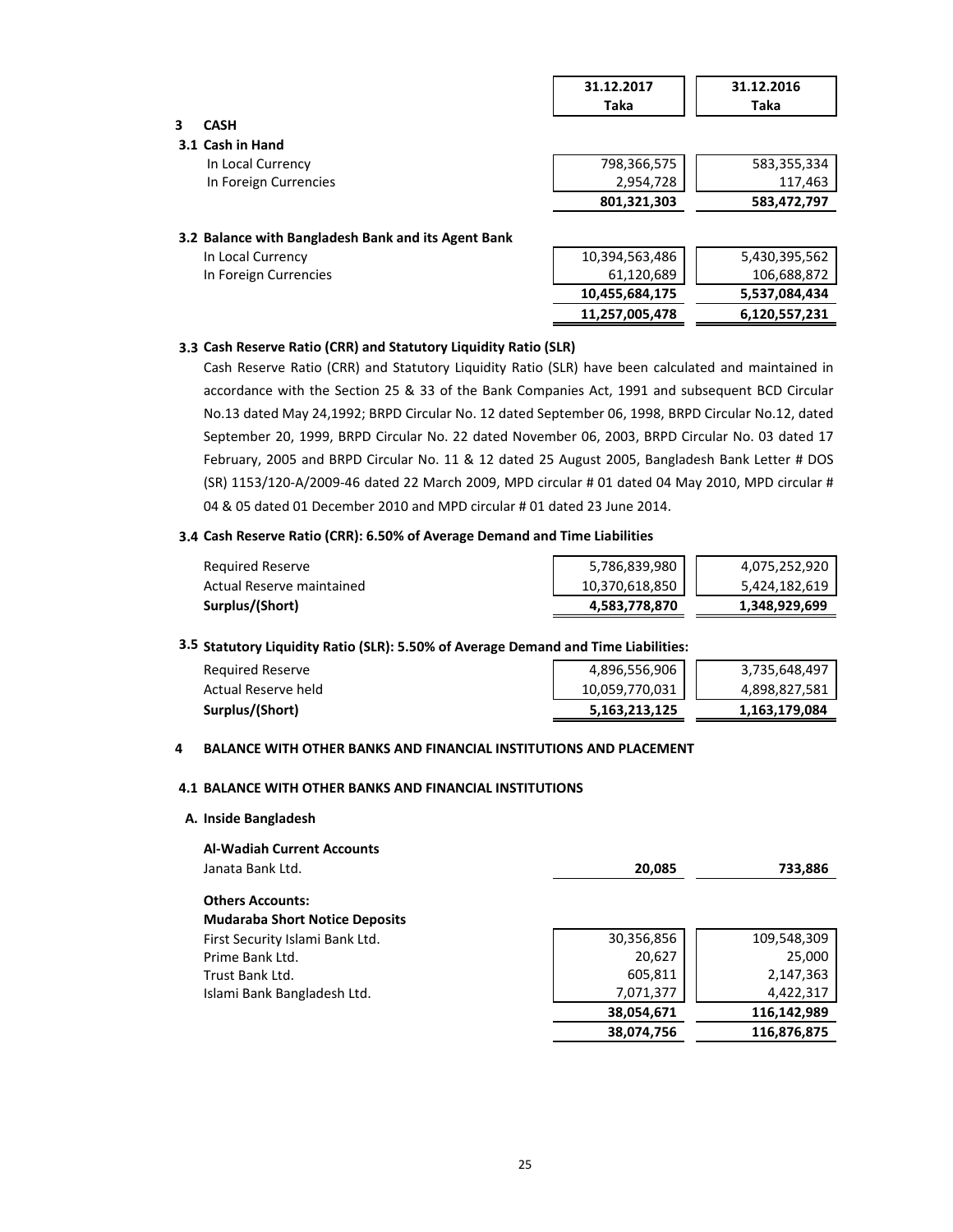#### **B. Outside Bangladesh**

| Particular                              | <b>Currency</b> | Amount       | <b>Rate</b> | 31.12.2017<br>Taka | 31.12.2016<br>Taka |
|-----------------------------------------|-----------------|--------------|-------------|--------------------|--------------------|
| <b>Current Account</b>                  |                 |              |             |                    |                    |
| Sonali Bank (UK) Limited, UK            | <b>EURO</b>     |              |             |                    | 5,482,504          |
| Sonali Bank (UK) Limited, UK            | GBP             | 1,422.96     | 111.3000    | 158,375            | 9,386              |
| Sonali Bank (UK) Limited, UK            | <b>USD</b>      |              |             |                    | 9,531,067          |
| Sonali Bank (UK) Limited, UK            | ACU             | 16,278.64    | 82.7000     | 1,346,244          |                    |
| Habib Bank Limited, New York, USA       | <b>USD</b>      |              |             |                    | 122,251,225        |
| Habib American Bank, New York, USA      | <b>USD</b>      | 1,019,502.20 | 82.7000     | 84,312,832         |                    |
| Kookmin Bank, Korea                     | <b>USD</b>      | 1,452,725.25 | 82.7000     | 120,140,378        |                    |
| Habib Bank Limited, Karachi, Pakistan   | ACU             |              |             |                    | 363,966            |
| AB Bank Ltd., Mumbai, India             | ACU             | 5,796.43     | 82.7000     | 479,365            | 6,071,915          |
| United Bank of India, Kolkata, India    | ACU             | 171.11       | 82.7000     | 14,151             | 3,151,205          |
| Mizuho Bank Ltd. Tokyo, Japan           | JPY             | 74,310.00    | 0.7430      | 55,212             | 448                |
| National Bank of Pakistan, Tokyo, Japan | JPY             | 1,010.00     | 0.7430      | 750                | 696                |
|                                         |                 |              |             | 206,507,307        | 146,862,410        |
| Total (A+B)                             |                 |              |             | 244,582,063        | 263,739,285        |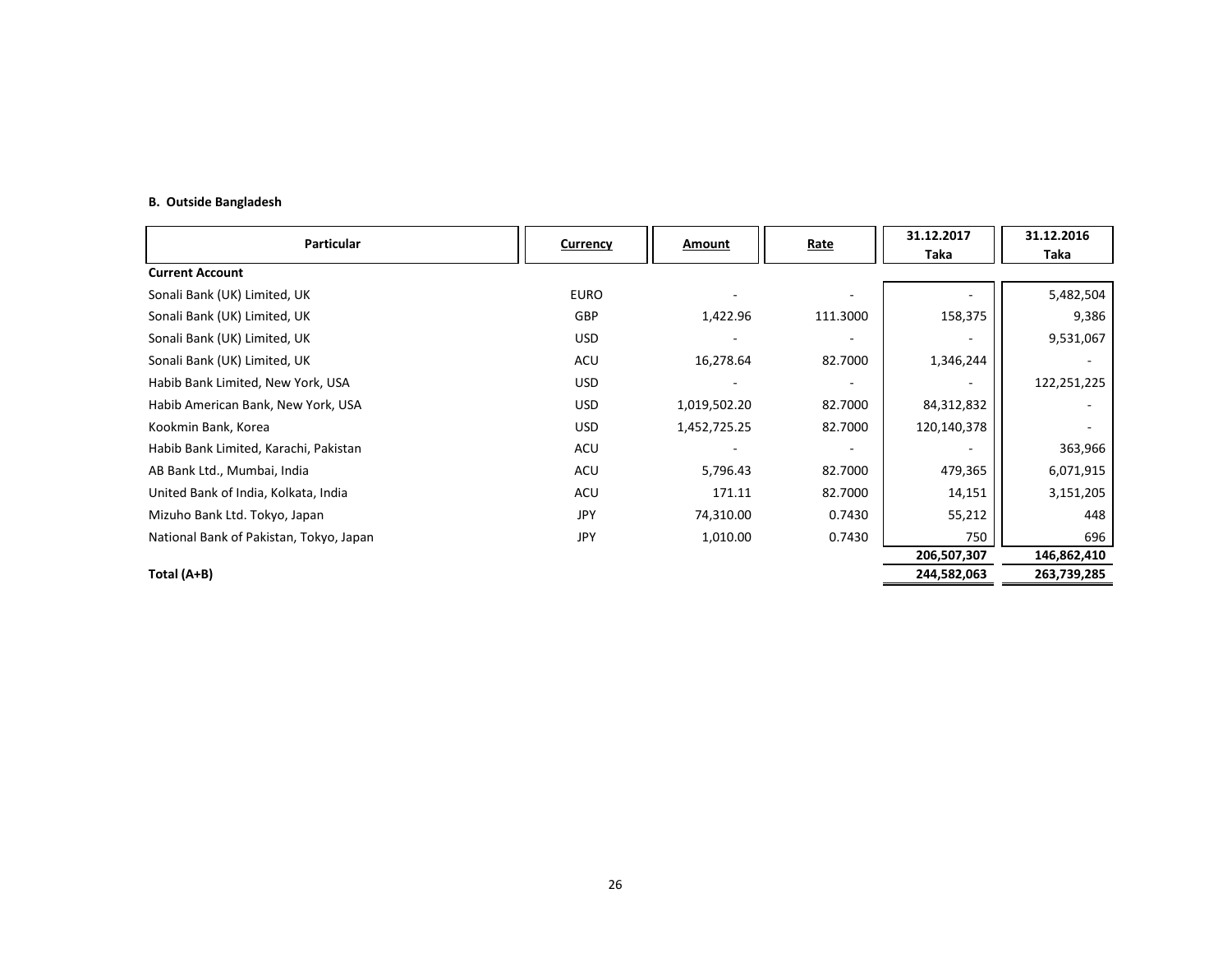|                                                                  | 31.12.2017<br>Taka      | 31.12.2016<br>Taka      |
|------------------------------------------------------------------|-------------------------|-------------------------|
|                                                                  |                         |                         |
| 4.1.1 Maturity-wise Grouping (Inside and Outside Bangladesh)     |                         |                         |
| Payable on Demand                                                | 244,582,063             | 263,739,285             |
| Up to Three Months<br>Three Months to One Year                   |                         |                         |
| One Year to Five Years                                           |                         |                         |
| <b>Above Five Years</b>                                          |                         |                         |
|                                                                  | 244,582,063             | 263,739,285             |
| 4.2 Placement with banks & Other Financial Institutions          |                         |                         |
| Reliance Finance Limited                                         | 3,273,887,421           | 2,988,517,919           |
| Phoenix Finance and Investments Ltd.                             | 90,000,000              | 90,000,000              |
| Union Capital Ltd.                                               | 1,100,000,000           |                         |
| Industrial and Infrastructure Development Finance Company Ltd.   | 1,100,000,000           |                         |
| International Leasing and Financial Services Ltd.                | 1,100,000,000           |                         |
| Islamic Finance and Investment Ltd.                              | 1,100,000,000           |                         |
| First Finance Ltd.                                               | 1,000,000,000           |                         |
| FAS Finance and Investment Ltd.                                  | 500,000,000             |                         |
|                                                                  | 9,263,887,421           | 3,078,517,919           |
| 4.2.1 Maturity-wise Grouping (Placement with banks & other FI)   |                         |                         |
| Payable on Demand                                                |                         |                         |
| Up to Three Months                                               | 3,273,887,421           | 2,988,517,919           |
| Three Months to One Year                                         | 5,900,000,000           |                         |
| One Year to Five Years<br><b>Above Five Years</b>                | 90,000,000              | 90,000,000              |
|                                                                  | 9,263,887,421           | 3,078,517,919           |
| 5<br><b>INVESTMENTS IN SHARES AND SECURITIES</b>                 |                         |                         |
| <b>Government Securities</b>                                     |                         |                         |
| Bangladesh Govt. Islamic Investment Bonds                        | 4,650,000,000           | 3,550,000,000           |
| <b>Others</b>                                                    |                         |                         |
| Subordinated Bond                                                | 300,000,000             | 300,000,000             |
| Quoted Shares (Note - 5.1)                                       | 34,525,024              | 18,479,214              |
|                                                                  | 334,525,024             | 318,479,214             |
|                                                                  | 4,984,525,024           | 3,868,479,214           |
|                                                                  |                         |                         |
| 5.1 Quoted Shares                                                |                         |                         |
| <b>Name of Companies</b>                                         | <b>Acquisition cost</b> | <b>Acquisition cost</b> |
| CVO Petrochemical Refinery Limited                               | 229,493                 |                         |
| Advance Chemical Industries Ltd.                                 |                         | 29,388                  |
| Doreen Power Generations and Systems Limited                     | 1,932,780               |                         |
| RAK Ceramics (Bangladesh) Ltd.                                   |                         | 1,551,180               |
| Nahee Aluminum Composite Panel Ltd.<br>Lafarge Surma Cement Ltd. | 973,091<br>3,478,860    | 13,077,439              |
| Bangladesh Thai Aluminium                                        | 5,883,741               | 256,020                 |

Bangladesh Thai Aluminium 5,883,741 256,020<br>Beacon Pharmaceuticals Ltd. 6. 2008 Beacon Pharmaceuticals Ltd. 42,800<br>
JMI Syringes & Medical Devices Ltd. 42,800<br>
1990,523 JMI Syringes & Medical Devices Ltd. - 890,523 Unique Hotel & Resorts Ltd. - 1,333,312

National Polymer 1999 - 1999 10:30 10:40 10:40 10:40 10:40 10:40 10:40 10:40 10:40 10:40 10:40 10:40 10:40 10:4<br>
Nurani Dyeing & Sweater Ltd. 1999 10:40 10:40 10:40 10:40 10:40 10:40 10:40 10:40 10:40 10:40 10:40 10:40 10: Nurani Dyeing & Sweater Ltd. <br>Ratanpur Steel Re-Rolling Mills Ltd. 6.822.855 4,812,955 4,822,955 4,822,955 4,822,955 4,822,955 657 4,832,955 Ratanpur Steel Re-Rolling Mills Ltd. 4,812,955<br>
Shahjibazar Power Co. Ltd. 408,615

National Tubes Ltd. 2,947,307<br>
Tallu Spinning Mills Ltd. 285,002 659,017

 **34,525,024 18,479,214**

**5.2 Market Value of Quoted Shares 32,224,500 21,311,275**

Tallu Spinning Mills Ltd.

United Power Generation & Distribution Company Ltd.

Shahjibazar Power Co. Ltd.<br>
National Tubes Ltd. 2,947,307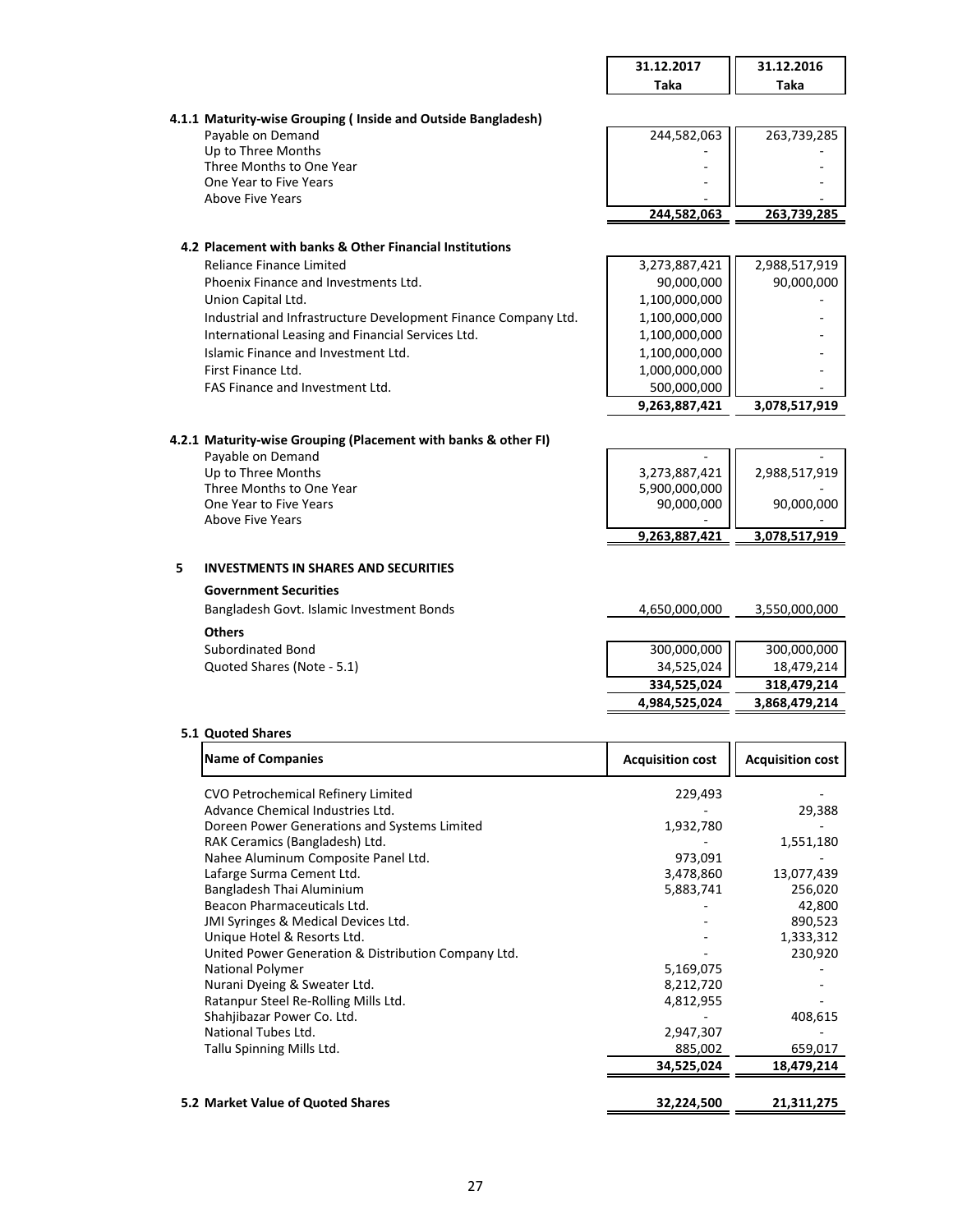|   |                                                                      | 31.12.2017               | 31.12.2016               |
|---|----------------------------------------------------------------------|--------------------------|--------------------------|
|   |                                                                      | <b>Taka</b>              | Taka                     |
|   | 5.3 Maturity Grouping of Investments in Shares and Securities        |                          |                          |
|   | On Demand                                                            |                          |                          |
|   | One Month to three Months                                            | 2,100,000,000            | 1,518,479,214            |
|   | Three Months to One Year                                             | 2,584,525,024            | 2,050,000,000            |
|   | One Year to Five Years                                               | 300,000,000              |                          |
|   | More than Five Years                                                 |                          | 300,000,000              |
|   |                                                                      | 4,984,525,024            | 3,868,479,214            |
|   |                                                                      |                          |                          |
| 6 | <b>INVESTMENTS (All Inside Bangladesh)</b>                           |                          |                          |
|   | General Investments (Bai-Murabah, Bai-Muajjal, HPSM etc.) (Note-6.A) | 84,268,614,957           | 52,351,997,718           |
|   | Bills Purchased and Discounted (Note - 6.B)                          | 16,484,932,173           | 14,798,193,032           |
|   |                                                                      | 100,753,547,130          | 67,150,190,750           |
|   |                                                                      |                          |                          |
|   | 6.A General Investment (Bai-Murabaha, Bai-Muajjal, HPSM etc.)        |                          |                          |
|   | <b>Inside Bangladesh</b>                                             |                          |                          |
|   | Bai Murabaha (Hypo)                                                  | 1,458,439,749            | 1,090,816,521            |
|   | Bai Murabaha against MTDR                                            | 32,217,421,289           | 10,145,675,843           |
|   | Bai Murabaha TR                                                      | 36,255,863,099           | 22,655,521,491           |
|   | Bai Murabaha (Post Import) TR                                        | 2,708,144,656            | 1,737,641,723            |
|   | Bai Murabaha (TR) SME                                                | 2,656,133,996            | 2,062,559,025            |
|   | Bai Murabaha Agriculture                                             | 582,532,633              | 522,893,792              |
|   | Bai Murabaha (TR) Agriculture                                        | 156,191,993              | 35,358,084               |
|   | Bai Murabaha (TR) Women Entrepreneur                                 | 15,119,812               | 9,344,871                |
|   | Bai Murabaha General                                                 | 3,089,266,914            | 11,030,666,479           |
|   | Bai Muazzal                                                          |                          | 44,457,411               |
|   | Bai Muazzal Real Estate (Short Term)<br>Bai Muazzal (Guarantee)      | 638,721,944<br>516,234   |                          |
|   | HPSM (Real Estate)                                                   | 971,235,717              | 489,075,882              |
|   | HPSM (Transport)                                                     | 53,025,005               | 21,801,972               |
|   | HPSM (SME)                                                           |                          | 991,390                  |
|   | <b>HPSM House Building Staff</b>                                     | 225,531,375              | 140,676,930              |
|   | <b>HPSM Rural Housing</b>                                            | 2,284,755                | 422,524                  |
|   | <b>HPSM House Building General</b>                                   | 169,770,763              | 67,418,758               |
|   | <b>HPSM Industrial Term</b>                                          | 661,759,892              | 744,821,774              |
|   | <b>HPSM Machinery</b>                                                | 2,100,820,939            | 1,168,388,032            |
|   | HPSM Machinery Women Entrepreneur                                    | 1,419,306                | 1,445,656                |
|   | Quard against MTDR                                                   |                          | 116,122,150              |
|   | Car Leasing Scheme Staff                                             | 67,018,506               | 56,671,356               |
|   | Murabaha EDF Investment                                              | 125,050,562              | 138,506,773              |
|   | Bai Istisna<br>HPSM Consumer Durables (Scheme)                       | 69,690,718<br>42,655,100 | 43,081,305<br>27,637,976 |
|   |                                                                      | 84,268,614,957           | 52,351,997,718           |
|   |                                                                      |                          |                          |
|   | <b>Outside Bangladesh</b>                                            | 84,268,614,957           |                          |
|   |                                                                      |                          | 52,351,997,718           |
|   | <b>6.B Bills Purchased and Discounted</b>                            |                          |                          |
|   | Payable in Bangladesh                                                | 16,484,932,173           | 14,798,193,032           |
|   | Payable outside Bangladesh                                           |                          |                          |
|   |                                                                      | 16,484,932,173           | 14,798,193,032           |
|   |                                                                      | 100,753,547,130          | 67,150,190,750           |
|   |                                                                      |                          |                          |
|   | 6.1 Maturity Grouping of Investments                                 |                          |                          |
|   | Payable on Demand                                                    | 12,073,500,000           | 2,716,200,000            |
|   | Up to Three Months                                                   | 28,879,600,000           | 9,571,900,000            |
|   | Three Months to One Year                                             | 53,456,500,000           | 51,769,000,000           |
|   | One Year to Five Years                                               | 3,417,147,130            | 3,093,090,750            |
|   | <b>Above Five Years</b>                                              | 2,926,800,000            |                          |

 **100,753,547,130 67,150,190,750**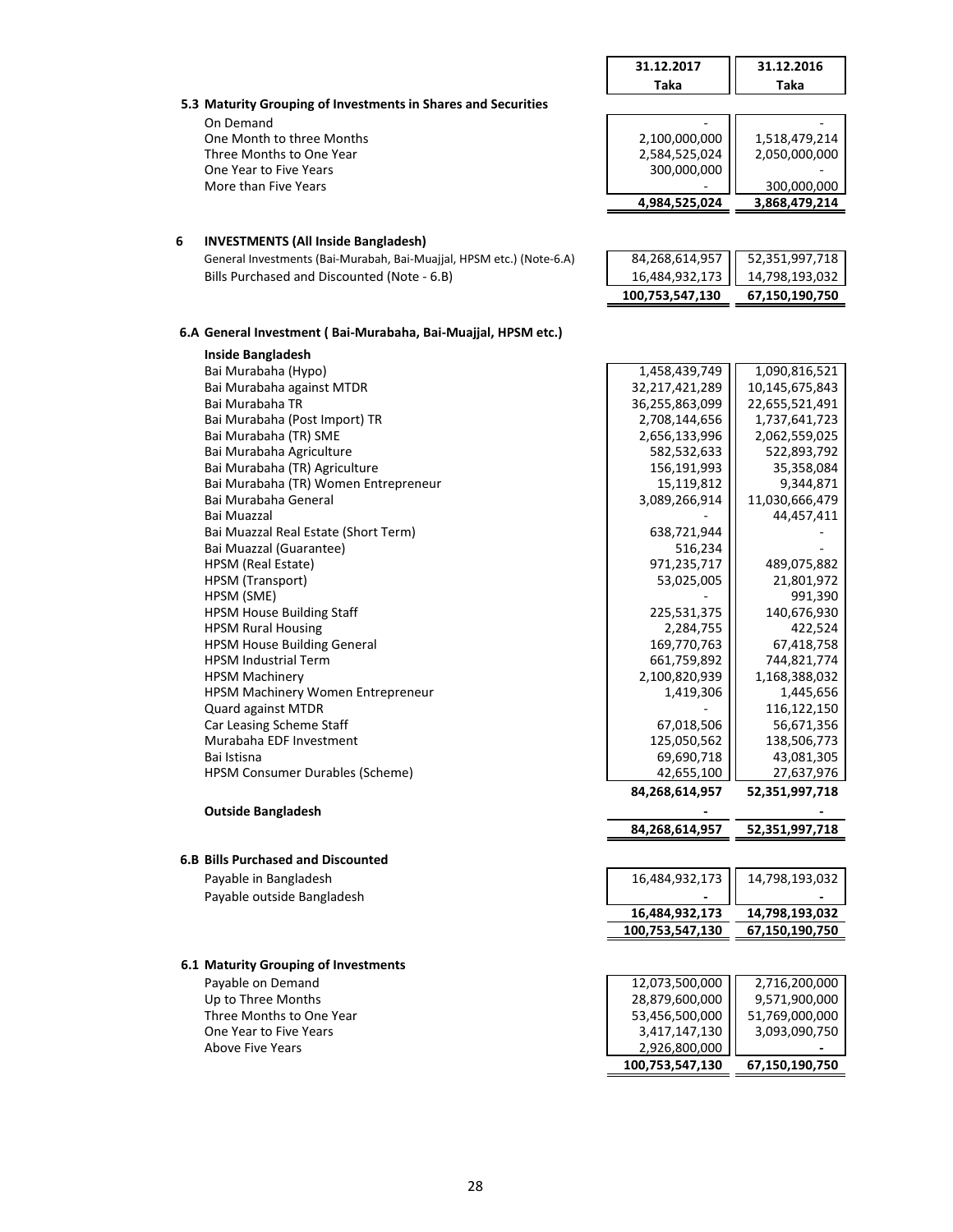|                                                                                                              | 31.12.2017      | 31.12.2016                      |
|--------------------------------------------------------------------------------------------------------------|-----------------|---------------------------------|
|                                                                                                              | Taka            | Taka                            |
| 6.2 Analysis to disclose the following Significant Concentration                                             |                 |                                 |
| including Bills Purchased & Discounted                                                                       |                 |                                 |
| Investments to Directors of other Banks<br>Investments to Chief Executive and Other high Officials           | 7,741,531,571   | 6,117,046,423                   |
| <b>Investments to Customers Group</b>                                                                        | 73,569,907,712  | 51,513,038,314                  |
| Investments to Industry                                                                                      | 19,117,228,605  | 9,302,959,578                   |
| Investment to staff                                                                                          | 324,879,242     | 217,146,435                     |
|                                                                                                              | 100,753,547,130 | 67,150,190,750                  |
| 6.3 Investments to Customers amounting to 10% or more of UBL's Total Regulatory Capital<br>Number of Clients | 24              | 25                              |
| Amount of Outstanding Investments:                                                                           |                 |                                 |
| Funded                                                                                                       | 8,117,500,000   | 6,163,400,000                   |
| Non-funded                                                                                                   | 1,666,600,000   | 3,113,700,000                   |
|                                                                                                              | 9,784,100,000   | 9,277,100,000                   |
| 6.4 Sector wise Investments                                                                                  |                 |                                 |
| Agriculture                                                                                                  | 743,666,265     | 558,829,811                     |
| Ready Made Garments (RMG)                                                                                    | 1,236,095,987   | 541,034,734                     |
| <b>Textile</b>                                                                                               | 5,178,305,666   | 2,802,654,134                   |
| Ship Building                                                                                                | 125,795,109     | 94,390,499                      |
| Ship Breaking                                                                                                |                 |                                 |
| Other Manufacturing industry                                                                                 | 1,536,282,512   | 2,091,147,875                   |
| <b>SME Loans</b>                                                                                             | 2,667,731,475   | 2,073,763,006                   |
| Construction                                                                                                 | 2,656,358       |                                 |
| Power, Gas                                                                                                   | 1,300,439,453   |                                 |
| Transport, Storage and Communication                                                                         | 9,456,410       | 9,723,344                       |
| <b>Trade Service</b>                                                                                         | 75,663,051,075  | 54,478,813,553                  |
| Commercial real estate financing                                                                             | 3,257,764,461   | 2,941,101,258                   |
| Residential real estate financing                                                                            | 190,761,012     | 72,967,583                      |
| Consumer credit                                                                                              | 676,985,513     | 359,064,815                     |
| Capital market                                                                                               | 1,401,854,179   | 88,125,191                      |
| Non Banking Financial Institutions (NBFI)                                                                    |                 |                                 |
| Others                                                                                                       | 6,762,701,655   | 1,038,574,947                   |
|                                                                                                              | 100,753,547,130 | 67,150,190,750                  |
| 6.5 Geographical Location-wise Investments                                                                   |                 |                                 |
| Urban                                                                                                        |                 |                                 |
| Dhaka                                                                                                        | 51,377,837,064  | 37, 341, 797, 778               |
| Chattogram                                                                                                   | 36,164,969,204  | 24,750,914,950                  |
| Barishal                                                                                                     | 37,901,572      | 2,955,997                       |
| Rajshahi                                                                                                     | 191,204,261     | 66,234,588                      |
| Khulna                                                                                                       | 72,847,158      | 28,344,746                      |
| Rangpur                                                                                                      | 1,006,310       |                                 |
| Sylhet                                                                                                       | 72,692,241      | 30,169,532                      |
| Mymensingh                                                                                                   | 38,111,770      |                                 |
|                                                                                                              | 87,956,569,580  | 62,220,417,591                  |
| Rural                                                                                                        |                 |                                 |
| Dhaka                                                                                                        | 539,039,086     | 143,151,205                     |
| Chattogram                                                                                                   | 12,065,877,439  | 4,661,145,043                   |
| Khulna                                                                                                       |                 |                                 |
| Barishal                                                                                                     |                 |                                 |
| Rangpur                                                                                                      | 121,072,041     | 86,963,058                      |
| Sylhet                                                                                                       | 58,653,206      | 19,544,228                      |
| Rajshahi                                                                                                     | 12,335,778      | 18,969,625                      |
|                                                                                                              | 12,796,977,550  | 4,929,773,159<br>67,150,190,750 |
|                                                                                                              | 100,753,547,130 |                                 |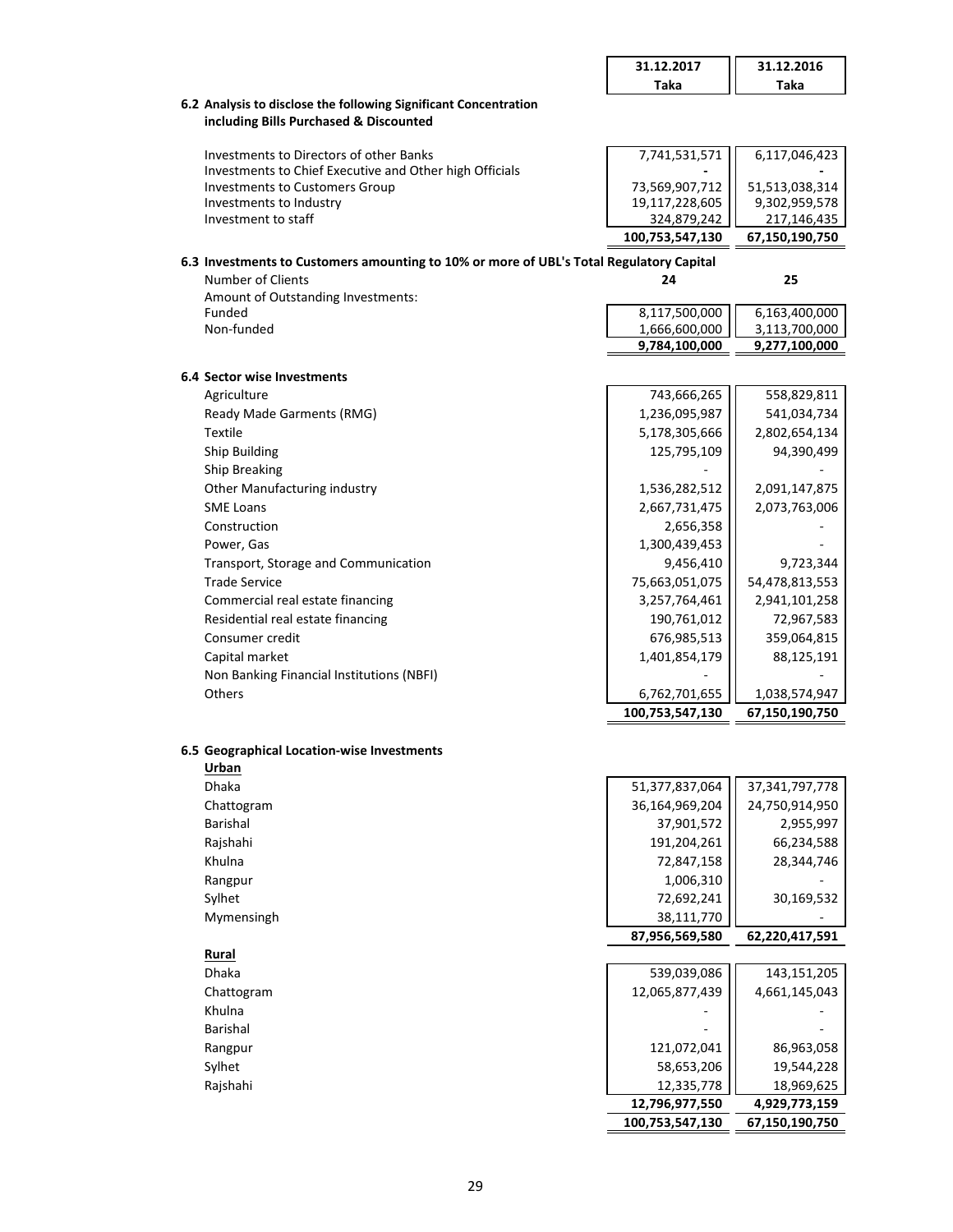| 31.12.2017 | 31.12.2016 |
|------------|------------|
| ака        | Taka       |

## **6.6 Classification of Investments as per Bangladesh Bank (BRPD) Circular**

| <b>Unclassified</b> |
|---------------------|
| Standard            |
|                     |

| Standard                       | 97,877,876,402  | 66,748,440,264 |
|--------------------------------|-----------------|----------------|
| <b>Special Mention Account</b> | 2,303,598,390   | 354,099,412    |
|                                | 100,181,474,792 | 67,102,539,676 |
| Classified:                    |                 |                |
| Sub-standard                   | 55,983,114      | 23,564,907     |
| Doubtful                       | 83,408,010      | 18,745,530     |
| Bad & Loss                     | 432,681,214     | 5,340,637      |
|                                | 572,072,338     | 47,651,074     |
|                                | 100,753,547,130 | 67,150,190,750 |

#### **6.7 Particulars of Required Provision for Investments and Off Balance Items**

| <b>Classification status</b>                                            |                 |                |
|-------------------------------------------------------------------------|-----------------|----------------|
| <b>Unclassified (a)</b>                                                 |                 |                |
| Standard                                                                | 997,845,210     | 666,908,182    |
| <b>Special Mention Account</b>                                          | 21,984,496      | 6,515,231      |
|                                                                         | 1,019,829,706   | 673,423,413    |
| Classified (b)                                                          |                 |                |
| Sub - Standard                                                          | 9,210,617       | 1,545,371      |
| Doubtful                                                                | 16,056,810      | 5,915,198      |
| <b>Bad and Loss</b>                                                     | 158,327,705     | 1,179,934      |
|                                                                         | 183,595,132     | 8,640,503      |
| Off Balance Items (c)                                                   | 73,930,344      | 64,653,854     |
|                                                                         | 1,277,355,182   | 746,717,770    |
|                                                                         |                 |                |
| Required Provision for Investments $(a+b+c)$                            | 1,277,355,182   | 746,717,770    |
| <b>Total Provision Maintained</b>                                       | 1,350,900,000   | 828,000,000    |
| <b>Provision Excess/ (Shortfall)</b>                                    | 73,544,818      | 81,282,230     |
|                                                                         |                 |                |
| * Details of provision as shown in note 2.7.2                           |                 |                |
| <b>6.8 Particulars of Investments</b>                                   |                 |                |
| i) Investments considered good in respect of which the Bank Company     |                 |                |
| is fully secured                                                        | 52,336,109,102  | 42,985,700,000 |
| ii) Investments considered good for which the bank holds no Security    |                 |                |
| other than the debtors personal security                                | 48,417,438,028  | 12,607,073,642 |
|                                                                         |                 |                |
| iii) Investment considered good and secured by the personal security of |                 |                |
| one or more parties in addition to the personal security of the         |                 | 11,557,417,108 |
| debtors                                                                 |                 |                |
|                                                                         |                 |                |
| iv) Investments considered bad or doubtful not provided for             |                 |                |
| <b>Total</b>                                                            | 100,753,547,130 | 67,150,190,750 |
| v) Investments due by directors or executives of the banking company    |                 |                |
| or any of them taken either severally or jointly with any other         |                 |                |
| person.                                                                 |                 |                |
|                                                                         |                 |                |
| vi) Investments due by companies or firms in which the directors of the |                 |                |
| bank company are interested as directors partners or managing           |                 |                |
| agents or in case of private companies, as members.                     |                 |                |
|                                                                         |                 |                |
| vii) Maximum total amount of investments, including temporary           |                 |                |
| advances made at any time during the year to directors or managers      |                 |                |
| or officers of the banking company or any of them either separately     |                 |                |
| or jointly with any other person.                                       |                 |                |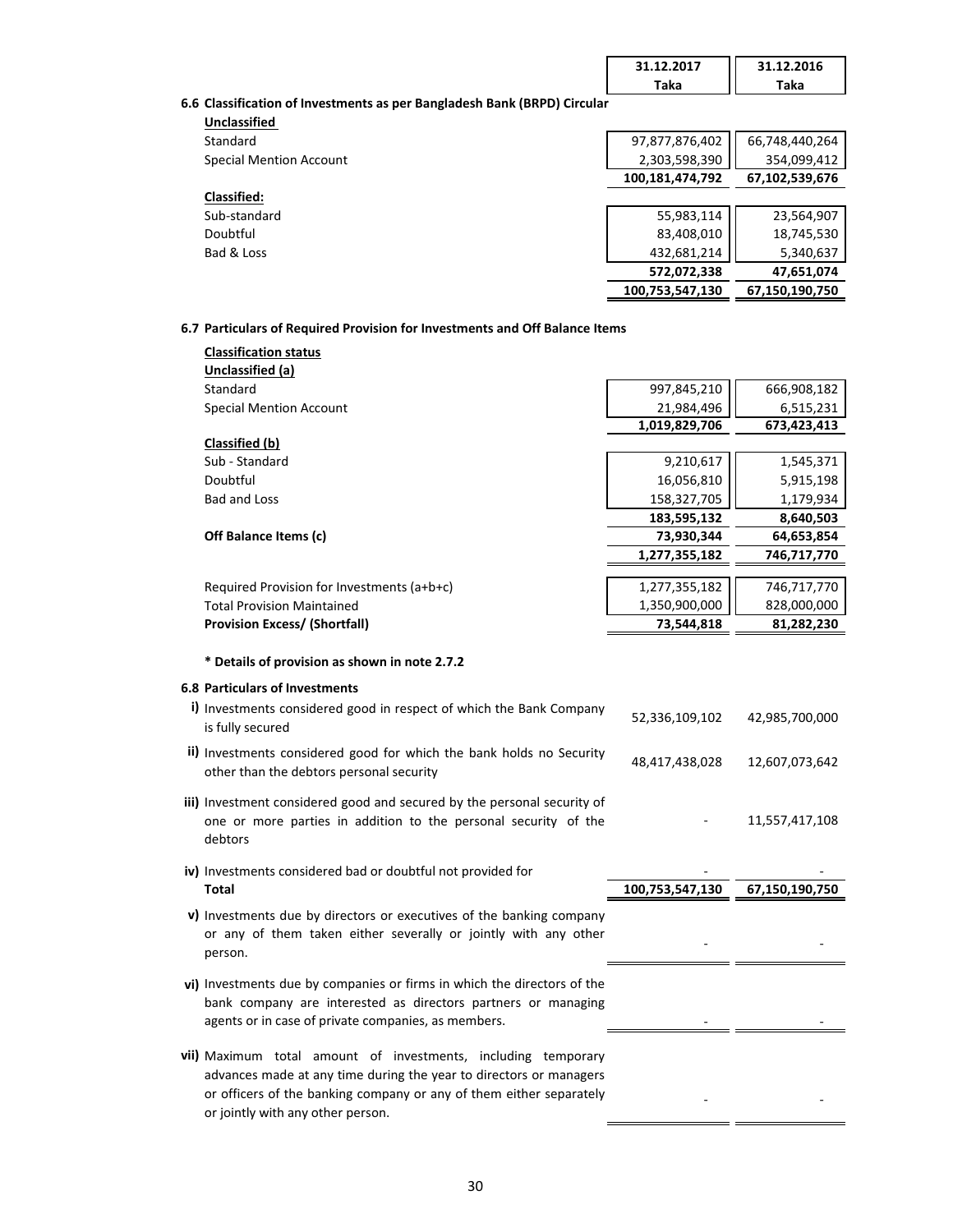|                                                                                                                                                                                                                                                                                               | 31.12.2017  | 31.12.2016 |
|-----------------------------------------------------------------------------------------------------------------------------------------------------------------------------------------------------------------------------------------------------------------------------------------------|-------------|------------|
|                                                                                                                                                                                                                                                                                               | Taka        | Taka       |
| viii) Maximum total amount of investments, including temporary<br>advances granted during the year to the companies or firms in which<br>the directors of the banking company are interested as directors,<br>partners or managing agents or in the case of private companies, as<br>members. |             |            |
| ix) Investment due from other banking companies                                                                                                                                                                                                                                               |             |            |
| x) Total amount of classified Investments on which profit is not credited<br>to income                                                                                                                                                                                                        | 524,421,264 | 46,763,937 |
| <b>a.</b> Movement of classified Investments                                                                                                                                                                                                                                                  |             |            |
| Opening balance                                                                                                                                                                                                                                                                               | 47,651,074  | 887,137    |
| Increase/ (Decrease) during the year                                                                                                                                                                                                                                                          | 524,421,264 | 46,763,937 |
|                                                                                                                                                                                                                                                                                               | 572,072,338 | 47,651,074 |
| <b>b.</b> Amount of provision kept against investment classified as 'bad/loss'                                                                                                                                                                                                                |             |            |
| on the reporting date of Balance Sheet                                                                                                                                                                                                                                                        | 151,658,353 | 1,179,934  |
| c. Profit credited to the profit/Rent/Compensation Suspense Account                                                                                                                                                                                                                           | 65,129,264  | 6,588,660  |
| xi) Amount of written off Investment:                                                                                                                                                                                                                                                         |             |            |
| a. Cumulative amount                                                                                                                                                                                                                                                                          |             |            |
| b. Amount written off during the period                                                                                                                                                                                                                                                       |             |            |
| c. Total amount of written off (a+b)                                                                                                                                                                                                                                                          |             |            |
| d. Amount recovered against such written- off up to this year                                                                                                                                                                                                                                 |             |            |
| e. Amount of investment written- off against which suit has been filled                                                                                                                                                                                                                       |             |            |
| to recover the same.                                                                                                                                                                                                                                                                          |             |            |

#### **6.9 Security against Investments including bills purchased & discounted:**

| Collateral of movable/immovable assets         | 52,336,109,102  | 32,723,902,008 |
|------------------------------------------------|-----------------|----------------|
| Local banks & financial institutions guarantee |                 |                |
| <b>Government Guarantee</b>                    |                 |                |
| Foreign Banks guarantee                        |                 |                |
| <b>Export documents</b>                        | 14,741,720,881  | 12,607,073,642 |
| Fixed deposits receipts:                       |                 |                |
| Own MTDR                                       | 32,217,421,334  | 10,261,797,992 |
| <b>MTDR of other Banks</b>                     |                 |                |
| Government Bonds                               |                 |                |
| Personal guarantee                             |                 | 11,557,417,108 |
| Other security                                 | 1,458,295,813   |                |
| Unsecured                                      |                 |                |
|                                                | 100,753,547,130 | 67,150,190,750 |

#### **6.10 Maturity Grouping of Bills Purchased and Discount**

| Payable within one month                   | 1,992,432,173  | 739,909,652    |
|--------------------------------------------|----------------|----------------|
| Over one month but less than three months  | 3,633,000,000  | 3,255,602,467  |
| Over three months but less than six months | 10,859,500,000 | 10,802,680,913 |
| Six Months and Above                       | -              |                |
|                                            | 16.484.932.173 | 14,798,193,032 |

#### **7 FIXED ASSETS INCLUDING PREMISES, FURNITURE & FIXTURES AT COST LESS ACCUMULATED DEPRECIATION (ANNEXURE-A)**

| (ANNEAURE-A)                    |               |               |
|---------------------------------|---------------|---------------|
| <b>Furniture &amp; Fixtures</b> | 692,595,059   | 601,760,096   |
| Office Equipment                | 457,965,043   | 403,579,867   |
| Vehicles                        | 101,456,719   | 91,486,719    |
| <b>Books</b>                    | 211.603       | 49,640        |
|                                 | 1,252,228,424 | 1,096,876,322 |
| Less: Accumulated Depreciation  | 402.228.616   | 267.454.216   |
|                                 | 849,999,808   | 829.422.106   |
|                                 |               |               |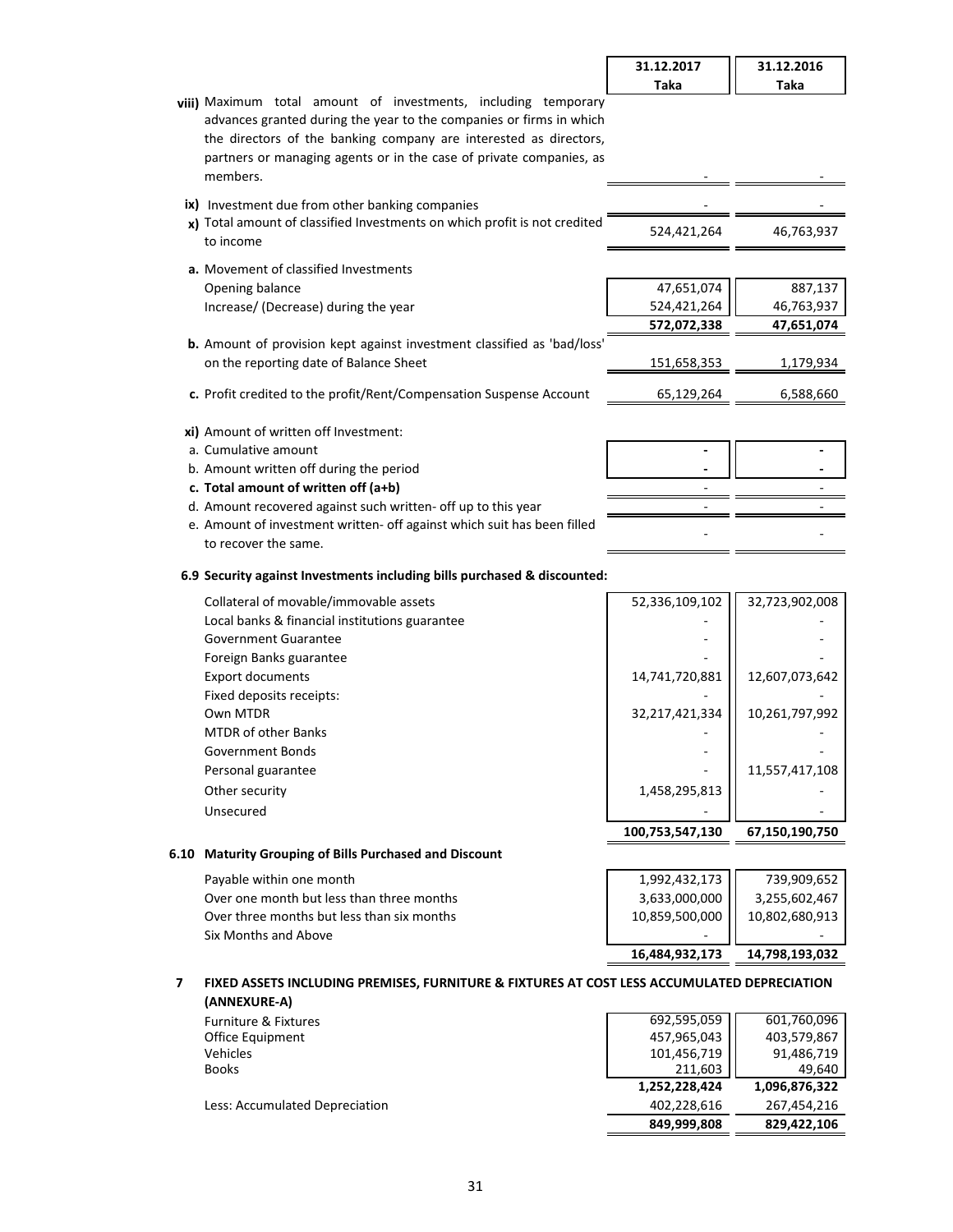| 31.12.2017 | 31.12.2016 |
|------------|------------|
| ака        | ra.        |

#### **8 OTHER ASSETS**

Inter - branch Transaction Account (Note - 8.a) Accrued Income on MTDR Advances, Deposits and Prepayment (Note - 8.1) Advance Income Tax Stock of Stationery Suspense Account (Note - 8.2) Stamps on Hand

| 129,964,639   | 65,615,684    |
|---------------|---------------|
| 81,920,617    | 77,894,377    |
| 2,365,237,554 | 1,566,671,797 |
| 1,611,008,543 | 751,864,237   |
| 9,373,993     | 7,253,808     |
| 125,330,086   | 136,254,573   |
| 1,184,065     | 777,945       |
| 4.324.019.497 | 2.606.332.421 |

**8.a** Inter-branch transaction account represents outstanding Inter-branch and Head Office transaction (net) originated but yet to be responded at the balance sheet date. However, the status of non respondent entries on 31.12.2017 have been reconciled on 27.03.2018.

#### **8.1 Advance, Deposits and Prepayment**

| Advance against Rent - Office | 312,365,990   | 271,818,395   |
|-------------------------------|---------------|---------------|
| Prepayment                    | 2.052.871.564 | 1,294,853,402 |
|                               | 2.365.237.554 | 1,566,671,797 |

#### **8.2 Suspense Account**

|                            | 125 220 086 | 136 351 573 |
|----------------------------|-------------|-------------|
| Advance against New Branch | 20,839,701  | 23,415,304  |
| Advance against TA/DA      | 50,300 II   | 50.300      |
| Sundry Debtors             | 104,440,085 | 112,788,969 |
|                            |             |             |

## **9 PLACEMENT FROM BANK AND OTHER FINANCIAL INSTITUTIONS**

#### **Inside Bangladesh**

Bangladesh Bank (Refinance Scheme) Bangladesh Govt. Islamic Investment Bond Funds Bangladesh Bank (Export Development Fund)

#### **Outside Bangladesh**

**A. Security- wise grouping Secured Placement** Unsecured Placement

#### **B. Repayment Nature wise Grouping**

#### **C. Maturity Analysis**

Repayable on Demand Repayable within One Month One Month to Six Months Six Month to One Year One Year to Five Years Five Years to Ten Years Unclaimed Deposits Ten Years and Over

#### **10 DEPOSITS AND OTHER ACCOUNTS**

Mudaraba Savings Deposits (Note-10.1) Mudaraba Term Deposits (Note-10.2) Other Mudaraba Term Deposits (Note-10.3) Al-Wadia Current Accounts and Other Accounts (Note-10.4) Bills Payable (Note-10.5)

| 125,330,086                                                                  | 136,254,573                         |
|------------------------------------------------------------------------------|-------------------------------------|
|                                                                              |                                     |
| $\begin{array}{c c} 104,440,085 & \\ & 50,300 & \\ 20,839,701 & \end{array}$ | 112,788,969<br>50,300<br>23,415,304 |
|                                                                              |                                     |

| 5,141,390,322               | 140,719,643 |
|-----------------------------|-------------|
| 124,724,736                 | 137,666,658 |
|                             |             |
| 16,665,586<br>5,000,000,000 | 3,052,985   |

# **5,141,390,322 140,719,643**

| 5,141,390,322 | 140,719,643 |
|---------------|-------------|
| 5,141,390,322 | 140,719,643 |

| Repayable on demand | -             | $\overline{\phantom{0}}$ |
|---------------------|---------------|--------------------------|
| Others              | 5,141,390,322 | 140,719,643              |
|                     | 5,141,390,322 | 140.719.643              |

| 5,000,000,000 |             |
|---------------|-------------|
| 141,390,322   | 140,719,643 |
|               |             |
|               |             |
|               |             |
|               |             |
| 5,141,390,322 | 140,719,643 |

| 1,688,892,795  |
|----------------|
| 54,741,355,944 |
| 11,861,935,948 |
| 5,569,007,885  |
| 389,366,464    |
| 74,250,559,036 |
|                |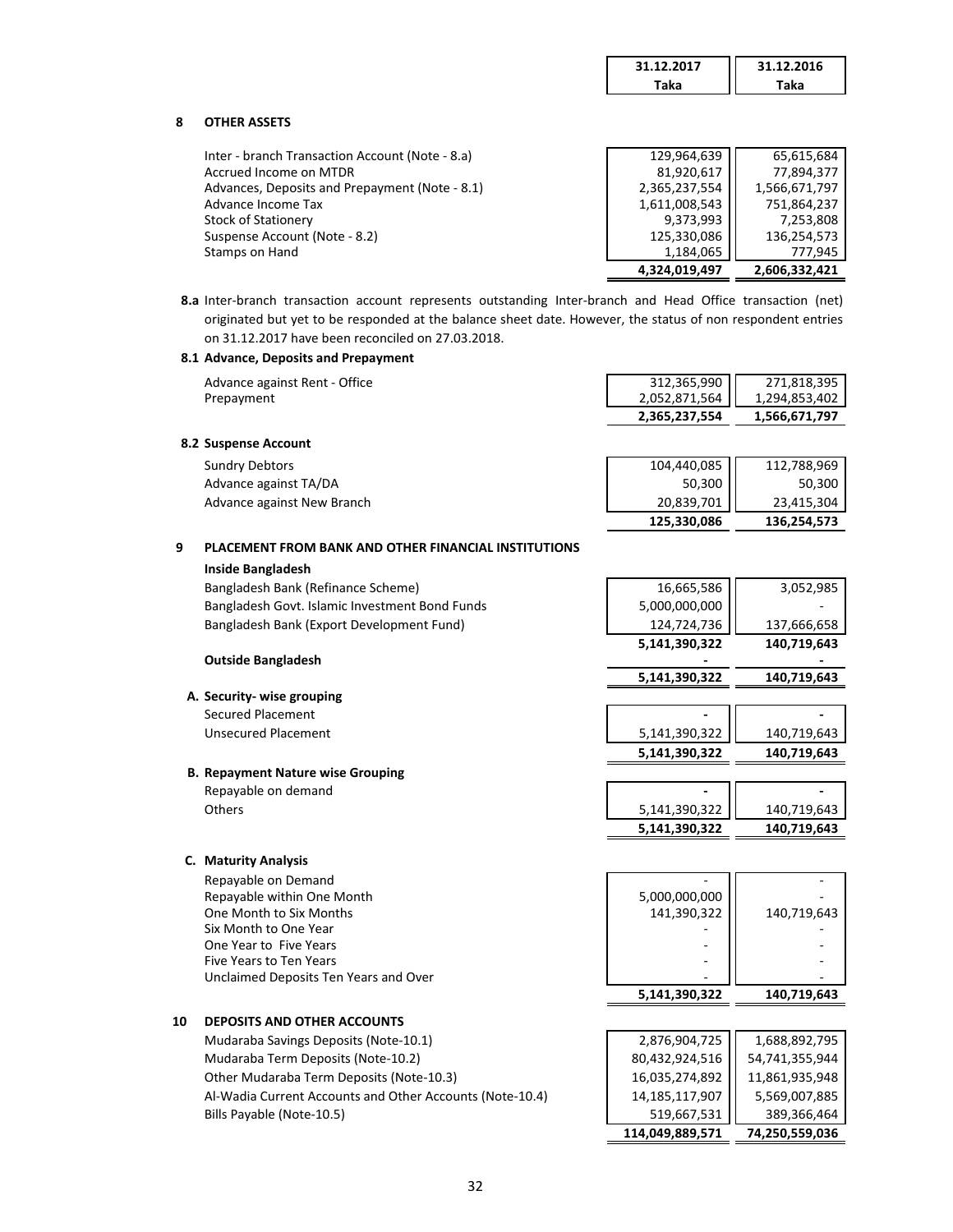|                                                                           | 31.12.2017                     | 31.12.2016                     |
|---------------------------------------------------------------------------|--------------------------------|--------------------------------|
|                                                                           | <b>Taka</b>                    | Taka                           |
| 10.1 Mudaraba Savings Deposits                                            |                                |                                |
| As per BRPD Circular No. 06, dated 24 June 2007, total saving bank        |                                |                                |
| deposits amount is bifurcated into:                                       |                                |                                |
| 9 % of total Mudaraba Savings Deposits                                    | 258,921,425                    | 152,000,352                    |
| 91% of total Mudaraba Savings Deposits                                    | 2,617,983,300                  | 1,536,892,443                  |
|                                                                           | 2,876,904,725                  | 1,688,892,795                  |
| 10.2 Mudaraba Term Deposits- Maturity wise Grouping                       |                                |                                |
| Payable on Demand                                                         | 86,470,973                     | 214,272,253                    |
| Up to Three Months                                                        | 41,019,529,008                 | 23,680,333,987                 |
| From Three Months to Six Months                                           | 16,880,015,347                 | 16,950,336,692                 |
| Above Six Months to One Year                                              | 20,925,671,324                 | 13,878,456,162                 |
| Above One Year to Two Years                                               | 1,513,104,650                  | 8,016,850                      |
| Above Two Years                                                           | 8,133,214                      | 9,940,000                      |
|                                                                           | 80,432,924,516                 | 54,741,355,944                 |
|                                                                           |                                |                                |
| 10.3 Other Mudaraba term Deposits                                         |                                |                                |
| Mudaraba Monthly Savings Scheme                                           | 1,767,279,339                  | 776,489,176                    |
| Mudaraba Double Benefit Deposits Scheme<br>Mudaraba Monthly Profit Scheme | 6,801,759,131<br>6,523,239,495 | 5,683,183,650<br>4,924,587,928 |
| Mudaraba Millionaire Savings Scheme                                       | 609,982,619                    | 341,189,684                    |
| Mudaraba Kotipoti Deposit Scheme                                          | 53,522,610                     | 34,987,584                     |
| Mudaraba Marriage Scheme                                                  | 13,790,902                     | 6,043,329                      |
| Mudaraba Pension Deposit Scheme                                           | 393,377                        | 310,991                        |
| Mudaraba Hajj Deposit Scheme                                              | 9,839,836                      | 2,150,117                      |
| Mudaraba Union PensionProkolpa                                            | 67,237,530                     | 39,780,939                     |
| Mudaraba Muhor Savings Scheme                                             | 2,816,850                      | 387,181                        |
| Mudaraba Corepoty Sanchaya Scheme                                         | 173,088,703                    | 52,825,369                     |
| Mudaraba Barakah Deposit Scheme                                           | 12,324,500                     |                                |
|                                                                           | 16,035,274,892                 | 11,861,935,948                 |
| 10.4 Al-Wadiah Current Accounts & Other Deposit Accounts                  |                                |                                |
| Al-wadiah Current Deposits                                                | 2,799,631,705                  | 2,189,112,488                  |
| Mudaraba Short Notice Deposits                                            | 10,780,621,583                 | 3,014,678,858                  |
| Sundry Deposits (Note-10.4.1)                                             | 604,864,619                    | 365,216,539                    |
|                                                                           | 14, 185, 117, 907              | 5,569,007,885                  |
| 10.4.1 Sundry Deposits                                                    |                                |                                |
| <b>Security Deposit</b>                                                   | 322,627,442                    | 149,088,025                    |
| <b>Sundry Creditors</b>                                                   | 71,553,103                     | 19,152,971                     |
| Income Tax Deduction at Source -Profit on Deposit                         | 79,153,791                     | 32,332,853                     |
| Income Tax on Local L/C                                                   | 56,025                         | 31,939                         |
| Income Tax on Export bill (Foreign)                                       | 1,064,380                      | 394,321                        |
| Income Tax on Export bill (Local)                                         | 2,684,830                      | 29,280,728                     |
| Income Tax on Local/Buying Agents Commission                              | 64,469                         | 18,258                         |
| Excise Duty on Deposit & Investment                                       | 76,652,607                     | 51,320,037                     |
| Tax on Honorarium                                                         | 13,400                         | 16,700                         |
| VAT on Online Charge                                                      | 4,364                          | 8,302                          |
| VAT on Commission TT/DD/PO/LG                                             | 29,648                         | 16,385                         |
| VAT on Service Charge and Others                                          | 1,809,852                      | 1,288,887                      |
| VAT Deduction Bills Paid                                                  | 4,020,595                      | 368,481                        |
| VAT Deduction from advertisement Bill                                     | 15,150                         | 330,554                        |
| VAT on Rent and Others                                                    | 2,069,410                      | 814,167                        |
| VAT on Directors Fee                                                      | 27,600                         | 33,600                         |
| VAT on L/C                                                                | 907,262                        | 781,970                        |
| VAT on Postage                                                            | 16,828                         | 44,142                         |
| VAT on Security Service                                                   | 60,356                         | 52,001                         |
| VAT on Swift Charge                                                       | 63,446                         | 43,676                         |
| VAT on L/C Advising Charge                                                | 17,961                         | 14,125                         |
| VAT on EXP Issue Charge                                                   | 510                            | 105                            |
| VAT on Acceptance Commission                                              | 3,099,347                      | 113,286                        |
| VAT on Bank Guarantee Commission                                          | 57,461                         | 69,748                         |
| VAT on Professional Fee                                                   | 2,640                          |                                |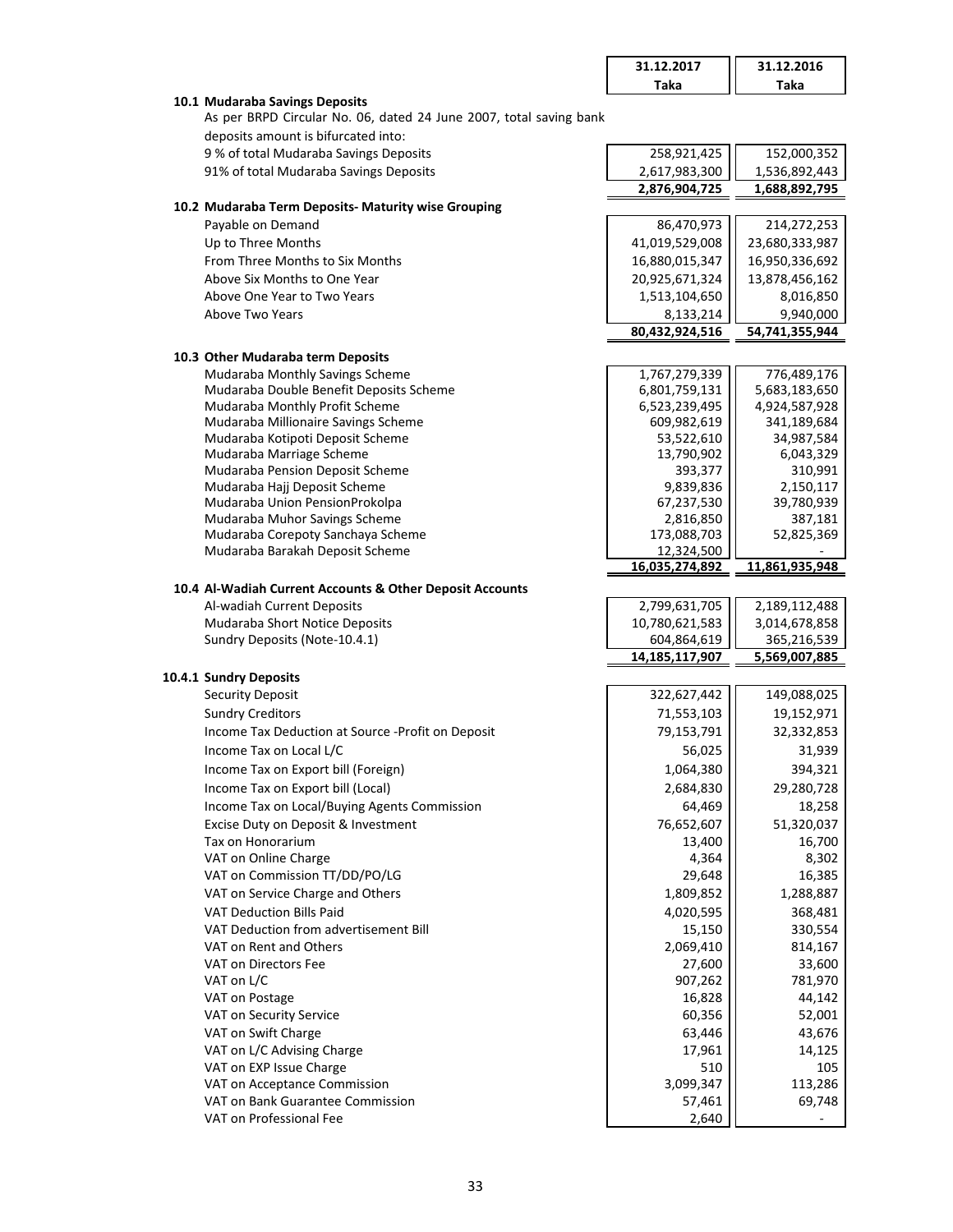|                                                                                                | 31.12.2017         | 31.12.2016          |
|------------------------------------------------------------------------------------------------|--------------------|---------------------|
|                                                                                                | <b>Taka</b>        | <b>Taka</b>         |
| VAT on FDD collection charge                                                                   | 4,740              | 1,080               |
| VAT on commission on export bill                                                               | 291,794            | 98,976              |
| VAT on income from ATM                                                                         | 91,939             | 259,947             |
| VAT in Misc. Earnings                                                                          | 23,204             | 17,331              |
| Income Tax Deduction at Source - Office rent                                                   | 696,832            | 279,612             |
| Income Tax Deduction at Source - Bills                                                         | 1,999,961          | 602,280             |
| Income Tax Deduction at Source - Advertising Bill<br>Income Tax Deduction at Source-Employee's | 4,040<br>1,812,875 | 88,148<br>1,661,503 |
| Income Tax on Directors' Fee                                                                   | 18,400             |                     |
| Income Tax on Foreign Buyer                                                                    |                    | 154,705             |
| Income Tax on Professional Fee                                                                 | 6,245              |                     |
| <b>Marginal Deposit Export</b>                                                                 | 3,586,621          | 518,594             |
| F.C. Held against B.B L/C                                                                      | 14,636,738         | 44,211,915          |
| Sundry Deposit - Swift charge                                                                  | 4,839,383          | 2,564,408           |
| Sundry Deposit LAC (Export)                                                                    | 1,503,238          | 17,478,604          |
| S/D/A/C ATM Charge collection Account                                                          | 212,933            | 177,297             |
| D&B Credit report collection fee                                                               | 2,298              | 534                 |
| ATM Charge (NPSB)                                                                              | 120,542            | 113,552             |
| S/D/A/C VAT on Polli Bidyut Samity                                                             | 3,146,971          | 614,399             |
| Central Fund (RMG Sector)                                                                      | 43,130             | 795                 |
| NR. Taka A/C Small World Finance                                                               | 1,931,451          |                     |
| Security Deposit A/C Small World Finance<br>NR. Taka A/C Wall street Finance                   | 813,000<br>685,038 | 1,273,363           |
| Security Deposit A/C Wall Street                                                               | 744,000            | 1,946,250           |
| S/D Cash incentive against export                                                              | 35,340             | 40,470              |
| NR. Tk. A/C Transfast Remittance                                                               | 805,679            | 5,547,515           |
| SD. A/C Transfast Remittance, LLC                                                              | 735,750            | 1,950,000           |
|                                                                                                | 604,864,619        | 365,216,539         |
| 10.5 Bills Payable                                                                             |                    |                     |
| Pay Order Issued                                                                               | 519,667,531        | 389,362,858         |
| Demand Draft Issued                                                                            |                    | 3,606               |
|                                                                                                | 519,667,531        | 389,366,464         |
| 10.6 Maturity wise Grouping of Deposits and Other Accounts                                     |                    |                     |
| Repayable within One Month                                                                     | 7,113,289,571      | 3,309,968,096       |
| One Month to Three Months                                                                      | 39,944,000,000     | 23,680,333,988      |
| Three Months to One Year                                                                       | 42,732,400,000     | 30,828,792,854      |
| One Year to Five Years                                                                         | 19,341,500,000     | 16,431,464,098      |
| Repayable over Five Years                                                                      | 4,918,700,000      |                     |
|                                                                                                | 114,049,889,571    | 74,250,559,036      |
| 10. A Deposits received from Banks (Note A-1)                                                  | 17,596,274,103     | 1,009,706,498       |
| 10.B Deposits received from other than Bank                                                    |                    |                     |
| Payable on Demand (Note B-1)                                                                   | 4,183,085,280      | 3,095,695,843       |
| Other Deposits (Note B-2)                                                                      | 92,270,530,188     | 70,145,156,695      |
|                                                                                                | 96,453,615,468     | 73,240,852,538      |
|                                                                                                | 114,049,889,571    | 74,250,559,036      |
| 10. A.1 Deposits Received from Banks                                                           |                    |                     |
| <b>AB Bank Limited</b>                                                                         | 5,229              | 6,303               |
| Janata Bank Ltd.                                                                               | 1,300,000,000      |                     |
| Islami Bank Bangladesh Ltd.                                                                    | 11,658,466,529     | 1,007,375,805       |
| Al-Arafah Islami Bank Ltd.                                                                     | 1,000,000,000      |                     |
| National Bank Ltd.                                                                             | 1,280,000,000      |                     |
| Agrani Bank Ltd.                                                                               | 600,000,000        |                     |
| Sonali Bank Ltd.                                                                               | 500,000,000        |                     |
| Rupali Bank Ltd.                                                                               | 1,250,000,000      |                     |
| Trust Bank Ltd.                                                                                | 5,317,931          | 675,915             |
| South Bangla Agriculture and Commerce Bank Ltd.                                                | 78,225             | 1,545,283           |
| First Security Islami Bank Ltd.                                                                | 9,053              |                     |
| NRB Global Bank Ltd.                                                                           | 2,397,136          | 103,192             |
|                                                                                                | 17,596,274,103     | 1,009,706,498       |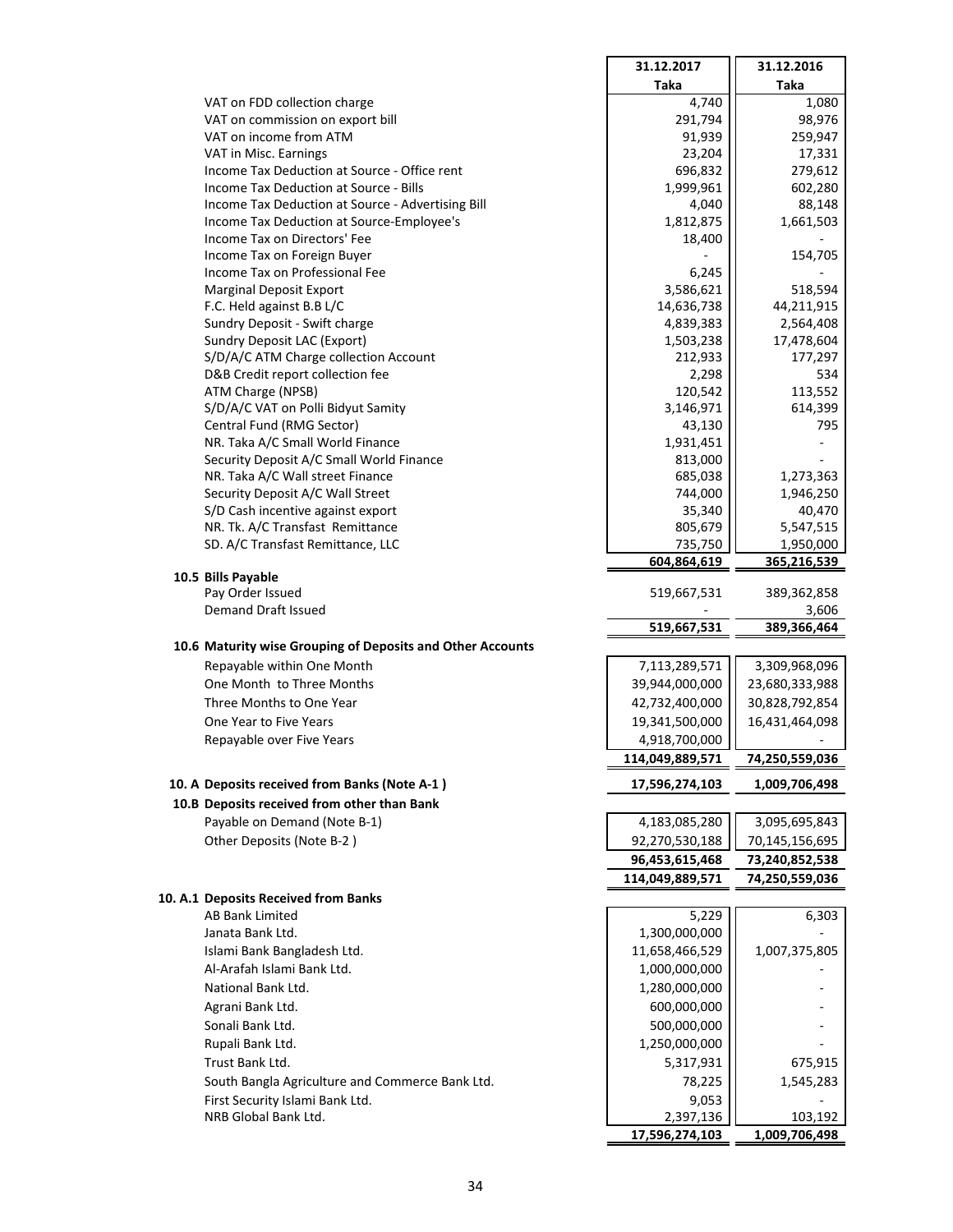|    |                                                                        | 31.12.2017           | 31.12.2016           |
|----|------------------------------------------------------------------------|----------------------|----------------------|
|    |                                                                        | <b>Taka</b>          | <b>Taka</b>          |
|    | <b>Maturity wise Grouping of Deposits Received from Banks</b>          |                      |                      |
|    | Repayable on Demand                                                    |                      |                      |
|    | Repayable within One Month                                             | 8,166,274,103        | 1,009,706,498        |
|    | Repayable over One Month but within Six Months                         | 9,430,000,000        |                      |
|    | Repayable over Six Months but within one Year                          |                      |                      |
|    | Repayable over One Year but within Five Years                          |                      |                      |
|    | Repayable over Five Years but within Ten Years                         |                      |                      |
|    | Unclaimed Deposits for Ten Years and above                             |                      |                      |
|    |                                                                        | 17,596,274,103       | 1,009,706,498        |
|    | <b>B-1 Payable on Demand</b>                                           |                      |                      |
|    | Al-wadiah Current Deposits                                             | 2,799,631,705        | 2,189,112,488        |
|    | Mudaraba Saving Deposits (9%) (Note-10.1)                              | 258,921,425          |                      |
|    |                                                                        |                      | 152,000,352          |
|    | Bills Payable (Note-10.5)                                              | 519,667,531          | 389,366,464          |
|    | Sundry Deposits (Note-10.4.1)                                          | 604,864,619          | 365,216,539          |
|    |                                                                        | 4,183,085,280        | 3,095,695,843        |
|    | <b>B-2 Other Deposits</b>                                              |                      |                      |
|    | Mudaraba Saving Deposits (91%) (Note-10.1)                             | 2,617,983,300        | 1,536,892,443        |
|    | Mudaraba Term Deposits                                                 | 71,002,924,516       | 54,741,355,944       |
|    | Mudaraba Short Notice Deposits                                         | 2,614,347,480        | 2,004,972,360        |
|    | Other Mudaraba Term Deposits (Note-10.3)                               | 16,035,274,892       | 11,861,935,948       |
|    |                                                                        | 92,270,530,188       | 70,145,156,695       |
| 11 | <b>OTHER LIABILITIES</b>                                               |                      |                      |
|    | Inter - branch Transaction Account                                     |                      |                      |
|    | Provision for Taxation (Note-11.1)                                     | 1,986,486,207        | 1,125,674,045        |
|    | Accumulated Provision against Investments (Note-11.2)                  | 1,350,900,000        | 828,000,000          |
|    | Accrued Profit and Expenses Payable (Note-11.3)                        | 1,978,592,687        | 1,409,270,022        |
|    | Provision for Gratuity (Note-11.4)                                     | 23,567,446           | 17,867,446           |
|    | Provisions for diminution in value of Investments in share (Note-11.5) | 2,500,000            |                      |
|    | Provision for Zakat                                                    | 20,000,000           | 15,025,000           |
|    | Other provisions (Note-11.2.4)<br>Provident Fund                       | 6,500,000<br>761,472 | 5,000,000<br>648,997 |
|    | <b>Benevolent Fund</b>                                                 | 819,421              | 572,491              |
|    | Provision for Incentive Bonus                                          | 110,000,000          | 79,700,000           |
|    | Provision for Audit fee                                                | 345,000              | 300,000              |
|    | Clearing adjustment account                                            | 2,952,186            | 20,874,915           |
|    | <b>Compensation Realized</b>                                           | 14,822,267           | 12,573,147           |
|    | ATM Adjustment (NPSB)                                                  | 3,976,460            | 783,936              |
|    | Settlement account Foreign Remittance                                  | 237,838              | 3,158,328            |
|    | Profit Rent Suspense                                                   | 65,129,264           | 6,642,839            |
|    | <b>Compensation Receivable</b>                                         | 31,217,917           | 6,487,983            |
|    | Others                                                                 | 13,177,751           | 4,137,707            |
|    |                                                                        | 5,611,985,916        | 3,536,716,856        |
|    |                                                                        |                      |                      |
|    | 11.1 Provision for Taxation                                            |                      |                      |

| <b>1.1 Provision for Taxation</b>           |               |               |
|---------------------------------------------|---------------|---------------|
| Opening balance                             | 1,125,674,045 | 491.199.512   |
| Add: Provision made during the year         | 860,812,162   | 634.474.533   |
| Less: Adjustment/settlement during the year |               |               |
| Closing balance                             | 1,986,486,207 | 1,125,674,045 |

Assessment for the year 2013, 2014, 2015 and 2016 return have been submitted u/s 82BB of Income Tax Ordinance 1984 but not yet completed and assessment for the year 2017 not yet due.

#### **11.2 Accumulated Provision aginst Investments**

Specific Provision for Classified Investments (Note -11.2.1) General Provision for Unclassified Investment (Note -11.2.2) General Provision for off- balance sheet exposure (Note -11.2.3)

| 1,350,900,000 | 70,000,000<br>828,000,000 |
|---------------|---------------------------|
| 75,000,000    |                           |
| 1,075,900,000 | 715,000,000               |
| 200,000,000   | 43,000,000                |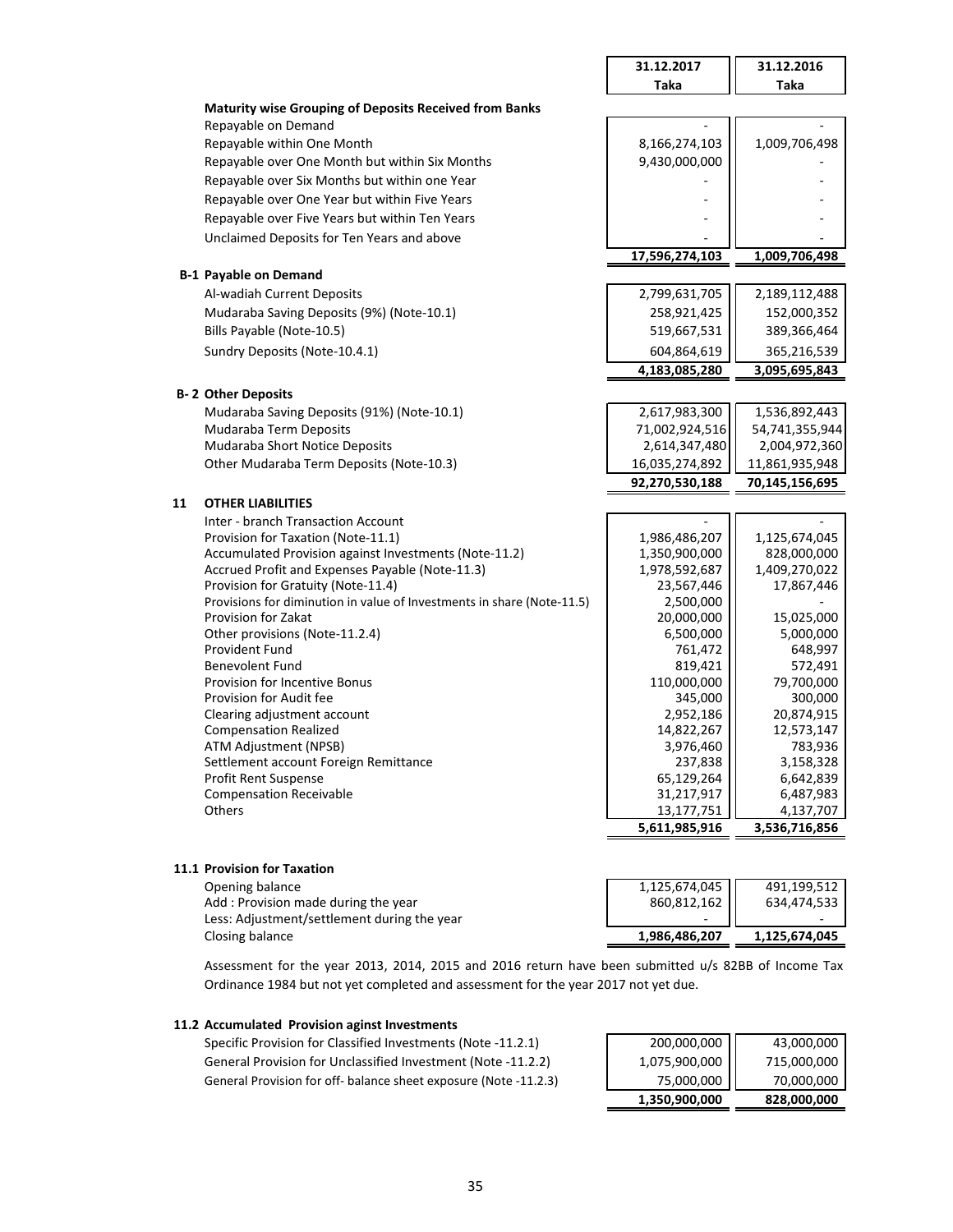|                                                                                       | 31.12.2017    | 31.12.2016  |
|---------------------------------------------------------------------------------------|---------------|-------------|
|                                                                                       | <b>Taka</b>   | Taka        |
| 11.2.1 Movement in Specific Provision for Classified Investments                      |               |             |
| Provision held at the beginning of the year                                           | 43,000,000    | 1,000,000   |
| Fully Provided Debts written off                                                      |               |             |
| Recoveries of amounts previously written off                                          |               |             |
| Specific Provision for the year (Note-11.2.a)                                         | 157,000,000   | 42,000,000  |
| Recoveries and Provisions no longer required<br>Net Charge to Profit and Loss Account |               |             |
| Provision held at the end of the year                                                 | 200,000,000   | 43,000,000  |
|                                                                                       |               |             |
| 11.2.2 General Provision for Unclassified Investment                                  |               |             |
| Provision held at the beginning of the year                                           | 715,000,000   | 482,000,000 |
| Addition/transfer during the year (Note-11.2.a)                                       | 360,900,000   | 233,000,000 |
| Provision held at the end of the year                                                 | 1,075,900,000 | 715,000,000 |
|                                                                                       |               |             |
| 11.2.3 General Provision for off-balance sheet exposure                               |               |             |
| Provision held at the beginning of the year                                           | 70,000,000    | 46,500,000  |
| Addition/transfer during the year (Note-11.2.a)                                       | 5,000,000     | 23,500,000  |
| Provision held at the end of the year                                                 | 75,000,000    | 70,000,000  |
| 11.2.4 Other Provisions                                                               |               |             |
| Provision held at the beginning of the year                                           | 5,000,000     |             |
|                                                                                       |               |             |
| Addition/transfer during the year                                                     | 1,500,000     | 5,000,000   |
| Provision held at the end of the year                                                 | 6,500,000     | 5,000,000   |

To comply BRPD Circular no. 6 dated March 19 2015, BRPD letter no-16 dated 30 December 2015 and BRPD letter no-3 dated 16 February 2016 the Bank has maintained a provision of lump sum amount for incentive of good borrower.

#### **11.2.a Provision for Investments during the year**

Specific Provision for Classified Investments 157,000,000  $\vert$  42,000,000 General Provision for Unclassified Investment 1992 1000000 233,000,000 233,000,000 General Provision for off- balance sheet exposure **5,000,000** 5,000,000 1 23,500,000

#### **11.3 Accrued Profit and Expenses Payable**

Mudaraba Term Deposit Receipt Mudaraba Monthly Benefit Savings Scheme Mudaraba Double Benefit Savings Scheme Mudaraba Monthly Profit Scheme Mudaraba Pension Prokolpa Mudaraba Marriage Deposit Scheme Mudaraba Hajj Deposit Scheme Mudaraba Millionaire Savings Scheme Mudaraba Kotipoti Deposit Scheme Mudaraba Pension deposit Scheme Mudaraba Mohor Saving Scheme Mudaraba Corepoty Sanchaya Prokalpa Mudaraba Barakah Deposit Scheme

# **522,900,000 298,500,000**

| 1.978.592.687 | 1,409,270,022 |
|---------------|---------------|
| 282,789       |               |
| 6,792,866     | 1.717.338     |
| 84,155        | 10,158        |
| 36.984        | 27.743        |
| 2,563,444     | 1,638,612     |
| 30,195,339    | 16,997,015    |
| 357,872       | 77.732        |
| 498,537       | 196.461       |
| 3,266,176     | 1,776,217     |
| 30,253,164    | 25,279,794    |
| 413,652,360   | 351,235,109   |
| 75.437.818    | 32.820.904    |
| 1,415,171,183 | 977,492,939   |
|               |               |

#### **11.4 Provision for Gratuity**

**Opening Balance** Add: Provision made during the year

Less: Adjustment **Closing Balance** 

| 17,800,000<br>23,567,446 | 15,192,554<br>17,867,446 |
|--------------------------|--------------------------|
| 41,367,446               | 33,060,000               |
|                          | 17,000,000               |
| 17,867,446<br>23,500,000 | 16,060,000               |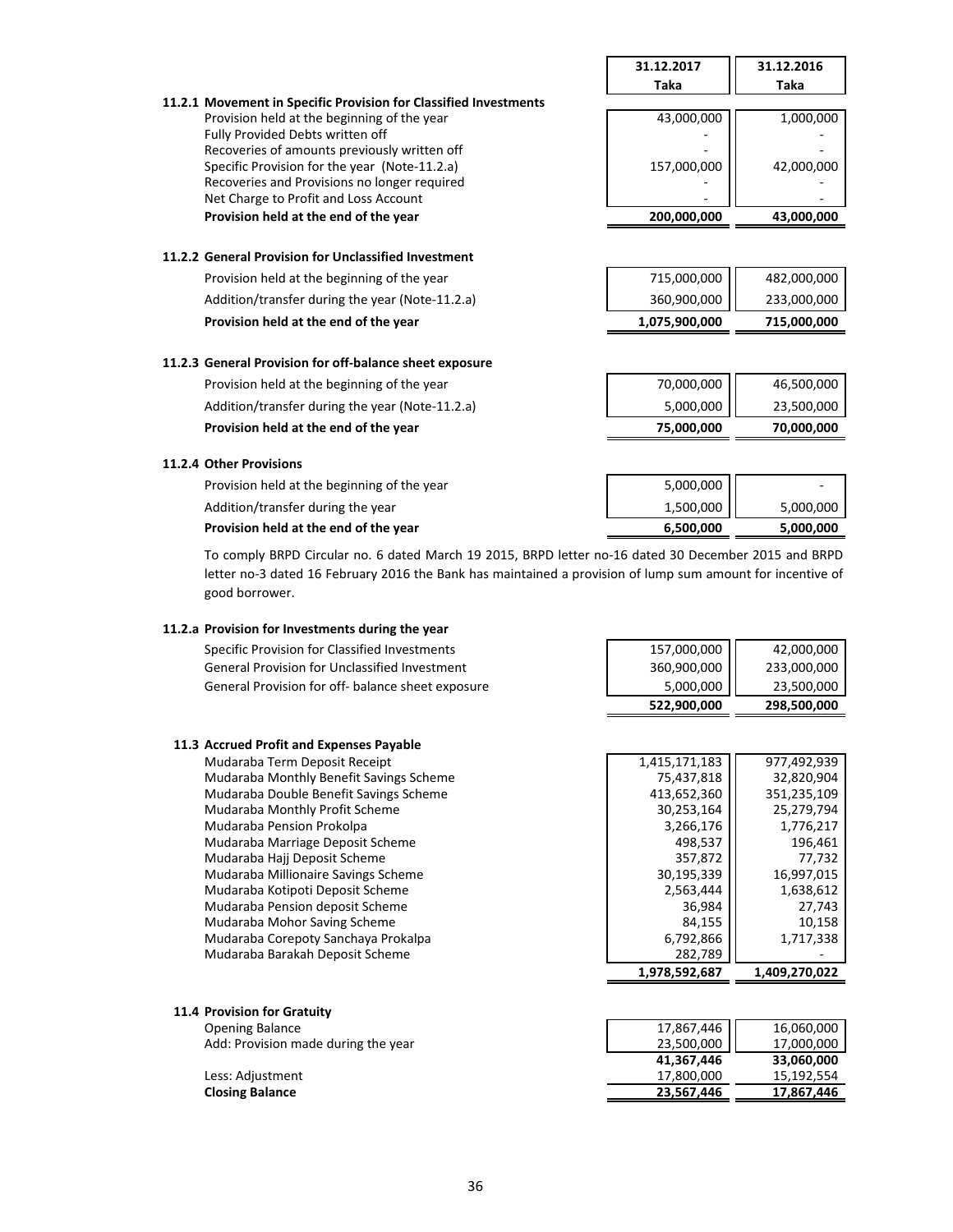|    |                                                                 | 31.12.2017     | 31.12.2016     |
|----|-----------------------------------------------------------------|----------------|----------------|
|    |                                                                 | Taka           | Taka           |
|    | 11.5 Provisions for diminution in value of Investments in share |                |                |
|    | <b>Opening Balance</b>                                          |                | 50,850,000     |
|    | Add: Provision made during the year                             | 2,500,000      |                |
|    |                                                                 | 2,500,000      | 50,850,000     |
|    | Less: Adjustment                                                |                | 50,850,000     |
|    | <b>Closing Balance</b>                                          | 2,500,000      |                |
|    | 11.a Deffered Tax Liabilities/(Assets)                          |                |                |
|    | <b>Opening Balance</b>                                          | (23, 174, 045) | (11, 199, 512) |
|    | Add: Addition during the year                                   | (5,024,979)    | (11, 974, 533) |
|    | Less: Adjustment                                                | (28, 199, 024) | (23, 174, 045) |
|    | <b>Closing Balance</b>                                          | (28, 199, 024) | (23,174,045)   |
|    |                                                                 |                |                |
| 12 | <b>CAPITAL</b>                                                  |                |                |
|    | <b>AUTHORISED CAPITAL</b>                                       |                |                |
|    | 1,000,000,000 Ordinary Shares of Taka 10 each.                  | 10,000,000,000 | 10,000,000,000 |
|    | 12.1 Issued, Subscribed and Paid-Up Capital                     |                |                |
|    | 527,296,000 Ordinary Shares of Taka 10 each issued              | 5,272,960,000  | 4,708,000,000  |
|    | 12.2 Category of shareholding as at 31 December 2017            |                |                |
|    |                                                                 |                |                |
|    | <b>Name of Category</b>                                         | Percentage (%) | Percentage (%) |
|    | Sponsors/Directors                                              | 100.00         | 100.00         |
|    | <b>Financial Institutes</b>                                     |                |                |
|    | Non-Resident Bangladeshi                                        |                |                |
|    | <b>General Public</b>                                           |                |                |
|    |                                                                 | 100.00         | 100.00         |

## **12.3 Classification of Shareholders by holding position as at 31 December 2017**

| <b>Shareholding Range</b>   | <b>No. of Shares</b> | Percentage (%) |
|-----------------------------|----------------------|----------------|
| Less than 500 Shares        |                      |                |
| 501 to 5000 Shares          |                      |                |
| 5001 to 10,000 Shares       |                      |                |
| 10.001 to 20.000 Shares     | -                    |                |
| 20,001 to 30,000 Shares     |                      |                |
| 30,001 to 40,000 Shares     |                      |                |
| 40,001 to 50,000 Shares     |                      |                |
| 50,001 to 100,000 Shares    |                      |                |
| 100,001 to 1,000,000 Shares |                      |                |
| Over 1,000,001 Shares       | 527,296,000          | 100.00         |
|                             | 527,296,000          | 100.00         |

# **12.4 Regulatory Capital Requirement in line with Basel-III**

| Regulatory Capital Regulrement in line with Basel-III |               |               |
|-------------------------------------------------------|---------------|---------------|
| I. Tier - 1 Capital                                   |               |               |
| a. Common Equity Tier-1 Capital (CET-1)               |               |               |
| Paid up Capital                                       | 5,272,960,000 | 4,708,000,000 |
| <b>Statutory Reserve</b>                              | 876,837,431   | 527,663,554   |
| Other Reserve                                         | 145,749,665   | 145,749,665   |
| <b>Retained Earnings</b>                              | 606,952,540   | 631,004,217   |
|                                                       | 6,902,499,636 | 6,012,417,436 |
|                                                       |               |               |
| b. Additional Tier -1 Capital (AT-1)                  |               |               |
|                                                       |               |               |
| Total Tier 1 Capital $(a + b)$                        | 6,902,499,636 | 6,012,417,436 |
| II. Tier -2 Capital                                   |               |               |
| <b>General Provision</b>                              | 1,150,900,000 | 785,000,000   |
|                                                       | 1,150,900,000 | 785,000,000   |
| A. Total Regulatory Capital (I+II)                    | 8,053,399,636 | 6.797.417.436 |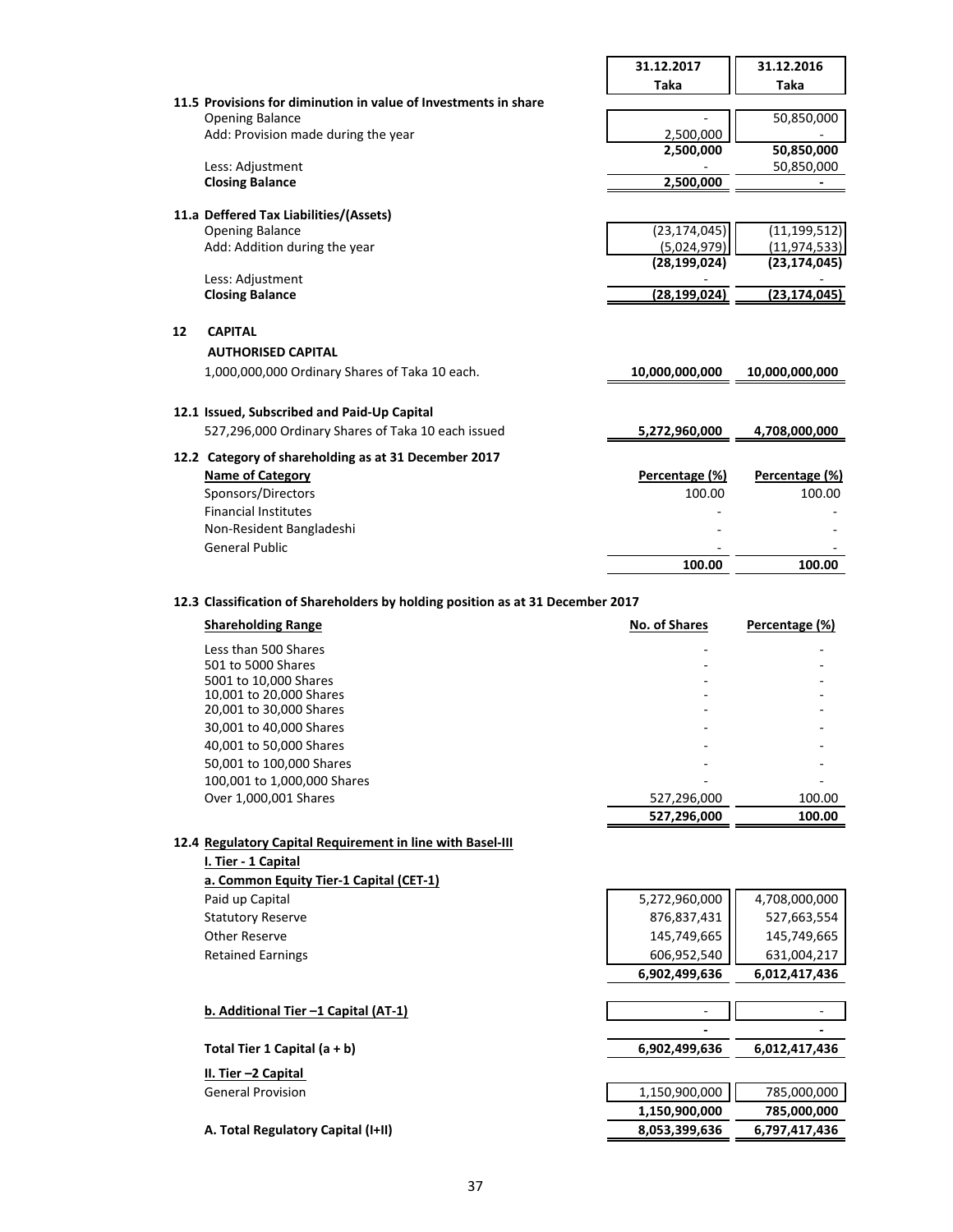|    |                                                         | 31.12.2017     | 31.12.2016     |
|----|---------------------------------------------------------|----------------|----------------|
|    |                                                         | Taka           | Taka           |
|    | <b>B.</b> Total Risk Weighted Assets                    | 68,696,648,753 | 58,315,036,798 |
|    |                                                         |                |                |
|    | C. Minimum Capital Requirement                          | 6,869,664,875  | 5,831,503,680  |
|    | D. Capital Surplus/(Shortfall); (A - C)                 | 1,183,734,761  | 965,913,756    |
|    | <b>Capital to Risk Weighted Assets Ratio (CRAR)</b>     | 11.72%         | 11.66%         |
|    | <b>Capital to Risk Weighted Assets Ratio (CRAR):</b>    | Held           | Held           |
|    | a. Common Equity Tier-1 Capital to Risk Weighted Assets | 10.05%         | 10.31%         |
|    | b. Tier - 1 Capital to Risk Weighted Assets             | 10.05%         | 10.31%         |
|    | c. Tier - 2 Capital to Risk Weighted Assets             | 1.68%          | 1.35%          |
|    | Total $(b+c)$                                           | 11.72%         | 11.66%         |
|    |                                                         |                |                |
| 13 | <b>STATUTORY RESERVE</b>                                |                |                |
|    | <b>Opening Balance</b>                                  | 527,663,554    | 233,241,638    |
|    | Transferred during the year from Profit & Loss A/C      | 349,173,877    | 294,421,916    |
|    | <b>Closing Balance</b>                                  | 876,837,431    | 527,663,554    |
| 14 | <b>OTHER RESERVE</b>                                    | 145,749,665    | 145,749,665    |
|    |                                                         |                |                |
| 15 | <b>RETAINED EARNINGS</b>                                |                |                |
|    | <b>Opening Balance</b>                                  | 631,004,217    | 452,966,555    |
|    | Add: Net Profit after tax for the year                  | 890,082,200    | 849,609,578    |
|    | Less: Transferred to Statutory Reserve                  | 349,173,877    | 294,421,916    |

| <b>Opening Balance</b>                                   |
|----------------------------------------------------------|
| Add: Net Profit after tax for the year                   |
| Less: Transferred to Statutory Reserve                   |
| Less: Transferred to Paid up Capital                     |
| Add: Transferred from provision for Investment in Shares |
| Closing Balance                                          |

#### **16 LETTER OF GUARANTEES**

Money for which the Bank is contingently liable in respect of guarantees are given favoring:

| Letters of Guarantee - Local  | 315,956,779 | 365,851,995              |
|-------------------------------|-------------|--------------------------|
| Letter of Guarantee - Foreign | -           | $\overline{\phantom{a}}$ |
|                               | 315.956.779 | 365,851,995              |

Less: Transferred to Paid up Capital 564,960,000 428,000,000

Closing Balance **606,952,540 631,004,217**

50,850,000

#### **16.1 Money for Which the Bank is Contingently Liable in respect of Guarantees:**

| <b>Directors</b>                       | -           |             |
|----------------------------------------|-------------|-------------|
| Government                             | -           |             |
| Banks and Other Financial Institutions | -           |             |
| <b>Others</b>                          | 315,956,779 | 365,851,995 |
|                                        | 315.956.779 | 365,851,995 |

#### **17 IRREVOCABLE LETTERS OF CREDIT**

|                                          | 2,465,280,671            | 2,909,424,278 |
|------------------------------------------|--------------------------|---------------|
| Back to Back Letters of Credit - Foreign | 142,899,000              | 76,411,000    |
| Back to Back Letters of Credit - Local   | 291,252,479              | 187.750.226   |
| Letter of Credit - Cash Inland           | $\overline{\phantom{a}}$ |               |
| Letters of Credit - Cash                 | 2,031,129,192            | 2,645,263,052 |

#### **18 BILLS FOR COLLECTION ISSUED BY THE BANK**

|                           | 1,532,780,000 | 434,599,000 |
|---------------------------|---------------|-------------|
| Inland Documentary Bills  | 1,317,363,000 | 219,753,000 |
| Outward Bills             | -             |             |
| Foreign Documentary Bills | 215,417,000   | 214,846,000 |
|                           |               |             |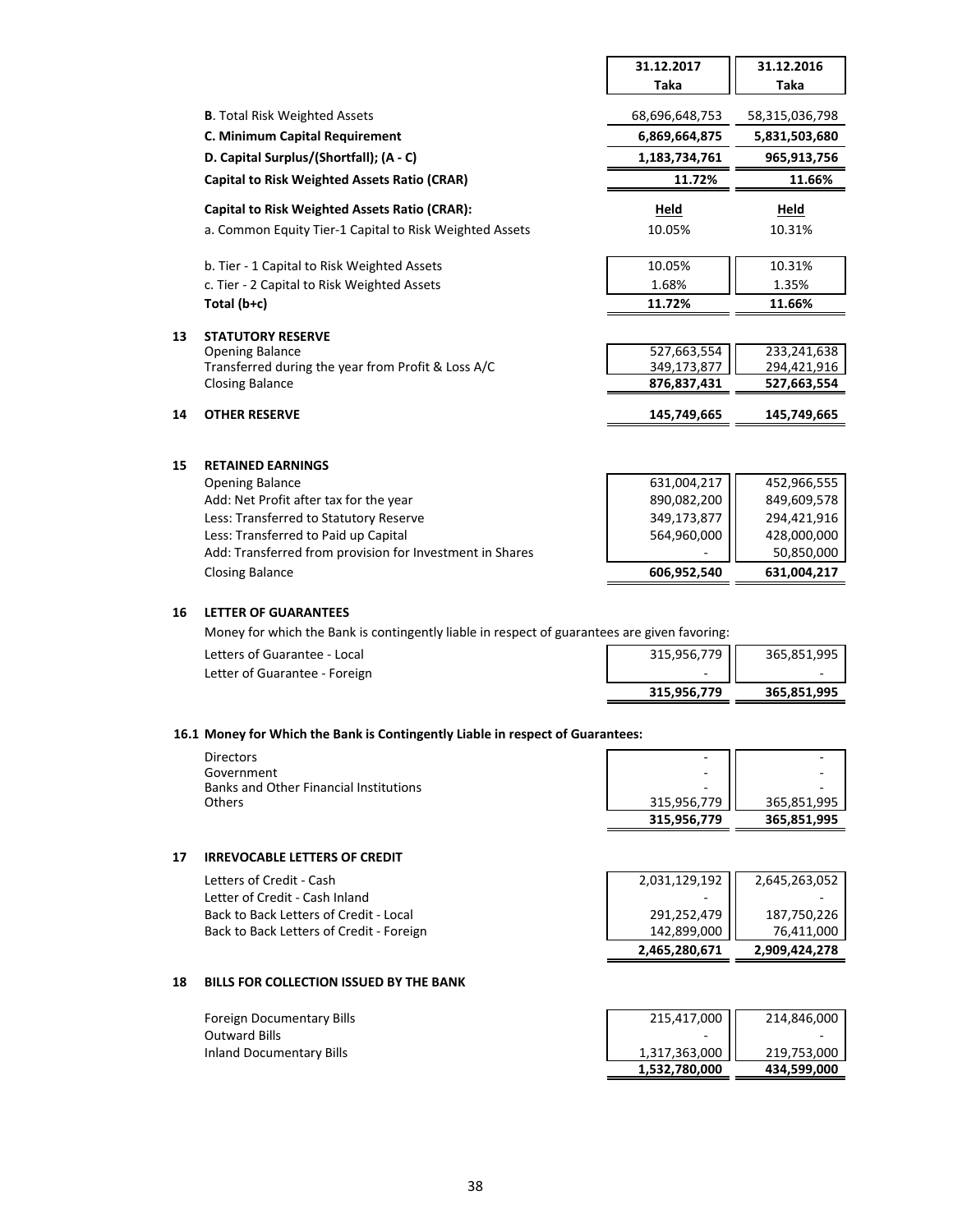|    |                                      | 31.12.2017     | 31.12.2016    |
|----|--------------------------------------|----------------|---------------|
|    |                                      | Taka           | Taka          |
| 19 | <b>INVESTMENT INCOME</b>             |                |               |
|    | <b>Profit Received from:</b>         |                |               |
|    | Deposit with Other Banks             | 340,895,252    | 462,450,612   |
|    | Bai Murabaha - General               | 1,150,418,242  | 1,873,299,757 |
|    | Bai Murabaha Hypothecation           | 80,686,440     | 187,895,073   |
|    | Bai Murabaha against MTDR            | 2,618,772,283  | 801,439,870   |
|    | Bai Murabaha - TR                    | 3,559,152,642  | 2,743,705,398 |
|    | Bai Murabaha - Agriculture           | 62,184,075     | 48,745,832    |
|    | Musharaka - MDB                      | 1,662,436,948  | 1,294,974,547 |
|    | Bai Muajjal General                  | 949,984        | 6,454,367     |
|    | <b>Bai Muajjal Guarantee</b>         | 70,761         |               |
|    | Bai Muajjal Real Estate              | 18,694,444     | 8,253         |
|    | Bai Murabaha Post Import Bill - TR   | 259,252,746    | 177,403,977   |
|    | <b>HPSM Transport</b>                | 4,614,748      | 3,446,585     |
|    | <b>HPSM Industry</b>                 | 91,391,059     | 105,768,482   |
|    | <b>HPSM Real Estate</b>              | 118,368,572    | 83,859,087    |
|    | <b>HPSM Employees House Building</b> | 9,999,052      | 5,996,448     |
|    | <b>HPSM Machinery</b>                | 194,446,425    | 106,809,403   |
|    | <b>HPSM Consumer Durables</b>        | 4,861,753      | 5,283,680     |
|    | <b>HPSM SME</b>                      | 111,037        | 185,940       |
|    | <b>HPSM Rural House Building</b>     | 3,732,385      | 5,460,805     |
|    | <b>Quard against MTDR</b>            | 1,445,550      | 997,705       |
|    | Bill Purchased - Foreign             | 1,107,314      | 409,744       |
|    | Bai Murabaha Import Bill (MIB)       | 379,544,048    | 107,451,420   |
|    | Bai Murabaha EDF Investment          | 1,712,980      | 154,047       |
|    | <b>Back to Back Bill</b>             | 16,105,688     | 4,349,460     |
|    | Bai Istisna                          | 6,651,396      | 539,444       |
|    |                                      | 10,587,605,824 | 8,027,089,936 |

## **20 PROFIT PAID ON DEPOSITS**

#### **Profit Paid on:**

| Mudaraba Term Deposit                   | 4,941,044,842 | 3,797,628,817 |
|-----------------------------------------|---------------|---------------|
| Mudaraba Double Benefit Deposits Scheme | 750,916,762   | 602,102,338   |
| Mudaraba Monthly Savings Scheme         | 125,848,939   | 51,903,101    |
| Mudaraba Monthly Benefit Savings Scheme | 606,971,307   | 452,706,257   |
| Bangladesh Government Islami Bond       | 71,157,315    | 29,822,486    |
| <b>Mudaraba Savings Deposits</b>        | 75,755,867    | 53,123,710    |
| <b>Mudaraba Short Notice Deposits</b>   | 257,746,449   | 66,614,881    |
| Mudaraba no Frill Savings Deposits      | 92,478        | 17,690        |
| Mudaraba Marriage Scheme                | 970,973       | 415,925       |
| Mudaraba Union Pension Prokolpo         | 5,971,841     | 2,819,500     |
| Mudaraba Pension Deposit Scheme         | 38,163        | 29,168        |
| Mudaraba Millionaire Deposit Scheme     | 51,996,018    | 26,787,579    |
| Mudaraba Hajj Deposit Scheme            | 531,878       | 93,522        |
| Mudaraba Mohor Savings Scheme           | 116,252       | 18,159        |
| Mudaraba Corepoty Savings Scheme        | 11,006,943    | 2,069,023     |
| Mudaraba Kotipoti Deposit Scheme        | 4,970,215     | 2,804,434     |
| Mudaraba Barakah Deposit Scheme         | 282,806       |               |

#### **21 INCOME FROM INVESTMENT IN SHARES AND SECURITIES**

Bangladesh Govt. Islamic Investment Bond Other Bond Profit/(Loss) on sale of shares Dividend Income

| 6.905.419.048 | 5,088,956,590 |
|---------------|---------------|
| 282,806       |               |
| 4,970,215     | 2,804,434     |
| 11,006,943    | 2,069,023     |
| 116,252       | 18,159        |
| 531,878       | 93,522        |
| 51,996,018    | 26,787,579    |
| 38,163        | 29,168        |
| 5,971,841     | 2,819,500     |
| 970,973       | 415,925       |
| 92,478        | 17,690        |
| 257,746,449   | 66,614,881    |
| 75,755,867    | 53,123,710    |
| 71,157,315    | 29,822,486    |
| 606,971,307   | 452,706,257   |
| 125,848,939   | 51,903,101    |
| 750,916,762   | 602,102,338   |
| 4,941,044,842 | 3,797,628,817 |
|               |               |

| 23,259,689 |            |
|------------|------------|
| 31,587,500 | 24,237,500 |
| 6,558,140  | 7,395,296  |
| 275,644    | 273,701    |
| 61,680,973 | 31,906,497 |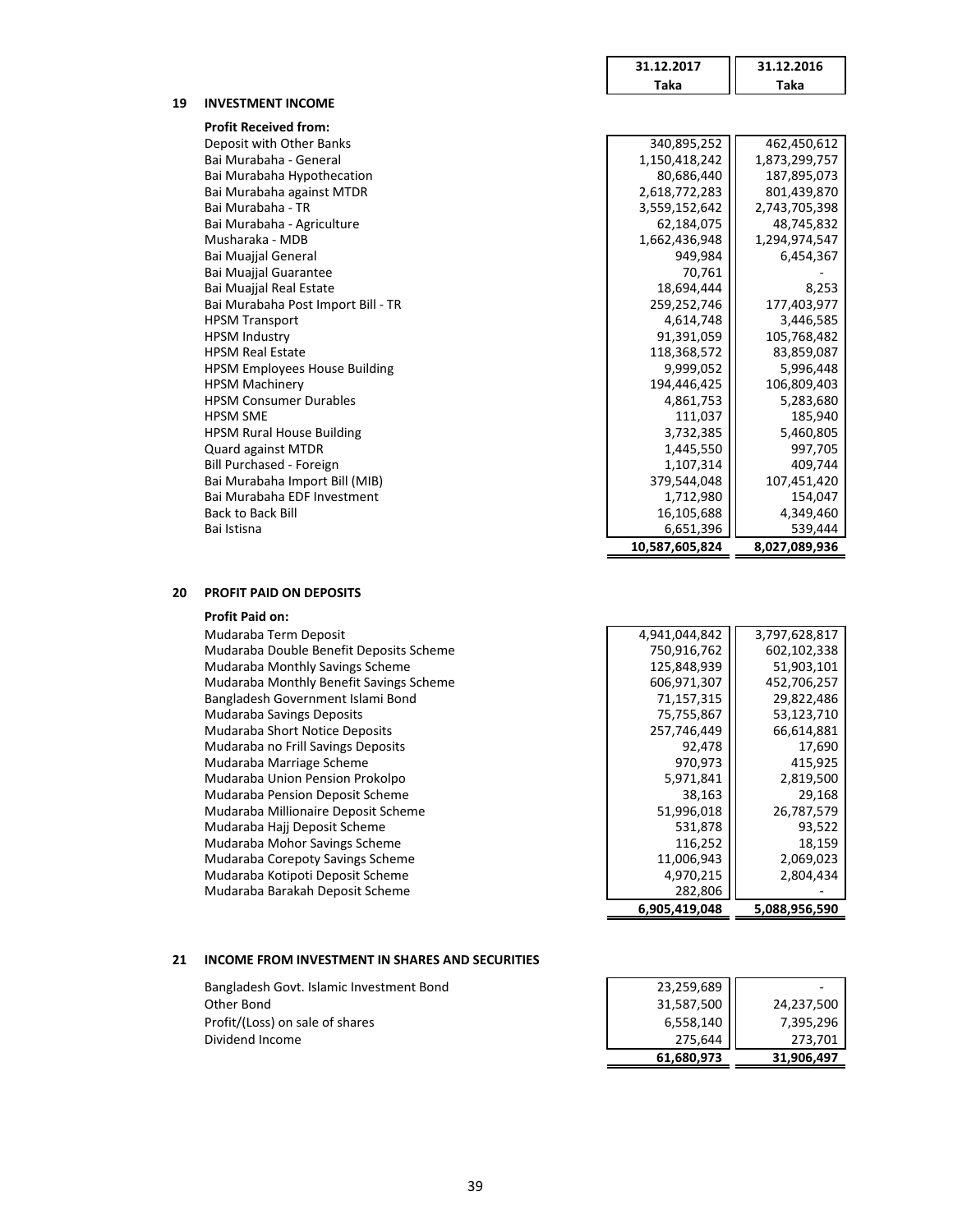|    |                                                             | 31.12.2017                | 31.12.2016                |
|----|-------------------------------------------------------------|---------------------------|---------------------------|
|    |                                                             | Taka                      | Taka                      |
| 22 | <b>COMMISSION, EXCHANGE AND BROKERAGE</b>                   |                           |                           |
|    | Commission                                                  | 145,918,503               | 130,573,997               |
|    | <b>Exchange Gain</b>                                        | 87,701,510                | 59,131,869                |
|    | <b>Exchange Earning</b><br>Less: Exchange Loss              | 98,119,718<br>10,418,208  | 63,199,807<br>4,067,938   |
|    |                                                             | 233,620,013               | 189,705,866               |
|    |                                                             |                           |                           |
|    |                                                             |                           |                           |
| 23 | <b>OTHER OPERATING INCOME</b>                               |                           |                           |
|    | Account maintenance charge                                  | 21,669,203                | 14,466,267                |
|    | Clearing cheque processing fee                              | 153,447                   | 154,039                   |
|    | Investment processing fee<br>Miscellaneous Earnings         | 798,525<br>10,966,455     | 932,750<br>4,150,595      |
|    |                                                             | 33,587,630                | 19,703,651                |
|    |                                                             |                           |                           |
|    |                                                             |                           |                           |
| 24 | <b>SALARY AND ALLOWANCES</b>                                |                           |                           |
|    | <b>Basic Salary</b>                                         | 285,805,287               | 222,298,094               |
|    | <b>Bonus</b><br>Bank's Contribution to Staff Provident Fund | 152,445,788               | 107,438,634<br>16,992,203 |
|    | Gratuity                                                    | 22,169,362<br>23,500,000  | 17,000,000                |
|    | <b>House Rent Allowance</b>                                 | 138,028,106               | 105,475,256               |
|    | Conveyance Allowance                                        | 17,320,701                | 13,196,099                |
|    | Leave Fare Allowance                                        | 73,279,783                | 56,042,942                |
|    | <b>Entertainment Allowance</b>                              | 27,707,498                | 20,894,454                |
|    | <b>Medical Allowance</b>                                    | 33,486,242                | 25,816,787                |
|    | <b>Utility Services</b>                                     | 33,338,707                | 25,589,359                |
|    | <b>House Maintenance Allowance</b>                          | 34,535,603                | 26,338,906                |
|    | Bengali New Year Allowance<br><b>Other Allowances</b>       | 4,057,134<br>4,159,996    | 3,264,162<br>3,119,349    |
|    |                                                             | 849,834,207               | 643,466,245               |
|    |                                                             |                           |                           |
| 25 | RENT, TAXES, INSURANCE, ELECTRICITY ETC.                    |                           |                           |
|    | Rent                                                        | 224,605,477               | 155,124,091               |
|    | Insurance                                                   | 47,273,216                | 32,973,531                |
|    | Rates and Taxes                                             | 2,798,235                 | 2,431,850                 |
|    | <b>Water Charges</b>                                        | 536,033                   | 358,261                   |
|    | Gas Charges                                                 | 279,879                   | 216,770                   |
|    | <b>Electric Bills</b>                                       | 28,333,541<br>303,826,381 | 22,226,115                |
|    |                                                             |                           | 213,330,618               |
| 26 | <b>LEGAL EXPENSES</b>                                       |                           |                           |
|    | Law Charges                                                 | 48,100                    | 8,625                     |
|    | Stamp                                                       | 26,180                    | 9,225                     |
|    | <b>Other Professional Charges</b>                           | 935,943                   | 582,750                   |
|    |                                                             | 1,010,223                 | 600,600                   |
|    |                                                             |                           |                           |
| 27 | POSTAGE, STAMP AND TELECOMMUNICATION                        |                           |                           |
|    | Telephone - Office                                          | 3,871,120                 | 3,250,028                 |
|    | Telegram, Telex, Internet, Fax and Email charge             | 8,524,919                 | 7,092,400                 |
|    | Stamp                                                       | 22,590                    | 91,445                    |
|    | Telephone - Residence                                       | 7,170                     | 9,480                     |
|    | Swift charge                                                | 3,082,343                 | 4,437,277                 |
|    | Postage                                                     | 3,191,765                 | 2,756,659                 |
|    |                                                             | 18,699,907                | 17,637,289                |
|    |                                                             |                           |                           |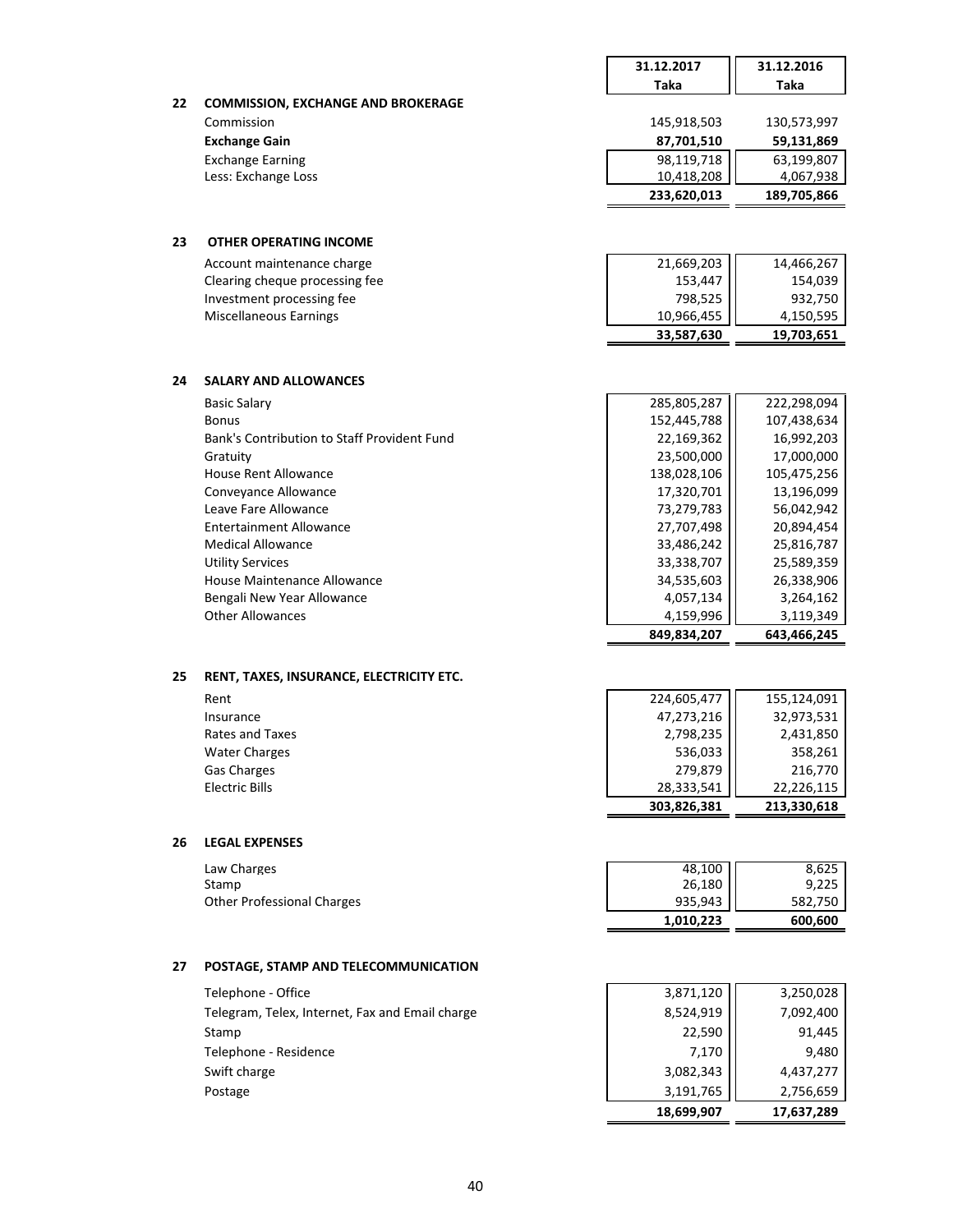|    |                                                                  | 31.12.2017                | 31.12.2016                                                                                                                                                                                                          |
|----|------------------------------------------------------------------|---------------------------|---------------------------------------------------------------------------------------------------------------------------------------------------------------------------------------------------------------------|
|    |                                                                  | Taka                      | Taka                                                                                                                                                                                                                |
| 28 | STATIONERY, PRINTING AND ADVERTISEMENT                           |                           |                                                                                                                                                                                                                     |
|    | <b>Publicity and Advertisement</b>                               | 22,617,353                | 34,526,229                                                                                                                                                                                                          |
|    | <b>Printing and Stationery</b>                                   | 20,329,022                | 24,101,545                                                                                                                                                                                                          |
|    |                                                                  | 42,946,375                | 58,627,774                                                                                                                                                                                                          |
| 29 | <b>CHIEF EXECUTIVE'S SALARY &amp; FEES</b>                       |                           |                                                                                                                                                                                                                     |
|    | <b>Basic Pay</b>                                                 | 2,954,704                 | 3,621,774                                                                                                                                                                                                           |
|    | <b>House Rent Allowances</b>                                     | 1,136,425                 | 1,357,258                                                                                                                                                                                                           |
|    | Leave Fare Allowance                                             | 1,136,425                 | 1,357,258                                                                                                                                                                                                           |
|    | <b>Bonus</b>                                                     | 1,650,000                 | 1,650,000                                                                                                                                                                                                           |
|    | Bengali New Year Allowance                                       |                           | 65,000                                                                                                                                                                                                              |
|    | House Maintenance Allowance                                      | 1,136,425                 | 1,357,258                                                                                                                                                                                                           |
|    |                                                                  | 8,013,979                 | 9,408,548                                                                                                                                                                                                           |
|    |                                                                  |                           |                                                                                                                                                                                                                     |
| 30 | <b>DIRECTORS' FEES &amp; EXPENSES</b>                            |                           |                                                                                                                                                                                                                     |
|    | Fees                                                             | 1,104,000                 | 1,554,800                                                                                                                                                                                                           |
|    | Travel                                                           | 933,500                   | 1,856,100                                                                                                                                                                                                           |
|    |                                                                  | 2,037,500                 | 3,410,900                                                                                                                                                                                                           |
| 31 | SHARIA'H SUPERVISORY COMMITTEE'S FEES AND EXPENSES               |                           |                                                                                                                                                                                                                     |
|    | Fees                                                             | 147,200                   | 312,800                                                                                                                                                                                                             |
|    | Travel                                                           | 41,198                    |                                                                                                                                                                                                                     |
|    |                                                                  | 188,398                   | 312,800                                                                                                                                                                                                             |
|    |                                                                  |                           |                                                                                                                                                                                                                     |
| 32 | <b>DEPRECIATION AND REPAIRS TO FIXED ASSETS</b>                  |                           |                                                                                                                                                                                                                     |
|    | Depreciation on Fixed Assets (Annexure - A)                      | 134,774,400               | 113,635,741                                                                                                                                                                                                         |
|    | <b>Repairs:</b>                                                  | 44,522,011                | 38,147,877                                                                                                                                                                                                          |
|    | Office equipment                                                 | 19,563,937                | 14,750,867                                                                                                                                                                                                          |
|    | Renovation and Maintenance of Office Premises                    | 20,741                    | 57,841                                                                                                                                                                                                              |
|    | <b>Furniture and Fixtures</b><br>Repair & Maintenance of Vehicle | 253,027                   | 80,735                                                                                                                                                                                                              |
|    |                                                                  | 24,684,306<br>179,296,411 | 23,258,434<br>151,783,618                                                                                                                                                                                           |
|    |                                                                  |                           |                                                                                                                                                                                                                     |
| 33 | <b>OTHER EXPENSES</b>                                            |                           |                                                                                                                                                                                                                     |
|    | Car Expense                                                      | 39,841,396                | 29,027,307                                                                                                                                                                                                          |
|    | <b>Wages</b>                                                     | 101,417,491               | 75,486,113                                                                                                                                                                                                          |
|    | <b>Traveling</b>                                                 | 9,008,741                 | 9,518,624                                                                                                                                                                                                           |
|    | Donation and Subscription:                                       |                           |                                                                                                                                                                                                                     |
|    |                                                                  |                           | 113,278,710                                                                                                                                                                                                         |
|    | Donation                                                         | 84,534,050                |                                                                                                                                                                                                                     |
|    | Subscription                                                     | 3,047,422                 |                                                                                                                                                                                                                     |
|    | Newspaper and Periodicals                                        | 381,796                   |                                                                                                                                                                                                                     |
|    | Entertainment                                                    | 16,121,352                |                                                                                                                                                                                                                     |
|    | Conveyance                                                       | 4,928,398                 |                                                                                                                                                                                                                     |
|    | <b>Bank charges</b>                                              | 5,759,097                 |                                                                                                                                                                                                                     |
|    | <b>Holiday Banking allowances</b>                                | 894,082                   |                                                                                                                                                                                                                     |
|    | <b>Medical Expense</b>                                           | 5,098,845                 |                                                                                                                                                                                                                     |
|    | Training, Seminar and Workshop                                   | 4,087,914                 |                                                                                                                                                                                                                     |
|    | Photocopy, Photograph & Toner                                    | 2,061,766                 |                                                                                                                                                                                                                     |
|    | <b>Generator Expenses</b>                                        | 4,875,884                 |                                                                                                                                                                                                                     |
|    | Washing and Cleaning                                             | 313,967                   |                                                                                                                                                                                                                     |
|    | <b>Online Expenses</b>                                           | 2,734,260                 |                                                                                                                                                                                                                     |
|    | Office Maintenance                                               | 8,221,199                 |                                                                                                                                                                                                                     |
|    | Crockery Expense                                                 | 396,927                   |                                                                                                                                                                                                                     |
|    | <b>Meeting Expenses</b>                                          | 12,606,163                |                                                                                                                                                                                                                     |
|    | <b>ATM Expenses</b><br>Miscellaneous Expenses                    | 2,849,141<br>2,927,737    | 2,598,400<br>324,838<br>13,432,884<br>3,361,668<br>4,067,104<br>1,107,974<br>2,901,466<br>3,257,115<br>1,691,462<br>4,062,294<br>206,762<br>2,426,430<br>6,102,547<br>185,485<br>14,166,813<br>957,461<br>1,769,932 |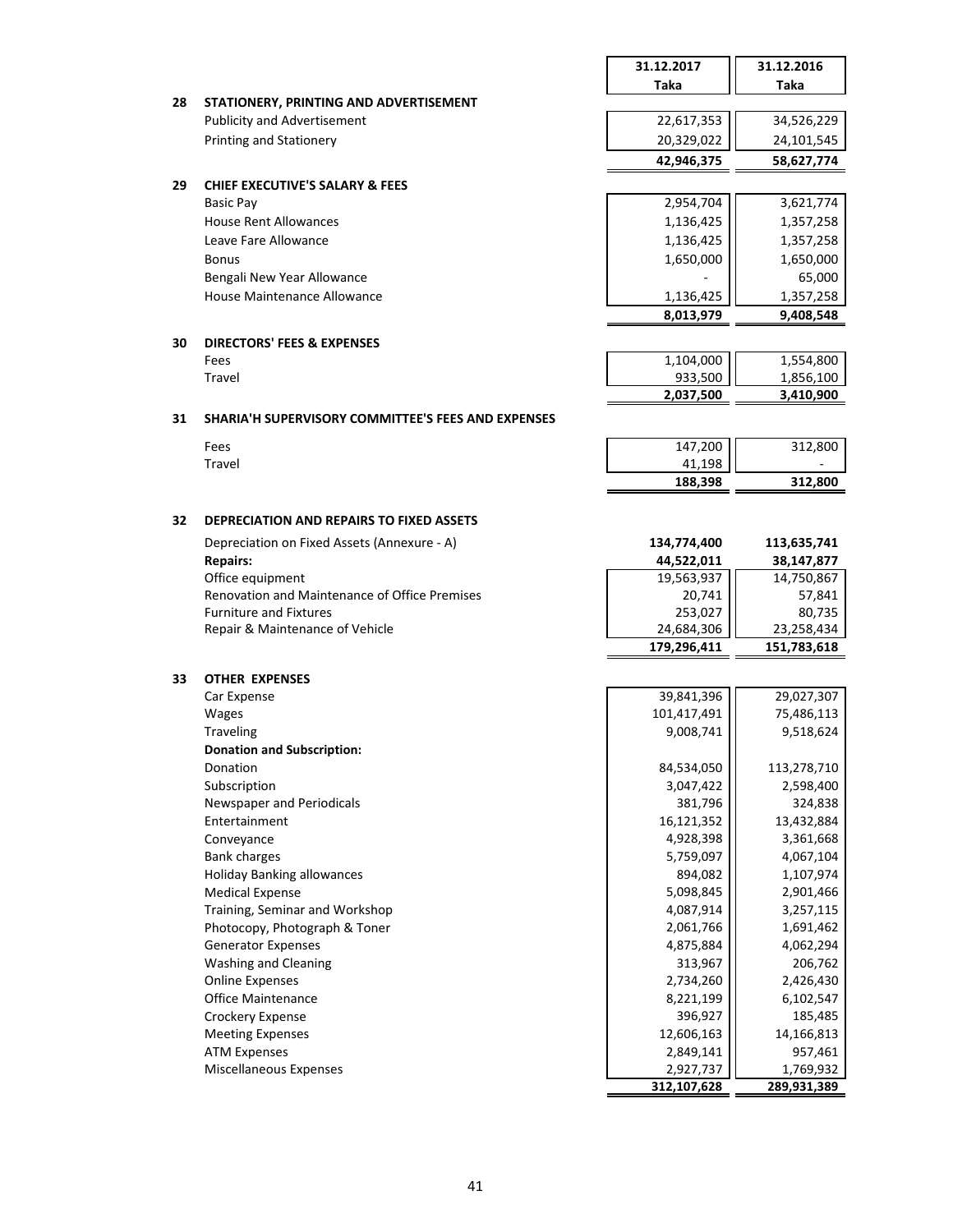|    |                                                                                                                                                     | 31.12.2017  | 31.12.2016  |
|----|-----------------------------------------------------------------------------------------------------------------------------------------------------|-------------|-------------|
|    |                                                                                                                                                     | <b>Taka</b> | Taka        |
|    |                                                                                                                                                     |             |             |
| 34 | <b>EARNINGS PER SHARE (EPS)</b>                                                                                                                     |             |             |
|    | A. Net Profit after Tax                                                                                                                             | 890,082,200 | 849,609,578 |
|    | B. Weighted Average Number of Ordinary Shares                                                                                                       | 527,296,000 | 527,296,000 |
|    | Earnings Per Share (A/B)*                                                                                                                           | 1.69        | 1.61        |
|    | $\star$ , $\star$ , $\star$ , $\star$ , $\star$ , $\star$ , $\star$ , $\star$ , $\star$ , $\star$ , $\star$ , $\star$ , $\star$ , $\star$ , $\star$ |             |             |

\*Prior period EPS have been restated to comply BAS-33; Earnings Per Share (EPS).

## **35 RECEIPTS FROM OTHER OPERATING ACTIVITIES**

|                                | 33,587,630 | 19,703,651 |
|--------------------------------|------------|------------|
| Miscellaneous Earnings         | 10,966,455 | 4,150,595  |
| Investment processing fee      | 798,525    | 932,750    |
| Clearing cheque processing fee | 153,447    | 154.039    |
| Account maintenance charge     | 21,669,203 | 14,466,267 |

#### **36 PAYMENTS FOR OTHER OPERATING ACTIVITIES**

| Rent, Taxes, Insurances, Electricity etc.          | 303,826,381 | 213,330,618 |
|----------------------------------------------------|-------------|-------------|
| Legal Expenses                                     | 1,010,223   | 600,600     |
| Postage, Stamps, Telecommunications etc.           | 18,699,907  | 17,637,289  |
| Directors' fees                                    | 2,037,500   | 3,410,900   |
| Sharia'h Supervisory Committee's fees and expenses | 188,398     | 312,800     |
| Auditor's Fee                                      | 345,000     | 330,000     |
| <b>Repair of Fixed Assets</b>                      | 44,522,011  | 38,147,877  |
| Zakat Expenses                                     | 20,000,000  | 15,000,000  |
| <b>Other Expenses</b>                              | 312,107,628 | 289,931,390 |
|                                                    | 702.737.048 | 578,701,474 |

## **37 INCREASE / DECREASE OF OTHER ASSETS**

|                                    | 2,631,090,337 | 1,776,573,807 |
|------------------------------------|---------------|---------------|
| Stamps on Hand                     | 1,184,065     | 777.945       |
| Suspense Account                   | 125,330,086   | 136,254,573   |
| Stock of Stationery                | 9,373,993     | 7,253,808     |
| Advances, Deposits and Prepayment  | 2,365,237,554 | 1,566,671,797 |
| Inter - branch Transaction Account | 129,964,639   | 65,615,684    |

(Increase)/Decrease during the year **(854,516,530) (51,294,764)**

#### **38 INCREASE / DECREASE OF OTHER LIABILITIES**

#### **39 NUMBER OF EMPLOYEES**

Executives and Officers Members of Staff (Contractual)

| 157,678,104 | 70,556,346 |
|-------------|------------|
|             |            |
| 133,906,497 | 34,083,940 |
| 2,952,186   | 20,874,915 |
| 819,421     | 572,491    |
| 20,000,000  | 15,025,000 |
|             |            |

| 1,308 | 1,051 |
|-------|-------|
| 258   | 202   |
| 1,050 | 849   |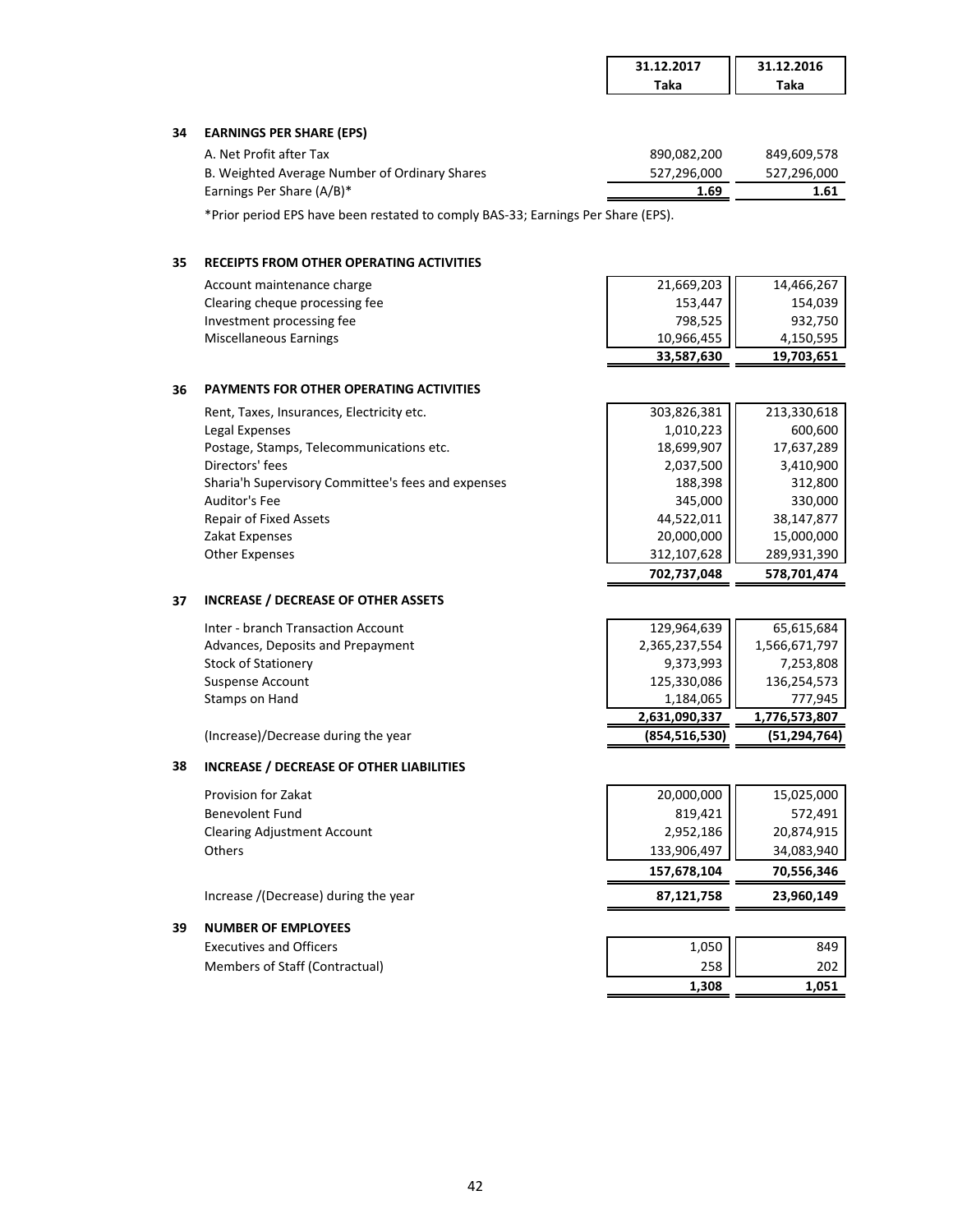#### **40 RELATED PARTY TRANSACTIONS**

During the year, the Bank carried out some transaction with related party in the normal course of business and on an arm's length basis. The name of this related party, nature of this transaction and total value have been set out in accordance with provisions of International Accounting Standard # 24 (IAS# 24) Related Party disclosure and as defined in the BRPD Circular no. 14 issued by the Bangladesh Bank on June 25, 2003. The significant related party transactions during the year were as follows:

#### **i) Significant Contracts where Bank is a Party and wherein Directors have Interest**

| Name of the Party                                                                                                                                | Nature of<br><b>Transaction</b>  | Nature of<br>Relationship | <b>Total Value (in Taka)</b> |
|--------------------------------------------------------------------------------------------------------------------------------------------------|----------------------------------|---------------------------|------------------------------|
| Reliance Finance Ltd.                                                                                                                            | Mudaraba Term<br><b>Deposits</b> | <b>Common Director</b>    | 3,273,887,421                |
| Times Securities Ltd.                                                                                                                            | Investment in<br>Share           | <b>Common Director</b>    | 34,525,024                   |
| ii) Related Party Transactions                                                                                                                   | Nil                              |                           |                              |
| iii) Shares issued to Directors and Executives without consideration or exercisable at<br>discount                                               |                                  |                           |                              |
| iv) Lending to Related Parties is effected as per requirements of Section 27 (1) of the<br>Bank Companies Act, 1991.                             |                                  |                           |                              |
| v) Business other than banking business with any related concern of the Directors as per<br>Nil<br>Section 18(2) of the Bank Companies Act, 1991 |                                  |                           |                              |
| vi) Investment in the Securities of Directors and their related concern<br>Nil                                                                   |                                  |                           |                              |

#### **41 DIRECTORS' INTEREST IN DIFFERENT BUSINESSES OR ENTITIES**

| Sl. No         | <b>Name of the Directors</b> | <b>Status with the</b><br><b>Bank</b> | Names of firms/companies in which interested<br>as proprietor, partner, director, managing<br>agent, guarantor, employee, etc. |
|----------------|------------------------------|---------------------------------------|--------------------------------------------------------------------------------------------------------------------------------|
| 1              | <b>Shahidul Alam</b>         | Chairman                              | <b>Managing Director</b>                                                                                                       |
|                |                              |                                       | Galco Steel (Bangladesh) Ltd.                                                                                                  |
|                |                              |                                       | Prasad Paradise Resorts Ltd.                                                                                                   |
|                |                              |                                       | S. Alam Vegetable Oil Ltd.                                                                                                     |
|                |                              |                                       | Norinco Engineering Limited                                                                                                    |
|                |                              |                                       | <b>Director</b>                                                                                                                |
|                |                              |                                       | Reliance Brokerage Services Ltd.                                                                                               |
|                |                              |                                       | Proprietor                                                                                                                     |
|                |                              |                                       | M/s. Tazin Enterprise                                                                                                          |
|                |                              |                                       | Sonali Traders                                                                                                                 |
| $\overline{2}$ | <b>Ahsanul Alam</b>          | Vice Chairman                         | <b>Managing Director</b>                                                                                                       |
|                |                              |                                       | Genesis Textiles Accessories &                                                                                                 |
|                |                              |                                       | Apparels Ltd.                                                                                                                  |
|                |                              |                                       | Western Designers Ltd.                                                                                                         |
|                |                              |                                       | Chairman                                                                                                                       |
|                |                              |                                       | Hasan Abasan (Pvt) Ltd.                                                                                                        |
|                |                              |                                       | <b>Director</b>                                                                                                                |
|                |                              |                                       | Norinco Engineering Ltd.                                                                                                       |
|                |                              |                                       | Proprietor                                                                                                                     |
|                |                              |                                       | <b>Genesis Enterprise</b>                                                                                                      |
|                |                              |                                       | <b>Chief Executive</b>                                                                                                         |
|                |                              |                                       | S. Alam & Co.                                                                                                                  |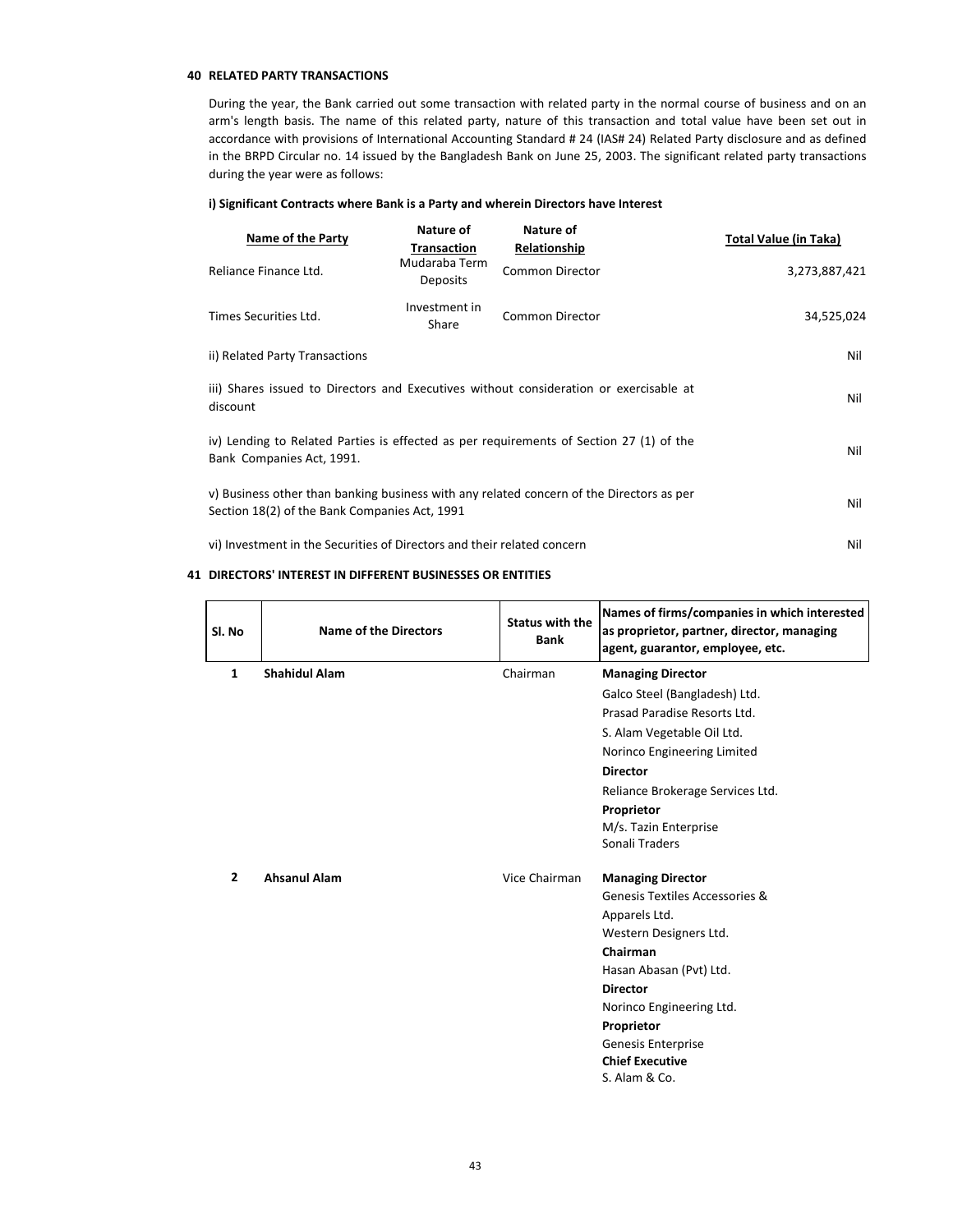| Sl. No | <b>Name of the Directors</b>      | <b>Status with the</b><br><b>Bank</b> | Names of firms/companies in which interested<br>as proprietor, partner, director, managing<br>agent, guarantor, employee, etc.                                                                                                                                                                           |
|--------|-----------------------------------|---------------------------------------|----------------------------------------------------------------------------------------------------------------------------------------------------------------------------------------------------------------------------------------------------------------------------------------------------------|
| 3      | Hussain Muhammad Ershad           | Director                              | Chairman<br>Podagonj Cold Storage Ltd.                                                                                                                                                                                                                                                                   |
| 4      | <b>Ms. Marzina Sharmin</b>        | Director                              | <b>Managing Director</b><br>Unique Investment & Securities Ltd.<br><b>Times Securities Limited</b><br><b>Director</b><br>Infinite CR Strips Industries Ltd.<br>Kingston Flour Mills Ltd.<br>Proprietor<br>M/s. Marzina Trading                                                                           |
| 5      | <b>Shahedul Huq</b>               | Director                              | <b>Managing Partner</b><br>Crystal Bridge (Pvt) Ltd.<br>Proprietor<br>S. Hug Properties Ltd.                                                                                                                                                                                                             |
| 6      | <b>Rashedul Alam</b>              | Director                              | <b>Managing Director</b><br>Global Trading Corporation Ltd.<br><b>Director</b><br>S. Alam Steels Ltd.<br>Bangladesh Petro Chemical Ltd.<br>S. Alam Hatchery Ltd.<br>Ocean Resorts Ltd.<br>S. Alam Properties Ltd.<br>Fatehabad Farm Ltd.<br>Proprietor<br>Rafe Enterprise<br>Khurshed Poribohon Sangstha |
| 7      | Showkat Hossain, FCA              | Director                              | <b>Senior Partner</b><br>Hoda Vasi Chowdhury & Co.<br><b>Director</b><br>Chittagong WASA                                                                                                                                                                                                                 |
| 8      | Ms. Farzana Begum                 | Director                              | <b>Managing Director</b><br>Shah Amanat Prakritik Gas Co. Ltd.<br>Lion Securities & Investment Ltd.<br><b>Director</b><br>Global Trading Corporation Ltd.<br>Infinite CR Strips Industries Ltd.<br>Kingston Flour Mills Ltd.<br>Proprietor<br>M/s. Farzana Trading Enterprise                            |
| 9      | <b>Mohammad Fazlay Morshed</b>    | Director                              | <b>Managing Director</b><br>MRM Trading Ltd.<br>Chittagong Logistics Ltd.<br>Morshed Enterprise Ltd.<br>Worth Avenue Steels Ltd.<br><b>Adviser</b><br>C & A Fabrics Ltd.                                                                                                                                 |
| 10     | <b>Mohammad Manzoor Alam Seth</b> | Director                              | <b>Adviser</b><br>C & A Accessories Ltd.<br>Partner<br>Shobel Engineers & Construction                                                                                                                                                                                                                   |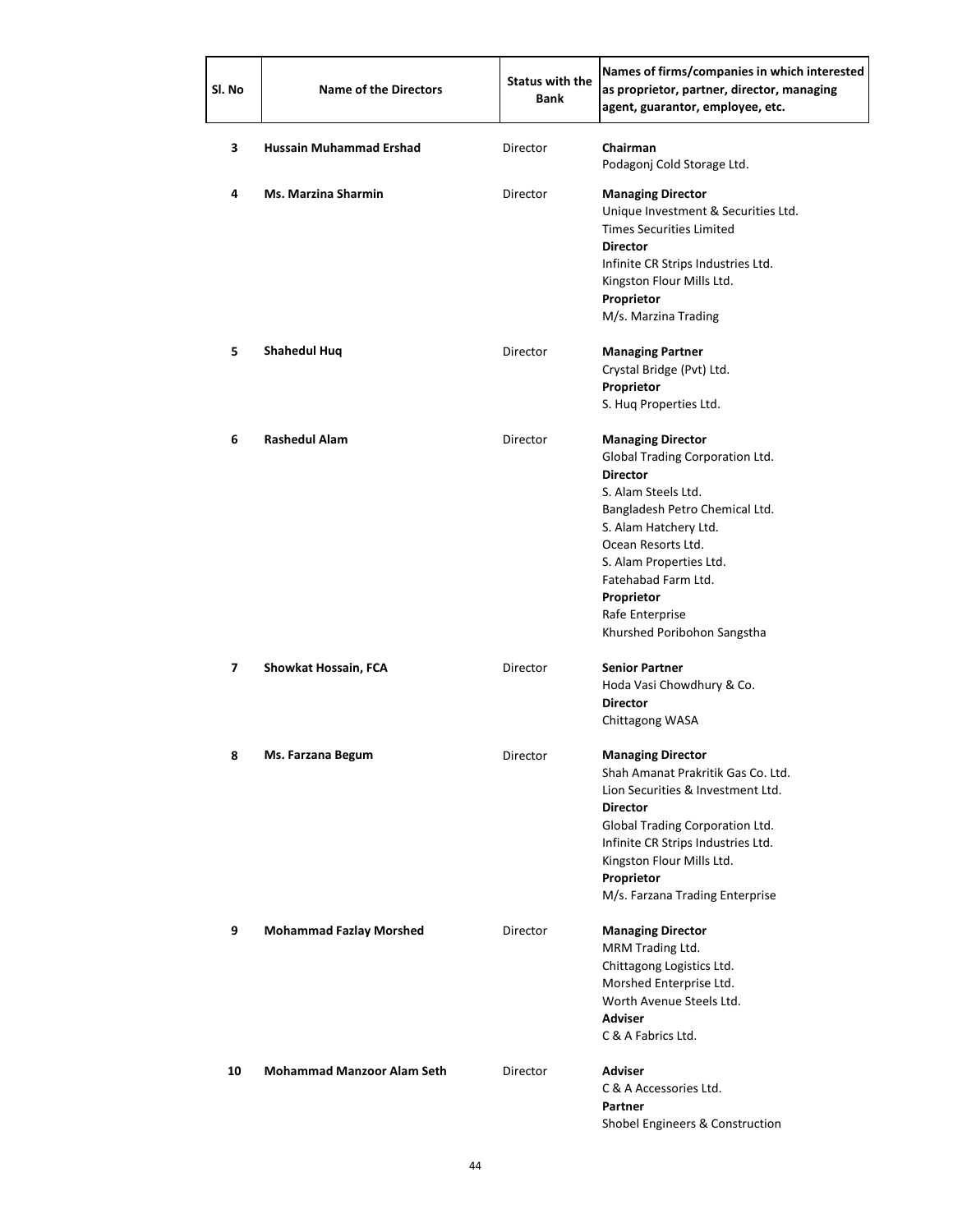| Sl. No | <b>Name of the Directors</b> | <b>Status with the</b><br><b>Bank</b> | Names of firms/companies in which interested<br>as proprietor, partner, director, managing<br>agent, guarantor, employee, etc.                                                                         |
|--------|------------------------------|---------------------------------------|--------------------------------------------------------------------------------------------------------------------------------------------------------------------------------------------------------|
| 11     | <b>Ziauddin Ahmed</b>        | Director                              | Chairman:<br>First Communication (IGP) Ltd.<br>Advisor:<br><b>KN Harbor Consortium</b>                                                                                                                 |
| 12     | Ms. Mehe Zebunnesa Rahman    | Director                              | Director, BBA Programme & Asst. Prof.<br>Southest University                                                                                                                                           |
| 13     | Wahidul Alam Seth            | Director                              | <b>Director</b><br>Reliance Brokerage Services Ltd.<br>Proprietor<br><b>INTRA</b><br><b>DG Print</b>                                                                                                   |
| 14     | <b>Mohammad Abdul Quddus</b> | Independent<br>Director               | <b>EX- Chief Executive Officer (CEO)</b><br>First Security Islami Bank Foundation<br><b>EX- Managing Director</b><br>NRB Global Bank Ltd.                                                              |
| 15     | Md. Enayet Ullah, FCA        | Independent<br>Director               | Partner<br>Shafig Basak & Co. Chartered Accountants<br><b>Ex-Adviser</b><br>Shafiq Basak & Co. Chartered Accountants<br><b>Ex-Partner</b><br>Khan Wahab Shafique Rahman & Co. Chartered<br>Accountants |

#### **42 AUDIT COMMITTEE**

**a) Constitution**

| Name                    | <b>Status with</b><br>the Bank | <b>Status with</b><br>the Committee | <b>Educational Qualification</b>     |  |
|-------------------------|--------------------------------|-------------------------------------|--------------------------------------|--|
| Showkat Hossain, FCA    | Director                       | Chairman                            | B. Com, Fellow Chartered Accountants |  |
| Farzana Begum           | Director                       | Member                              | <b>BA</b>                            |  |
| Mohammad Fazlay Morshed | Director                       | Member                              | B.Com                                |  |

b) During the year under review, the Audit Committee of the Board conducted 04 (Four) meeting.

c) The following steps have been taken for implementation of an effective Internal Control Procedure of the Bank:

A strong powerful division formed for internal audit and inspection as well as compliance thereof.

The division is divided into three separate units i,e. Audit & Inspection , compliance and Monitoring to implement effective internal control and compliances headed by highly experienced bankers.

Audit and Inspection unit is established with a view to carrying out comprehensive internal audit in the branch level and ensure the transparency and accountability in the banking operations in light of the guidelines of the regulatory authorities and policies set by the bank with regular intervals.

Monitoring Unit is established with a view to implementing proper banking practices in the branches. Day to day operations is the focusing area to implement the rules and procedures of the regulatory bodies, bank's policies and other prudential guidelines.

Compliance unit is established to take effective measures for collection and timely submission of compliances of internal, external and Bangladesh Bank Inspection Reports.

The committee is placing its report regularly to the Board of Directors of the bank mentioning its review and recommendations on internal system, compliance of rules and regulations and establishment of good governance within the organization.

> The board has given the responsibility to implement internal control system in the bank as per requirement of core risk management and framework provided by the Bangladesh Bank.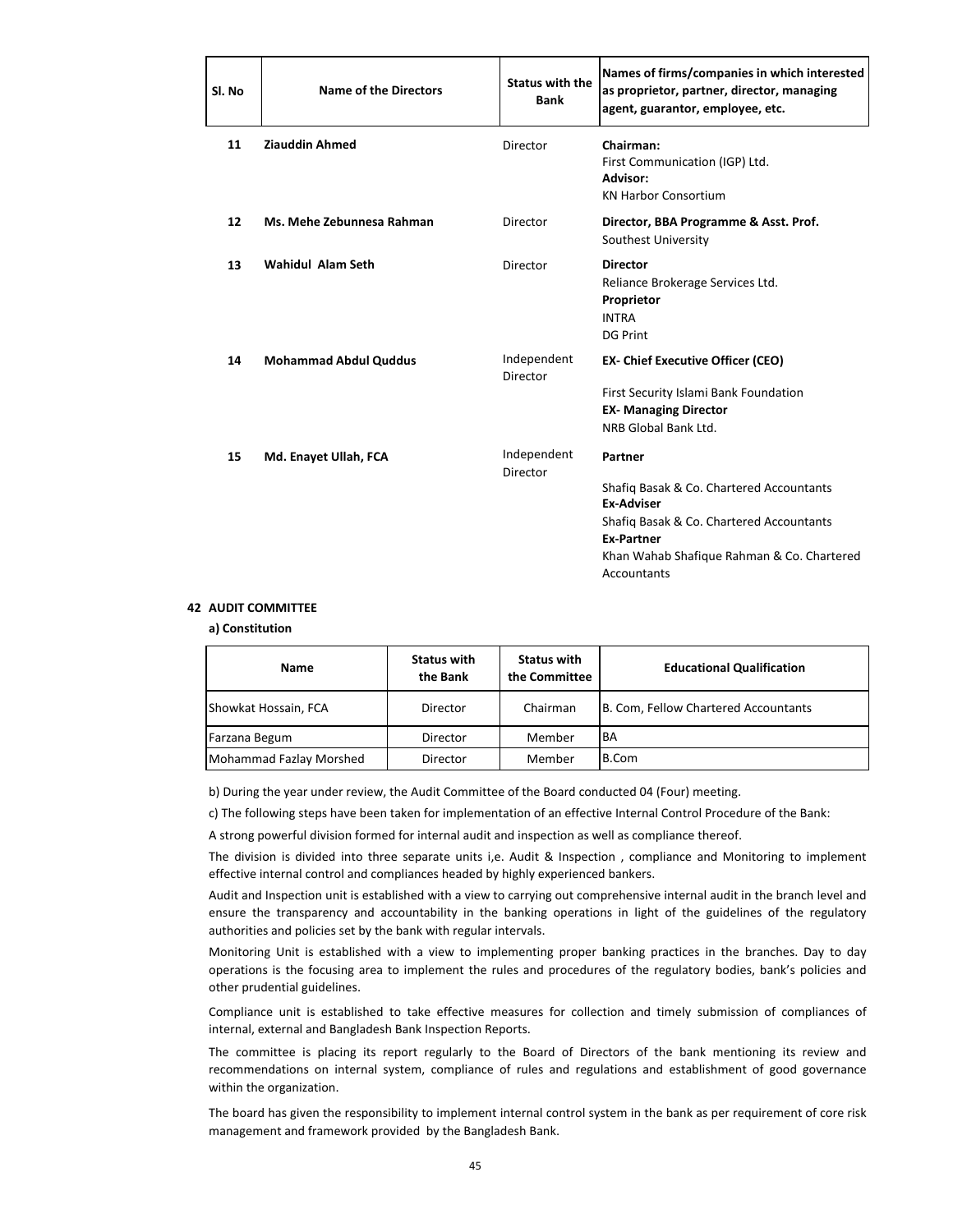#### **43 EVENTS AFTER BALANCE SHEET DATE**

a) The Board of Directors of the Bank in it's 48th Board meeting held on 30 April 2018 approved the financial statements of the Bank for the year ended 31 December 2017 and recommended 10% Stock Dividend for shareholders for the year 2017 to be approved in the next Annual General Meeting and authorized the same for issue.

b) The shareholders of the Bank approved 12% stock dividend for the year ended 2016 on the 4th Annual General Meeting held on 21 April 2018 which was held in compliance with the Bank Company Act 1991 and Companies Act 1994.

c) There is no other significant event that has occurred between the balance Sheet date and the date when the financial statements were authorized for issue by the Board of Director which require adjustment in the financial statements.

\_\_\_\_\_\_\_\_\_\_\_\_\_\_\_\_\_ \_\_\_\_\_\_\_\_\_\_\_\_\_\_\_\_\_ \_\_\_\_\_\_\_\_\_\_\_\_\_\_\_\_\_ \_\_\_\_\_\_\_\_\_\_\_\_\_\_\_\_\_

**Managing Director Director Director Director Director Director Chairman** 

**Director**

**Dhaka** 30 April 2018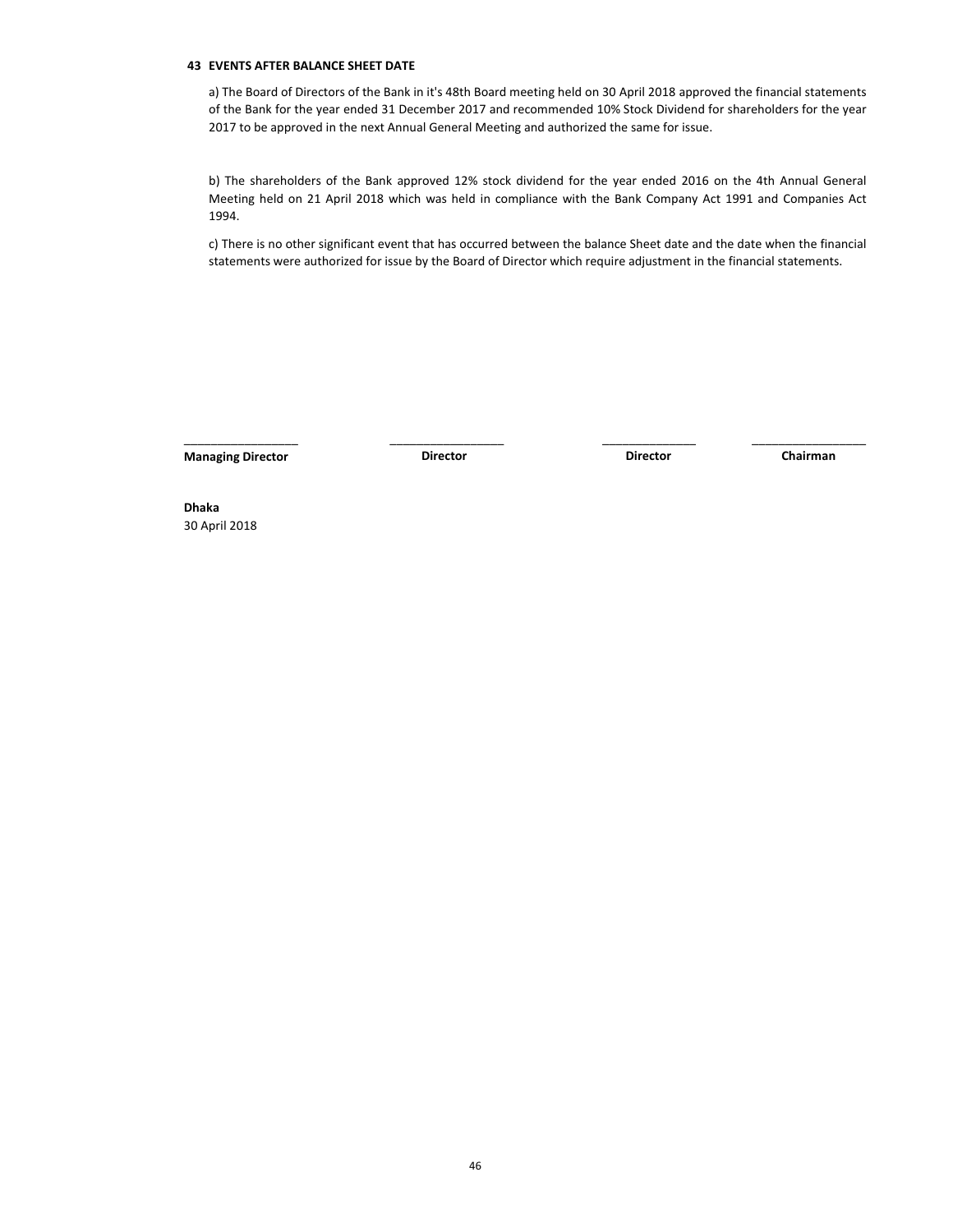**Annexure A**

## **UNION BANK LIMITED SCHEDULE OF FIXED ASSETS As on 31 December 2017**

|       |                                          |                                  |                                                               |                                           | <b>Figure in Taka</b>                                |  |
|-------|------------------------------------------|----------------------------------|---------------------------------------------------------------|-------------------------------------------|------------------------------------------------------|--|
|       | <b>DEPRECIATION</b>                      |                                  |                                                               |                                           |                                                      |  |
| er'17 | <b>Balance</b><br>as on<br>01 January'17 | <b>Charged for</b><br>the period | <b>Adjustment</b> on<br>sale/transfer<br>during the<br>period | <b>Balance</b><br>as on<br>31 December'17 | <b>Written down</b><br>value as on<br>31 December'1' |  |
| 5.059 | 85,068,366                               | 55,607,538                       | ۰                                                             | 140,675,904                               | 551,919,15                                           |  |
| 5.043 | 135 200 232                              | 58 848 574                       |                                                               | 104 147 756                               | 263.817.28                                           |  |

|                        | COS T                                    |                                  |                                        | <b>DEPRECIATION</b>                       |                                          |                                  |                                                               |                                           |                                               |
|------------------------|------------------------------------------|----------------------------------|----------------------------------------|-------------------------------------------|------------------------------------------|----------------------------------|---------------------------------------------------------------|-------------------------------------------|-----------------------------------------------|
| <b>Particulars</b>     | <b>Balance</b><br>as on<br>01 January'17 | Addition<br>during<br>the period | Sales/Transfer<br>during the<br>period | <b>Balance</b><br>as on<br>31 December'17 | <b>Balance</b><br>as on<br>01 January'17 | <b>Charged</b> for<br>the period | <b>Adjustment on</b><br>sale/transfer<br>during the<br>period | <b>Balance</b><br>as on<br>31 December'17 | Written down<br>value as on<br>31 December'17 |
| Furniture & Fixtures   | 601,760,096                              | 90,834,963                       |                                        | 692,595,059                               | 85,068,366                               | 55,607,538                       |                                                               | 140,675,904                               | 551,919,155                                   |
| Office Equipment       | 403,579,867                              | 54, 385, 176                     |                                        | 457,965,043                               | 135,299,232                              | 58,848,524                       |                                                               | 194, 147, 756                             | 263,817,287                                   |
| Vehicles               | 91,486,719                               | 9,970,000                        |                                        | 101,456,719                               | 47,072,921                               | 20, 281, 126                     |                                                               | 67,354,047                                | 34,102,672                                    |
| <b>Books</b>           | 49.640                                   | 161,963                          |                                        | 211,603                                   | 13,697                                   | 37,212                           |                                                               | 50,909                                    | 160,694                                       |
| <b>Total Dec' 2017</b> | 1,096,876,322                            | 155,352,102                      |                                        | 1,252,228,424                             | 267,454,216                              | 134,774,400                      |                                                               | 402,228,616                               | 849,999,808                                   |
| <b>Total Dec' 2016</b> | 833,016,555                              | 263,859,767                      |                                        | 1,096,876,322                             | 153,818,475                              | 113,635,741                      |                                                               | 267,454,216                               | 829,422,106                                   |